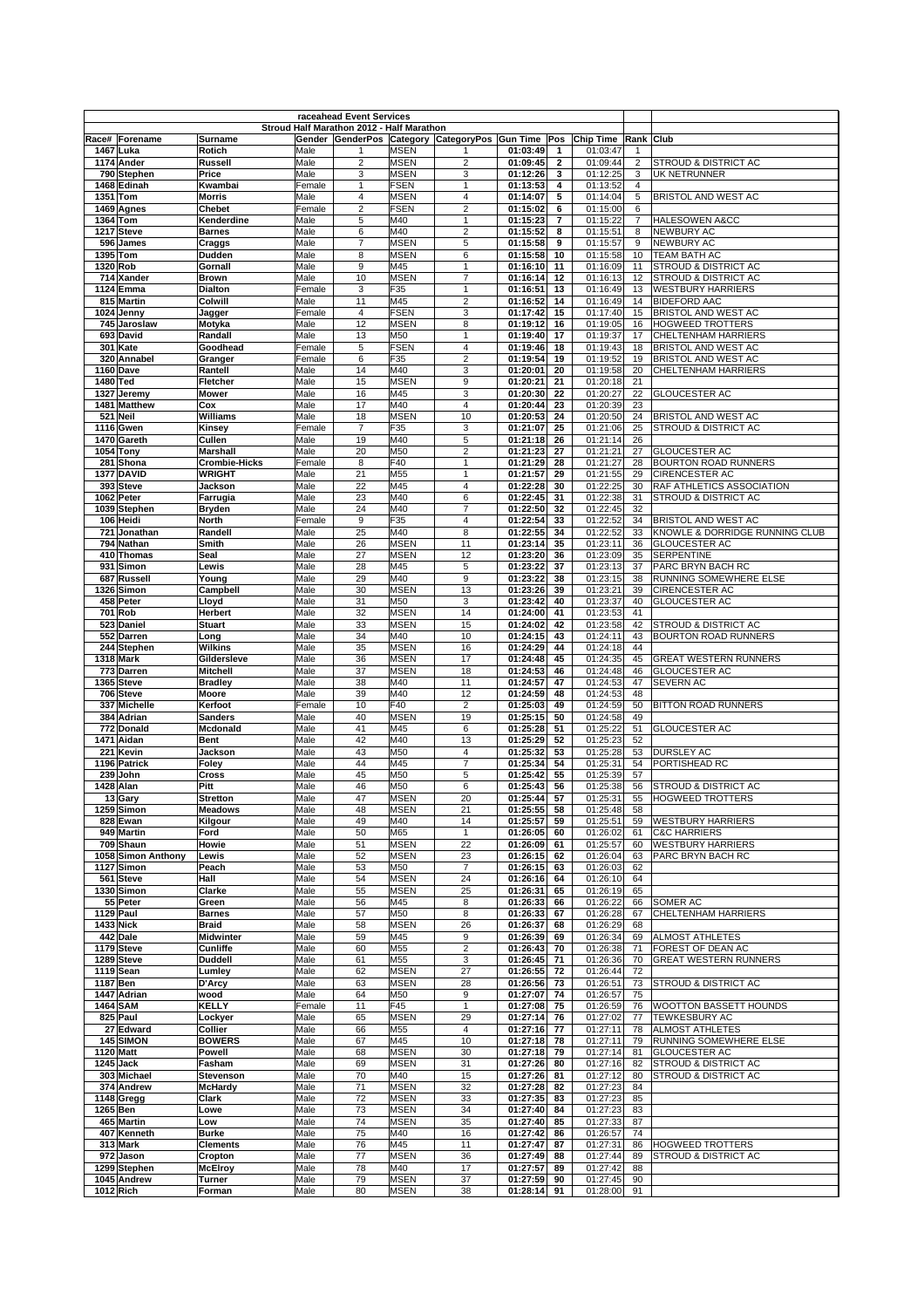| 969 Marcus            | <b>Bennetto</b>    | Male         | 81         | <b>MSEN</b> | 39             | 01:28:23<br>92                     | 01:28:18             | 94  | FOREST OF DEAN AC                             |
|-----------------------|--------------------|--------------|------------|-------------|----------------|------------------------------------|----------------------|-----|-----------------------------------------------|
| 1323 Dave             | Gynn               | Male         | 82         | M40         | 18             | 01:28:37<br>93                     | 01:28:12             | 92  | HOGWEED TROTTERS                              |
| 203 James             | Head               | Male         | 83         | <b>MSEN</b> | 40             | 01:28:40<br>94                     | 01:28:33             | 96  |                                               |
| 548 John              | Tierney            | Male         | 84         | <b>MSEN</b> | 41             | 01:28:43<br>95                     | 01:28:13             | 93  |                                               |
| 154 Craig             | Pritchard          | Male         | 85         | <b>MSEN</b> | 42             | 01:28:44<br>96                     | 01:28:29             | 95  | <b>HOGWEED TROTTERS</b>                       |
|                       |                    |              |            |             |                |                                    |                      |     | <b>HOGWEED TROTTERS</b>                       |
| <b>783 PAUL</b>       | <b>KENT</b>        | Male         | 86         | M40         | 19             | 01:28:47<br>97                     | 01:28:34             | 97  |                                               |
| 488 Constant          | Fischer            | Male         | 87         | M45         | 12             | 01:29:10<br>98                     | 01:29:05             | 98  | <b>CIRENCESTER AC</b>                         |
| 474 Neil              | <b>Beedie</b>      | Male         | 88         | <b>MSEN</b> | 43             | 01:29:17<br>99                     | 01:29:12             | 100 |                                               |
| Tony<br>1161          | Evans              | Male         | 89         | M40         | 20             | 01:29:18<br>100                    | 01:29:09             | 99  | <b>ALMOST ATHLETES</b>                        |
| 742 John              | Proctor            | Male         | 90         | M50         | 10             | 01:29:23<br>101                    | 01:29:18             | 102 |                                               |
| 223 Leyton            | Fleet              | Male         | 91         | M40         | 21             | 01:29:25<br>102                    | 01:29:19             | 103 | FOREST OF DEAN AC                             |
| 843 Matt              | Babbage            | Male         | 92         | <b>MSEN</b> | 44             | 01:29:27<br>103                    | 01:29:19             | 104 |                                               |
| 331 Paul              | <b>Morris</b>      | Male         | 93         | M50         | 11             | 01:29:33<br>104                    | 01:29:24             | 107 | <b>LES CROUPIERS</b>                          |
| 356 Alastair          | Cambell            | Male         | 94         | <b>MSEN</b> | 45             | 01:29:34<br>105                    | 01:29:27             | 109 | STROUD & DISTRICT AC                          |
| 152 Claire            | <b>McBride</b>     | Female       | 12         | F40         | 3              | 01:29:36<br>106                    | 01:29:23             | 105 |                                               |
| Mark<br>1421          | <b>Stephens</b>    | Male         | 95         | <b>MSEN</b> | 46             | 01:29:38<br>107                    | 01:29:27             | 108 | <b>ALMOST ATHLETES</b>                        |
| 1322 Stephanie        | Lane               | Female       | 13         | <b>FSEN</b> | 5              | 01:29:39<br>108                    | 01:29:35             | 112 | <b>BOURTON ROAD RUNNERS</b>                   |
| 594 Shane richard     | Toogood            | Male         | 96         | <b>MSEN</b> | 47             | 01:29:42<br>109                    | 01:29:28             | 110 | <b>HOGWEED TROTTERS</b>                       |
| 1476 Richard          | Cannock            | Male         | 97         | <b>MSEN</b> | 48             | 01:29:47<br>110                    | 01:29:37             | 113 | <b>CLC STRIDERS</b>                           |
| 428 Vanessa           | Lucas              | Female       | 14         | F35         | 5              | 01:29:50<br>111                    | 01:29:13             | 101 |                                               |
| 1114 Daniel           | Hill               | Male         | 98         | M40         | 22             | 01:29:56<br>112                    | 01:29:44             | 114 |                                               |
| 1285 lan              | <b>Burns</b>       | Male         | 99         | M40         | 23             | 01:29:59<br>113                    | 01:29:50             | 116 | <b>GREAT WESTERN RUNNERS</b>                  |
| 1466 Nick             | Peatson            | Male         | 100        | M45         | 13             | 01:30:08<br>114                    | 01:29:35             | 111 |                                               |
| 1213 David            | Houghton           | Male         | 101        | <b>MSEN</b> | 49             | 01:30:10<br>115                    | 01:29:24             | 106 |                                               |
| 1297 Andy             | Furley             | Male         | 102        | M45         | 14             | 01:30:11<br>116                    | 01:29:52             | 117 | STROUD & DISTRICT AC                          |
| 609 Helen             | Newberry           | Female       | 15         | <b>FSEN</b> | 6              | 01:30:14<br>117                    | 01:29:50             | 115 | <b>HOGWEED TROTTERS</b>                       |
| 777 Muir              | Mathieson          | Male         | 103        | <b>MSEN</b> | 50             | 01:30:15<br>118                    | 01:29:59             | 118 |                                               |
| 2 Nick                | Spice              | Male         | 104        | <b>MSEN</b> | 51             | 01:30:22<br>119                    | 01:30:12             | 121 | <b>ALMOST ATHLETES</b>                        |
| 1190 Bruce            | <b>Sellers</b>     | Male         | 105        | M45         | 15             | 01:30:22<br>120                    | 01:30:05             | 119 | <b>HOGWEED TROTTERS</b>                       |
| 1060 Daniel           | <b>Brook</b>       | Male         | 106        | <b>MSEN</b> | 52             | 01:30:23<br>121                    | 01:30:14             | 122 | STROUD & DISTRICT AC                          |
| 1385 CARWYN           | <b>DAVIES</b>      | Male         | 107        | <b>MSEN</b> | 53             | 01:30:26<br>122                    | 01:30:12             | 120 |                                               |
| 1324 George           | Whalley            | Male         | 108        | <b>MSEN</b> | 54             | 01:30:27<br>123                    | 01:30:24             | 123 |                                               |
| 1357 Daniel           | Wells              | Male         | 109        | <b>MSEN</b> | 55             | 01:30:39<br>124                    | 01:30:30             | 125 |                                               |
| 628 Helen             | <b>Hinsley</b>     | Female       | 16         | F45         | $\overline{2}$ | 01:30:40<br>125                    | 01:30:37             |     | 126 BITTON ROAD RUNNERS                       |
| 741 Nathanael         |                    | Male         | 110        | <b>MSEN</b> | 56             | 01:30:47<br>126                    | 01:30:27             |     | 124 STROUD & DISTRICT AC                      |
|                       | Selman             |              |            |             |                |                                    |                      |     | <b>ALMOST ATHLETES</b>                        |
| 183 Oliver            | Bell               | Male         | 111        | <b>MSEN</b> | 57             | 01:30:51<br>127                    | 01:30:39             | 127 |                                               |
| 445 Assynt            | Macleod            | Male         | 112        | M45         | 16             | 01:30:51<br>128                    | 01:30:40             | 128 | <b>ALMOST ATHLETES</b>                        |
| 951<br>John           | Campanelli         | Male         | 113        | M50         | 12             | 01:31:02<br>129                    | 01:30:42             | 129 | STROUD & DISTRICT AC                          |
| 528 Chris             | <b>Bayly</b>       | Male         | 114        | <b>MSEN</b> | 58             | 01:31:04<br>130                    | 01:30:48             | 130 |                                               |
| 291<br>Kate           | <b>Browning</b>    | Female       | 17         | F40         | 4              | 01:31:07<br>131                    | 01:31:01             | 133 | <b>DURSLEY AC</b>                             |
| <b>CLAIRE</b><br>1008 | <b>HARRISON</b>    | Female       | 18         | F35         | 6              | 01:31:18<br>132                    | 01:31:14             | 138 | <b>BOURTON ROAD RUNNERS</b>                   |
| 895 Alex              | <b>Miller</b>      | Male         | 115        | M40         | 24             | 01:31:18<br>133                    | 01:31:06             | 134 | <b>WESTBURY HARRIERS</b>                      |
| 417 Matthew           | Hampton            | Male         | 116        | M40         | 25             | 01:31:20<br>134                    | 01:31:09             | 135 | ALMOST ATHLETES                               |
| 918 Michael           | Davis              | Male         | 117        | <b>MSEN</b> | 59             | 01:31:22<br>135                    | 01:31:13             | 136 |                                               |
| 546 David             | Hemmings           | Male         | 118        | M45         | 17             | 01:31:23<br>136                    | 01:31:14             | 137 | CHELTENHAM HARRIERS                           |
| 359 David             | Adams              | Male         | 119        | M45         | 18             | 01:31:24<br>137                    | 01:31:16             | 139 | STROUD & DISTRICT AC                          |
| 623 Steve             | Maaslin            | Male         | 120        | <b>MSEN</b> | 60             | 01:31:28<br>138                    | 01:30:49             | 131 |                                               |
| 1061 Graham           | Reed               | Male         | 121        | M45         | 19             | 01:31:30<br>139                    | 01:30:52             | 132 |                                               |
| 970 Nigel             | Frith              | Male         | 122        | M45         | 20             | 01:31:34<br>140                    | 01:31:30             | 142 | <b>BOURTON ROAD RUNNERS</b>                   |
| 1402 Neil Robert      | Evans              | Male         | 123        | M50         | 13             | 01:31:37<br>141                    | 01:31:30             | 143 | <b>TEWKESBURY AC</b>                          |
| 1343 Brad             | Clark              | Male         | 124        | <b>MSEN</b> | 61             | 01:31:38<br>142                    | 01:31:29             | 141 |                                               |
| 592 Sandy             | King               | Female       | 19         | F40         | 5              | 01:31:41<br>143                    | 01:31:32             | 144 | SOUTHVILLE RUNNING CLUB                       |
| 977<br><b>Mark</b>    | Offer              | Male         | 125        | M40         | 26             | 01:31:44<br>144                    | 01:31:23             | 140 | <b>HOGWEED TROTTERS</b>                       |
| 1284<br>John          | Grant              | Male         | 126        | M50         | 14             | 01:31:47<br>145                    | 01:31:37             | 145 |                                               |
| 1224<br>Nathan        | Free               | Male         | 127        | <b>MSEN</b> | 62             | 01:31:47<br>146                    | 01:31:37             | 146 | SOUTHVILLE RUNNING CLUB                       |
| 798 Louise            | Cronin             | Female       | 20         | F40         | 6              | 01:31:58<br>147                    | 01:31:49             | 148 | <b>GREAT WESTERN RUNNERS</b>                  |
| 894<br>Jukes          | Daman              | Male         | 128        | M40         | 27             | 01:32:01<br>148                    | 01:31:51             | 150 | PARC BRYN BACH RC                             |
| 1244 lan              | Coggin             | Male         | 129        | <b>MSEN</b> | 63             | 01:32:03<br>149                    | 01:31:46             | 147 | <b>ALMOST ATHLETES</b>                        |
| 279 Owen              | Jennings           | Male         | 130        | <b>MSEN</b> | 64             | 01:32:09<br>150                    | 01:31:50             | 149 |                                               |
| 845 Max               | Sheppard           | Male         | 131        | <b>MSEN</b> | 65             | 01:32:12<br>151                    | 01:32:03             | 155 |                                               |
| 875 Graham            | Allen              | Male         | 132        | M40         | 28             | 01:32:12 152                       | 01:32:04 156         |     |                                               |
| 90 Allan              | Todd               | Male         | 133        | <b>MSEN</b> | 66             | 01:32:18<br>153                    | 01:31:58             |     | 152 EAST LONDON RUNNERS                       |
| 1291 DARREN           | <b>POOLER</b>      | Male         | 134        | <b>MSEN</b> | 67             | 01:32:19<br>154                    | 01:32:03             | 154 | <b>CIRENCESTER AC</b>                         |
| 1117 Geraint          | Heath              | Male         | 135        | <b>MSEN</b> | 68             | 01:32:21<br>155                    | 01:32:02             | 153 | <b>LLISWERRY RUNNERS</b>                      |
| 1315 Tom              | Houghton           | Male         | 136        | <b>MSEN</b> | 69             | 01:32:28<br>156                    | 01:32:20             | 159 | <b>GREAT WESTERN RUNNERS</b>                  |
| <b>1219 Paul</b>      | Carter             | Male         |            | M45         |                |                                    |                      |     |                                               |
| 448 Mark              |                    |              |            |             |                |                                    |                      |     |                                               |
|                       |                    |              | 137        |             | 21             | 01:32:29<br>157                    | 01:31:53             | 151 |                                               |
|                       | Waller             | Male         | 138        | <b>MSEN</b> | 70             | 01:32:39<br>158                    | 01:32:17             | 158 | <b>DURSLEY AC</b>                             |
| 440 Paul              | <b>Thomas</b>      | Male         | 139        | M40         | 29             | 01:32:40<br>159                    | 01:32:28             | 160 | ALMOST ATHLETES                               |
| 1335 Karlien          | Heyrman            | Female       | 21         | <b>FSEN</b> | $\overline{7}$ | 01:32:42<br>160                    | 01:32:07             | 157 |                                               |
| 1437 Rob              | Whetnall           | Male         | 140        | M50         | 15             | 01:32:51<br>161                    | 01:32:41             | 167 | STROUD & DISTRICT AC                          |
| 604 Charlotte         | Abrahams           | Female       | 22         | F40         | 7              | 01:32:51<br>162                    | 01:32:39             | 166 |                                               |
| 727 Martin            | Fassett            | Male         | 141        | M40         | 30             | 01:32:53<br>163                    | 01:32:38             | 165 |                                               |
| 941 Katie             | Coleman            | Female       | 23         | F35         | 7              | 01:32:53<br>164                    | 01:32:35             |     | 162 ALMOST ATHLETES                           |
| 1267 Stephen          | Evans              | Male         | 142        | M40         | 31             | 01:32:53<br>165                    | 01:32:44             | 168 |                                               |
| 601 Stuart            | Kemp               | Male         | 143        | <b>MSEN</b> | 71             | 01:32:58<br>166                    | 01:32:35             | 161 | PORTISHEAD RC                                 |
| 345 Simon             | Gingell            | Male         | 144        | M45         | 22             | 01:33:00<br>167                    | 01:32:36             | 163 | RUNNING SOMEWHERE ELSE                        |
| 385 Neil              | Newman             | Male         | 145        | M40         | 32             | 01:33:03<br>168                    | 01:32:59             | 171 | CORSHAM RUNNING CLUB                          |
| 865 Andrew            | Cummings           | Male         | 146        | <b>MSEN</b> | 72             | 01:33:08<br>169                    | 01:32:57             | 170 |                                               |
| 582 Chris             | Newton             | Male         | 147        | <b>MSEN</b> | 73             | 01:33:12<br>170                    | 01:32:37             | 164 |                                               |
| 624 Richard           | <b>Pitts</b>       | Male         | 148        | M45         | 23             | 01:33:12<br>171                    | 01:33:04             | 172 |                                               |
| Tony<br>81            | Lynch              | Male         | 149        | M45         | 24             | 01:33:13<br>172                    | 01:33:08             | 174 |                                               |
| 358 Gareth            | <b>Bradbury</b>    | Male         | 150        | <b>MSEN</b> | 74             | 01:33:28<br>173                    | 01:33:05             | 173 | <b>DURSLEY AC</b>                             |
| 1473 Lee              | Christmas          | Male         | 151        | M50         | 16             | 01:33:30<br>174                    | 01:32:48             | 169 |                                               |
| 1292 Gareth           | Scott              | Male         | 152        | <b>MSEN</b> | 75             | 01:33:32<br>175                    | 01:33:10 175         |     |                                               |
| 934 Naomi             | Smith              | Female       | 24         | <b>FSEN</b> | 8              | 01:33:52<br>176                    | 01:33:44             |     | 177 ANGELS RC                                 |
| 879 Tasos             | Papaloucas         | Male         | 153        | M40         | 33             | 01:34:05<br>177                    | 01:33:54             | 179 |                                               |
| 878 Craig             | Jackson            | Male         | 154        | M40         | 34             | 01:34:05<br>178                    | 01:33:54             | 180 |                                               |
| 960 lan               | Williams           | Male         | 155        | M45         | 25             | 01:34:12<br>179                    | 01:33:21             | 176 |                                               |
| 1416 Jeff             | Meaton             | Male         | 156        | M45         | 26             | 01:34:16<br>180                    | 01:33:57             | 182 |                                               |
| 1207 Niki             | Gill               | Female       | 25         | F35         | 8              | 01:34:18<br>181                    | 01:33:53             | 178 |                                               |
| 1376 RICHARD          | <b>FINCH</b>       | Male         | 157        | M45         | 27             | 01:34:18<br>182                    | 01:34:00             |     | 183 HOGWEED TROTTERS                          |
| 952 Karen             | Galpin             | Female       | 26         | F50         | $\mathbf{1}$   | 01:34:24<br>183                    | 01:34:03             | 184 | <b>ALMOST ATHLETES</b>                        |
| 1298 Paul<br>904 Mike | Allen<br>Davenport | Male<br>Male | 158<br>159 | M65<br>M40  | 2<br>35        | 01:34:27<br>184<br>01:34:28<br>185 | 01:34:20<br>01:34:09 | 186 | 193 HALESOWEN A&CC<br><b>LICHEN DAVENPORT</b> |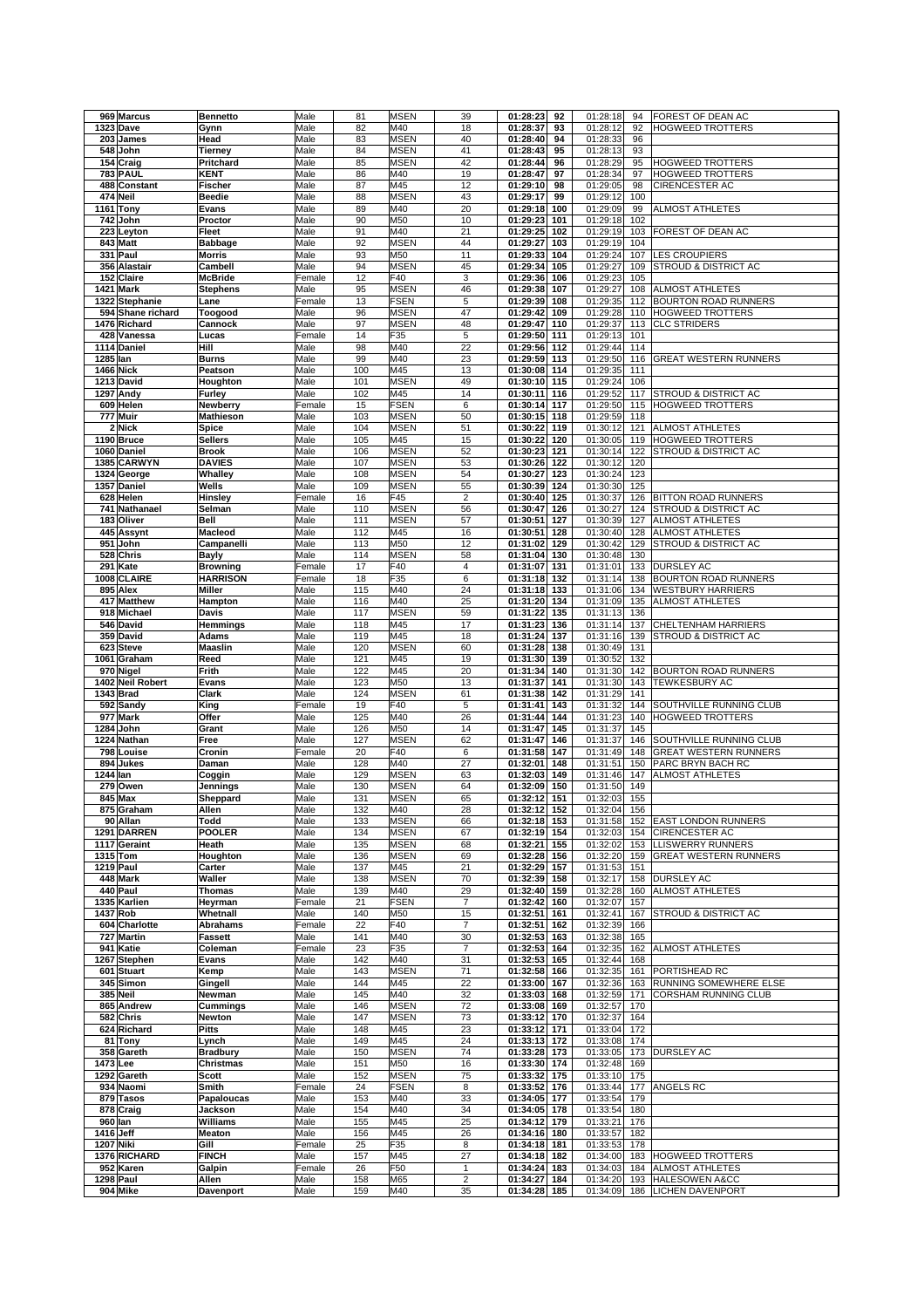|           | 1139 Matthew              | Clifford               | Male         | 160        | <b>MSEN</b> | 76                      | 01:34:28             | 186        | 01:34:10             | 187        |                                 |
|-----------|---------------------------|------------------------|--------------|------------|-------------|-------------------------|----------------------|------------|----------------------|------------|---------------------------------|
|           | 530 Martin                | Drew                   | Male         | 161        | M45         | 28                      | 01:34:31             | 187        | 01:34:18             | 190        | FOREST OF DEAN AC               |
|           |                           |                        |              |            |             |                         |                      |            |                      |            | HOGWEED TROTTERS                |
|           | 1454 Jason                | <b>Bidwell</b>         | Male         | 162        | <b>MSEN</b> | 77                      | 01:34:31             | 188        | 01:33:57             | 181        |                                 |
|           | 249 Alan                  | Robertson              | Male         | 163        | M55         | 5                       | 01:34:31             | 189        | 01:34:11             | 188        | FOREST OF DEAN AC               |
|           | 147 William               | Snell                  | Male         | 164        | M45         | 29                      | 01:34:35             | 190        | 01:34:23             | 194        |                                 |
|           | 477 Stephen               | Knibbs                 | Male         | 165        | <b>MSEN</b> | 78                      | 01:34:37             | 191        | 01:34:19             | 192        |                                 |
|           | 1449 George               | Dwight                 | Male         | 166        | <b>MSEN</b> | 79                      | 01:34:39             | 192        | 01:34:34             | 197        | HIGHWORTH RUNNING CLUB          |
|           | 1198 Reuben               | Bacon                  | Male         | 167        | <b>MSEN</b> | 80                      | 01:34:40             | 193        | 01:34:12             | 189        |                                 |
|           | 1162 David                | Newcombe               | Male         | 168        | <b>MSEN</b> | 81                      | 01:34:44             | 194        | 01:34:08             | 185        |                                 |
|           | 839 Max                   |                        |              | 169        |             |                         | 01:34:49             | 195        |                      |            |                                 |
|           |                           | Pemberton              | Male         |            | <b>MSEN</b> | 82                      |                      |            | 01:34:32             | 196        |                                 |
|           | 321 David                 | Whitfield              | Male         | 170        | M40         | 36                      | 01:34:55             | 196        | 01:34:24             | 195        |                                 |
|           | 833 Richard               | Leatherdale            | Male         | 171        | <b>MSEN</b> | 83                      | 01:35:00             | 197        | 01:34:48             | 202        |                                 |
|           | 1221 Scott                | Allen                  | Male         | 172        | <b>MSEN</b> | 84                      | 01:35:00             | 198        | 01:34:51             | 204        | <b>GREAT WESTERN RUNNERS</b>    |
|           | 1305 Richard              | <b>McNeill</b>         | Male         | 173        | <b>MSEN</b> | 85                      | 01:35:03             | 199        | 01:34:19             | 191        | BITTON ROAD RUNNERS             |
|           | 1025 Kate                 | <b>Martin</b>          | Female       | 27         | <b>FSEN</b> | 9                       | 01:35:08             | 200        | 01:34:47             | 201        |                                 |
|           | 1427 Andrew               | Grant                  | Male         | 174        | M45         | 30                      | 01:35:12             | 201        | 01:35:04             | 206        |                                 |
|           | 804 Chris                 |                        |              | 175        |             | 31                      |                      |            |                      |            |                                 |
|           |                           | <b>Hopkins</b>         | Male         |            | M45         |                         | 01:35:14             | 202        | 01:34:45             | 200        |                                 |
|           | 1228 Rachael              | Smart                  | Female       | 28         | <b>FSEN</b> | 10                      | 01:35:15             | 203        | 01:34:41             | 199        |                                 |
|           | 9 Gordon                  | <b>Bushell</b>         | Male         | 176        | M55         | 6                       | 01:35:20             | 204        | 01:34:38             | 198        |                                 |
|           | 1094 Mark                 | Wadland                | Male         | 177        | M40         | 37                      | 01:35:26             | 205        | 01:35:22             | 211        |                                 |
|           | 379 Julian                | Boon                   | Male         | 178        | M40         | 38                      | 01:35:28             | 206        | 01:35:18             | 210        | FOREST OF DEAN AC               |
|           | 1229 John                 | <b>McNeilly</b>        | Male         | 179        | M60         | 1                       | 01:35:33             | 207        | 01:35:18             | 209        | <b>GREAT WESTERN RUNNERS</b>    |
|           | 955 Evan                  | <b>Stanley</b>         | Male         | 180        | M50         | 17                      | 01:35:37             | 208        | 01:35:29             | 214        | <b>ALMOST ATHLETES</b>          |
|           | 589 Jason                 | <b>Bliss</b>           | Male         | 181        | <b>MSEN</b> | 86                      | 01:35:38             | 209        | 01:34:48             | 203        |                                 |
|           |                           |                        |              |            |             |                         |                      |            |                      |            |                                 |
| 1241 lan  |                           | Jones                  | Male         | 182        | M45         | 32                      | 01:35:42             | 210        | 01:35:12             | 207        |                                 |
|           | 340 James                 | <b>Tyack</b>           | Male         | 183        | <b>MSEN</b> | 87                      | 01:35:46             | 211        | 01:35:34             | 215        | HOGWEED TROTTERS                |
|           | 1287 Jake                 | <b>Ballinger</b>       | Male         | 184        | <b>MSEN</b> | 88                      | 01:35:48             | 212        | 01:35:28             | 213        |                                 |
|           | 1072 Simon                | <b>BURKE</b>           | Male         | 185        | M50         | 18                      | 01:35:51             | 213        | 01:35:14             | 208        |                                 |
|           | 966 Fran                  | McLaughlin             | Male         | 186        | <b>MSEN</b> | 89                      | 01:35:51             | 214        | 01:35:36             | 217        |                                 |
|           | 212 Robert                | Ammatt                 | Male         | 187        | <b>MSEN</b> | 90                      | 01:35:53             | 215        | 01:35:36             | 216        | COTSWOLD ALLRUNNERS             |
|           | <b>1172 Mark</b>          | <b>Brasier</b>         | Male         | 188        | <b>MSEN</b> | 91                      | 01:35:54             | 216        | 01:35:25             | 212        |                                 |
|           | 826 Tom                   |                        |              |            | <b>MSEN</b> |                         |                      | 217        |                      |            |                                 |
|           |                           | <b>Saunders</b>        | Male         | 189        |             | 92                      | 01:35:57             |            | 01:35:45             | 219        |                                 |
|           | 1429 Peter                | <b>Holthuis</b>        | Male         | 190        | M50         | 19                      | 01:36:05             | 218        | 01:35:52             | 221        |                                 |
|           | 803 Rob                   | Laughton               | Male         | 191        | M40         | 39                      | 01:36:06             | 219        | 01:35:44             | 218        |                                 |
|           | 946 Mark                  | Long                   | Male         | 192        | M40         | 40                      | 01:36:06             | 220        | 01:35:53             | 222        |                                 |
|           | 1026 Chris                | <b>Norris</b>          | Male         | 193        | <b>MSEN</b> | 93                      | 01:36:09             | 221        | 01:34:52             | 205        |                                 |
|           | 580 Sophie                | Jones                  | Female       | 29         | <b>FSEN</b> | 11                      | 01:36:10             | 222        | 01:35:48             | 220        | <b>CLC STRIDERS</b>             |
|           | 1435 Stasia               | <b>Shearer-Manning</b> | Female       | 30         | <b>FSEN</b> | 12                      | 01:36:12             | 223        | 01:35:59             | 224        | STROUD & DISTRICT AC            |
|           | 16 EDWARD                 | <b>MUNRO</b>           | Male         | 194        | M60         | $\overline{\mathbf{c}}$ | 01:36:16             | 224        |                      | 223        | <b>ALMOST ATHLETES</b>          |
|           |                           |                        |              |            |             |                         |                      |            | 01:35:56             |            |                                 |
|           | 584 Lloyd                 | <b>Andrews</b>         | Male         | 195        | <b>MSEN</b> | 94                      | 01:36:25             | 225        | 01:36:09             | 225        | <b>GLOUCESTER AC</b>            |
|           | 1170 Julian               | <b>Hobbs</b>           | Male         | 196        | M45         | 33                      | 01:36:29             | 226        | 01:36:16             | 227        |                                 |
| 1169 Neil |                           | <b>Hobbs</b>           | Male         | 197        | M45         | 34                      | 01:36:29             | 227        | 01:36:16             | 228        |                                 |
|           | 1290 David                | Wilcox                 | Male         | 198        | M60         | 3                       | 01:36:34             | 228        | 01:36:20             | 229        |                                 |
|           | 903 MERLIN                | <b>TOLLEY</b>          | Male         | 199        | <b>MSEN</b> | 95                      | 01:36:38             | 229        | 01:36:30             | 232        | <b>GLOUCESTER AC</b>            |
|           | 308 Jason                 | King                   | Male         | 200        | M40         | 41                      | 01:36:42             | 230        | 01:36:30             | 233        |                                 |
|           |                           |                        | Male         | 201        | <b>MSEN</b> | 96                      |                      | 231        | 01:36:26             |            |                                 |
|           | 524 James                 | Widdowson              |              |            |             |                         | 01:36:48             |            |                      | 231        | CIRENCESTER AC                  |
|           | <b>789 Ben</b>            | <b>Morris</b>          | Male         | 202        | M40         | 42                      | 01:36:51             | 232        | 01:36:46             | 237        |                                 |
|           | 963 Lee                   | Kent                   | Male         | 203        | <b>MSEN</b> | 97                      | 01:36:53             | 233        | 01:36:13             | 226        |                                 |
|           | 1167 Justin               | <b>Clements</b>        | Male         | 204        | <b>MSEN</b> | 98                      | 01:37:02             | 234        | 01:36:40             | 235        |                                 |
|           | 481 Michelle              | Carroll                | Female       | 31         | F40         | 8                       | 01:37:02             | 235        | 01:36:43             | 236        | ALMOST ATHLETES                 |
|           | 1234 Danny                | Coll                   | Male         | 205        | M55         | 7                       | 01:37:04             | 236        | 01:36:55             | 240        | GREAT WESTERN RUNNERS           |
|           | 637 Tim                   | <b>Blythe</b>          | Male         | 206        | M40         | 43                      | 01:37:07             | 237        | 01:36:39             | 234        |                                 |
|           | 35 Lewis                  | <b>Saunders</b>        | Male         | 207        | M50         | 20                      | 01:37:08             | 238        | 01:36:26             | 230        | STROUD & DISTRICT AC            |
|           |                           |                        |              |            |             |                         |                      |            |                      |            |                                 |
|           | 1432 Robert               | Spargo                 | Male         | 208        | <b>MSEN</b> | 99                      | 01:37:17             | 239        | 01:36:47             | 238        |                                 |
|           | 1230 Liam                 | <b>Tunney</b>          | Male         | 209        | <b>MSEN</b> | 100                     | 01:37:21             | 240        | 01:37:05             | 242        |                                 |
|           | 705 Nigel                 | Nash                   | Male         | 210        | M50         | 21                      | 01:37:26             | 241        | 01:37:07             | 243        |                                 |
|           | 868 Paul                  | <b>Robbins</b>         | Male         | 211        | <b>MSEN</b> | 101                     | 01:37:29             | 242        | 01:36:58             | 241        | NORTHBROOK AC                   |
|           | 306 Darren                | Crew                   | Male         | 212        | M40         | 44                      | 01:37:36             | 243        | 01:36:51             | 239        |                                 |
|           | 782 Thomas                | Swain                  | Male         | 213        | <b>MSEN</b> | 102                     | 01:37:42             | 244        | 01:37:25             | 246        |                                 |
|           | 25 Hannah                 | Swain                  | Female       | 32         | FSEN        | 13                      | 01:37:43             | 245        | 01:37:26             | 248        |                                 |
|           |                           |                        |              |            |             |                         |                      |            | 01:37:10 244         |            |                                 |
|           | 1448 David                | Morgan                 | Male         | 214        | M40         | 45                      | 01:37:46 246         |            |                      |            |                                 |
|           | 64 Victoria               | Bentley                | Female       | 33         | <b>FSEN</b> | 14                      | 01:37:47             | 247        | 01:37:41             | 257        | ANGELS RC                       |
|           | 58 Den                    | Evans                  | Female       | 34         | F50         | 2                       | 01:37:48             | 248        | 01:37:41             | 255        | <b>GLOUCESTER AC</b>            |
|           | 59 Mouse                  | Clutterbuck            | Male         | 215        | M50         | 22                      | 01:37:49             | 249        | 01:37:41             | 256        | DURSLEY AC                      |
|           | 680 David                 | Hart                   | Male         | 216        | <b>MSEN</b> | 103                     | 01:37:52             | 250        | 01:37:35             | 253        |                                 |
|           | 660 Rory                  | <b>Bateman</b>         | Male         | 217        | <b>MSEN</b> | 104                     | 01:37:55             | 251        | 01:37:34             | 251        |                                 |
|           | 755 Peter                 | Sumner                 | Male         | 218        | M45         | 35                      | 01:38:02             | 252        | 01:37:33             | 250        |                                 |
|           | 1022 Stephen              | Wood                   | Male         | 219        | <b>MSEN</b> | 105                     | 01:38:04             | 253        | 01:37:50             | 262        | PEGASUS RC                      |
|           | 805 Anthea                | Farrow                 | Female       | 35         | F45         | 3                       | 01:38:06             | 254        | 01:37:43             | 259        |                                 |
| 497 Jo    |                           | <b>Badham</b>          | Female       | 36         | F35         | 9                       | 01:38:07             | 255        | 01:37:25             | 247        |                                 |
|           | 1453 Katherine            | Williams               | Female       | 37         | F35         | 10                      | 01:38:09             | 256        | 01:37:49             | 261        | <b>STROUD &amp; DISTRICT AC</b> |
|           |                           |                        |              |            |             |                         |                      |            | 01:37:38             |            |                                 |
|           | 797 Chris                 | <b>Halsall</b>         | Male         | 220        | <b>MSEN</b> | 106                     | 01:38:17             | 257        |                      | 254        |                                 |
|           | 948 Robert                | <b>Humphries</b>       | Male         | 221        | M50         | 23                      | 01:38:17             | 258        | 01:37:35             | 252        | BOURTON ROAD RUNNERS            |
|           | 590 Andy                  | Sampson                | Male         | 222        | <b>MSEN</b> | 107                     | 01:38:21             | 259        | 01:37:59             | 266        | RUNNING SOMEWHERE ELSE          |
| 1414 lan  |                           | Dixon                  | Male         | 223        | M55         | 8                       | 01:38:27             | 260        | 01:37:21             | 245        |                                 |
|           | 333 Mark                  | Waight                 | Male         | 224        | M45         | 36                      | 01:38:28             | 261        | 01:38:04             | 269        |                                 |
|           | 436 Richard               | <b>Beetlestone</b>     | Male         | 225        | <b>MSEN</b> | 108                     | 01:38:29             | 262        | 01:37:54             | 263        | UK NETRUNNER                    |
|           | 1143 Michael              | Stephenson             | Male         | 226        | <b>MSEN</b> | 109                     | 01:38:30             | 263        | 01:37:42             | 258        |                                 |
|           |                           |                        |              |            | M45         | 37                      | 01:38:31             | 264        | 01:38:18             | 275        |                                 |
|           |                           |                        |              |            |             |                         |                      |            |                      |            |                                 |
|           | 893 Richard               | Palmer                 | Male         | 227        |             |                         |                      |            |                      |            |                                 |
|           | 613 Trudy                 | Compton                | Female       | 38         | F45         | 4                       | 01:38:33             | 265        | 01:38:10             | 272        | CIRENCESTER AC                  |
|           | 1046 Andrew               | Webster                | Male         | 228        | <b>MSEN</b> | 110                     | 01:38:34             | 266        | 01:38:15             | 274        |                                 |
|           | 921 Tony                  | <b>Buckland</b>        | Male         | 229        | <b>MSEN</b> | 111                     | 01:38:34             | 267        | 01:38:28             | 285        | STROUD & DISTRICT AC            |
|           | 812 Justin                | Mace                   | Male         | 230        | M40         | 46                      | 01:38:35             | 268        | 01:38:13             | 273        |                                 |
|           | 1104 Duncan               | Eeles                  | Male         | 231        | <b>MSEN</b> | 112                     | 01:38:36 269         |            | 01:37:44             | 260        |                                 |
|           |                           |                        |              |            |             |                         |                      |            |                      |            |                                 |
|           | 763 Patrick               | <b>Moss</b>            | Male         | 232        | M40         | 47                      | 01:38:36             | 270        | 01:37:56             | 265        |                                 |
|           | 1375 TREVOR               | <b>TWINEM</b>          | Male         | 233        | M55         | 9                       | 01:38:38 271         |            | 01:38:21             | 278        | BITTON ROAD RUNNERS             |
|           | 689 Neil                  | <b>Hopkins</b>         | Male         | 234        | M40         | 48                      | 01:38:38             | 272        | 01:38:04             | 270        | HOGWEED TROTTERS                |
|           | 1106 Keith                | Harrison               | Male         | 235        | M40         | 49                      | 01:38:42             | 273        | 01:37:55             | 264        | DORSET DODDLERS                 |
|           | 125 Debbie                | <b>Barry</b>           | Female       | 39         | F50         | 3                       | 01:38:46             | 274        | 01:38:26             | 283        | RUNNING SOMEWHERE ELSE          |
| 1293 Tim  |                           | O'Gara                 | Male         | 236        | <b>MSEN</b> | 113                     | 01:38:48             | 275        | 01:38:25             | 282        |                                 |
|           | 1329 Claire               | Clarke                 | Female       | 40         | <b>FSEN</b> | 15                      | 01:38:49             | 276        | 01:38:36             | 290        |                                 |
|           | 1141 Colin                | Knight                 | Male         | 237        | M50         | 24                      | 01:38:50             | 277        |                      | 268        |                                 |
|           |                           |                        |              |            |             |                         |                      |            | 01:38:02             |            |                                 |
|           | 621 Andrew<br>731 Anthony | Hughes<br>Walker       | Male<br>Male | 238<br>239 | M40<br>M45  | 50<br>38                | 01:38:51<br>01:38:52 | 278<br>279 | 01:38:08<br>01:38:32 | 271<br>288 |                                 |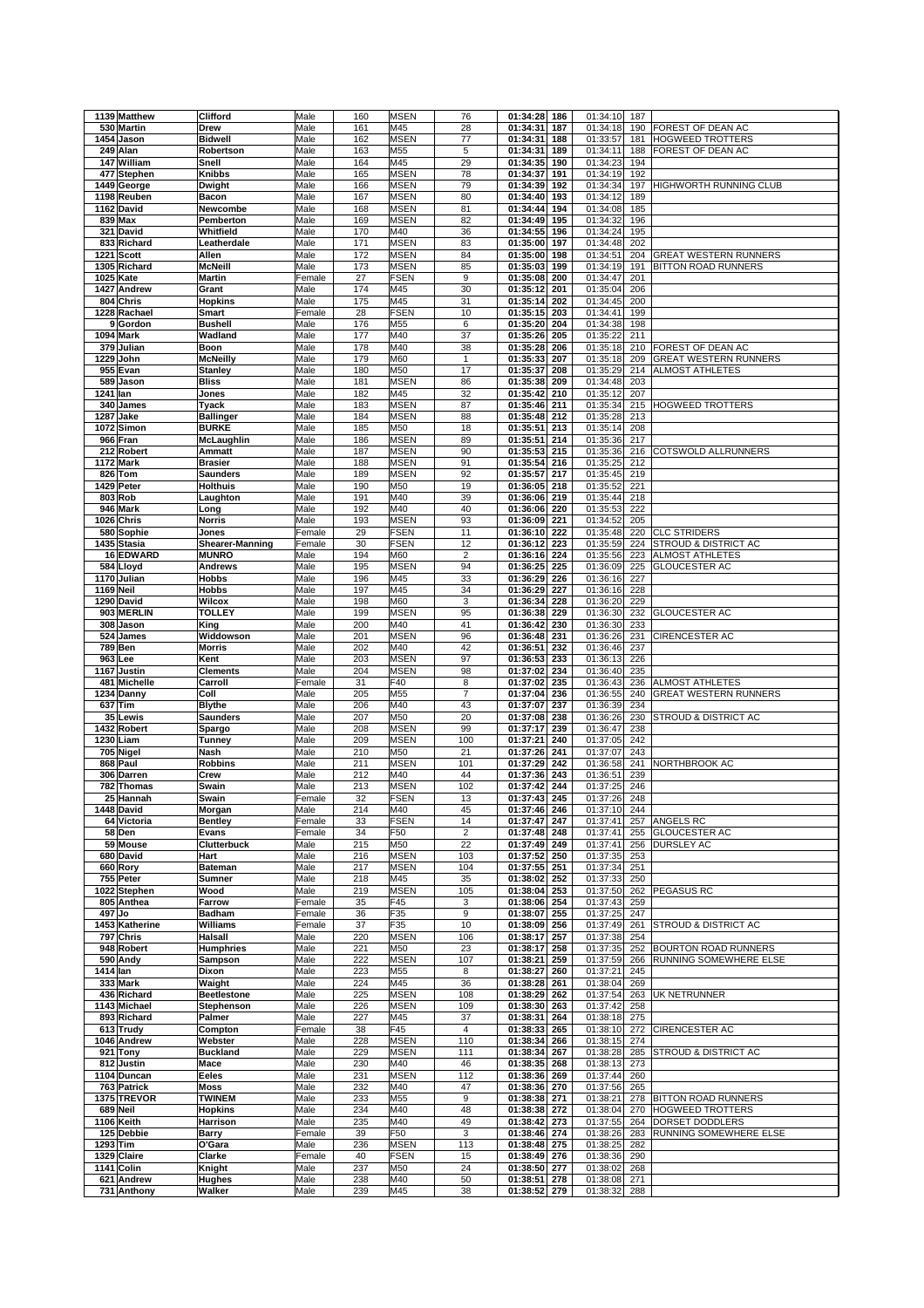|           | 1040 Jon                  | <b>Brough</b>     | Male         | 240        | M60         | $\overline{4}$ | 01:38:53                     | 280 | 01:38:18             | 276        | <b>STROUD &amp; DISTRICT AC</b> |
|-----------|---------------------------|-------------------|--------------|------------|-------------|----------------|------------------------------|-----|----------------------|------------|---------------------------------|
|           |                           |                   |              |            |             |                |                              |     |                      |            |                                 |
|           | 135 David                 | Witnall           | Male         | 241        | <b>MSEN</b> | 114            | 01:38:56                     | 281 | 01:38:27             | 284        | RUNNING SOMEWHERE ELSE          |
| 801       | Dominic                   | Holden            | Male         | 242        | <b>MSEN</b> | 115            | 01:38:57                     | 282 | 01:38:33             | 289        |                                 |
| 983       | Andy                      | <b>Thomas</b>     | Male         | 243        | M40         | 51             | 01:38:58                     | 283 | 01:38:38             | 292        |                                 |
|           |                           |                   |              |            |             |                |                              |     |                      |            |                                 |
|           | 126 Gordon                | <b>Stanley</b>    | Male         | 244        | <b>MSEN</b> | 116            | 01:39:01                     | 284 | 01:38:01             | 267        |                                 |
|           | <b>1089 Ross</b>          | Cook              | Male         | 245        | M40         | 52             | 01:39:02                     | 285 | 01:38:21             | 279        |                                 |
|           | 416 Andy                  | <b>McCoombes</b>  | Male         | 246        | M50         | 25             | 01:39:03                     | 286 | 01:38:20             | 277        | <b>BOURTON ROAD RUNNERS</b>     |
|           |                           |                   |              |            |             |                |                              |     |                      |            |                                 |
|           | 1239 Matthew              | Smith             | Male         | 247        | <b>MSEN</b> | 117            | 01:39:04                     | 287 | 01:38:24             | 280        |                                 |
|           | 947 David                 | Trottman          | Male         | 248        | M55         | 10             | 01:39:05                     | 288 | 01:37:28             | 249        |                                 |
|           |                           |                   |              |            | F45         |                |                              |     |                      |            |                                 |
|           | 1130 Fran                 | Osborne           | Female       | 41         |             | 5              | 01:39:12                     | 289 | 01:38:49             | 295        | TEWKESBURY AC                   |
|           | 581 Andrew                | Dinham            | Male         | 249        | <b>MSEN</b> | 118            | 01:39:13                     | 290 | 01:38:24             | 281        |                                 |
| 791       | Robert                    | Koppenhol         | Male         | 250        | M40         | 53             | 01:39:16                     | 291 | 01:38:30             | 287        |                                 |
|           |                           |                   |              |            |             |                |                              |     |                      |            |                                 |
| 883       | Tom                       | Prince            | Male         | 251        | <b>MSEN</b> | 119            | 01:39:17                     | 292 | 01:38:51             | 296        |                                 |
| 95        | David                     | <b>Saunders</b>   | Male         | 252        | M60         | 5              | 01:39:20                     | 293 | 01:38:43             | 293        | DURSLEY AC                      |
|           | 620 Tony                  | Hughes            | Male         | 253        | M45         | 39             | 01:39:21                     | 294 | 01:38:37             | 291        |                                 |
|           |                           |                   |              |            |             |                |                              |     |                      |            |                                 |
| 1372      | <b>Tim</b>                | Cornish           | Male         | 254        | <b>MSEN</b> | 120            | 01:39:22                     | 295 | 01:38:28             | 286        |                                 |
|           | 392 Dave                  | Mayo              | Male         | 255        | M50         | 26             | 01:39:22                     | 296 | 01:39:00             | 300        | <b>CLC STRIDERS</b>             |
|           | 1247 Carla                | Moulder           | Female       | 42         | F35         | 11             | 01:39:23                     | 297 | 01:39:12             | 307        |                                 |
|           |                           |                   |              |            |             |                |                              |     |                      |            |                                 |
|           | 495 James                 | Watt              | Male         | 256        | <b>MSEN</b> | 121            | 01:39:26                     | 298 | 01:39:07             | 302        | <b>DERWENT RUNNERS</b>          |
| 1041      | Alex                      | Forino            | Male         | 257        | M40         | 54             | 01:39:28                     | 299 | 01:38:59             | 299        |                                 |
|           | 188 James                 | Millar            | Male         | 258        | M50         | 27             | 01:39:30                     | 300 | 01:39:01             | 301        |                                 |
|           |                           |                   |              |            |             |                |                              |     |                      |            |                                 |
| 527       | Geoff                     | Wells             | Male         | 259        | M45         | 40             | 01:39:33                     | 301 | 01:39:09             | 304        | <b>CIRENCESTER AC</b>           |
|           | 544 Patrick               | Winstone          | Male         | 260        | M50         | 28             | 01:39:33                     | 302 | 01:38:56             | 297        | TOWN & COUNTRY HARRIERS         |
|           | 371 Shaun                 | Cratchley         | Male         | 261        | M40         | 55             | 01:39:42                     | 303 | 01:39:18             | 310        |                                 |
|           |                           |                   |              |            |             |                |                              |     |                      |            |                                 |
|           | 24 Mark                   | Exall             | Male         | 262        | M55         | 11             | 01:39:45                     | 304 | 01:38:48             | 294        |                                 |
| 394       | Averis                    | Dean Nigel        | Male         | 263        | <b>MSEN</b> | 122            | 01:39:45                     | 305 | 01:39:40             | 316        |                                 |
| 387       | Chris                     | Moore             | Male         | 264        | M55         | 12             | 01:39:46                     | 306 | 01:39:20             | 311        | FOREST OF DEAN AC               |
|           |                           |                   |              |            |             |                |                              |     |                      |            |                                 |
|           | 848 Belinda               | Southgate         | Female       | 43         | <b>FSEN</b> | 16             | 01:39:46                     | 307 | 01:39:39             | 315        | THE ANGELS RUNNING CLUB         |
|           | 1426 Thomas               | <b>Bryan</b>      | Male         | 265        | <b>MSEN</b> | 123            | 01:39:46                     | 308 | 01:39:17             | 309        |                                 |
|           | 929 Charles               | Noblet            | Male         | 266        | M40         | 56             | 01:39:51                     | 309 | 01:39:31             | 312        |                                 |
|           |                           |                   |              |            |             |                |                              |     |                      |            |                                 |
|           | 1331 Nicholas             | Allan             | Male         | 267        | M40         | 57             | 01:39:54                     | 310 | 01:38:59             | 298        |                                 |
|           | 1031 Martin               | Ansell            | Male         | 268        | M40         | 58             | 01:39:55                     | 311 | 01:39:08             | 303        |                                 |
|           | 1352 James                | Constable         | Male         | 269        | <b>MSEN</b> | 124            | 01:40:03                     | 312 | 01:39:35             | 313        |                                 |
|           |                           |                   |              |            |             |                |                              |     |                      |            |                                 |
|           | 195 Nicholas              | <b>Humphreys</b>  | Male         | 270        | <b>MSEN</b> | 125            | 01:40:06                     | 313 | 01:39:15             | 308        |                                 |
|           | 1014 Sam                  | Vince             | Male         | 271        | <b>MSEN</b> | 126            | 01:40:07                     | 314 | 01:39:10             | 305        |                                 |
| 1408 Ian  |                           | Lowe              | Male         | 272        | M40         | 59             | 01:40:08                     | 315 | 01:39:48             | 319        |                                 |
|           |                           |                   |              |            |             |                |                              |     |                      |            |                                 |
| 1460 Phil |                           | <b>ELSTONE</b>    | Male         | 273        | M40         | 60             | 01:40:25                     | 316 | 01:39:11             | 306        |                                 |
|           | 363 Chris                 | <b>Jurevicius</b> | Male         | 274        | M55         | 13             | 01:40:30                     | 317 | 01:39:48             | 318        | STROUD & DISTRICT AC            |
| 1474 Dan  |                           | Steel-Finn        | Male         | 275        | <b>MSEN</b> | 127            | 01:40:33                     | 318 | 01:40:26             | 332        |                                 |
|           |                           |                   |              |            |             |                |                              |     |                      |            |                                 |
|           | 36 Nick                   | <b>Marshall</b>   | Male         | 276        | M50         | 29             | 01:40:33                     | 319 | 01:39:54             | 321        | WESTBURY HARRIERS               |
| 761       | lan                       | Wills             | Male         | 277        | <b>MSEN</b> | 128            | 01:40:34                     | 320 | 01:40:20             | 330        |                                 |
|           |                           |                   |              |            |             |                |                              |     |                      |            |                                 |
|           | 155 Shirley               | Holder            | Female       | 44         | F45         | 6              | 01:40:34                     | 321 | 01:40:13             | 327        |                                 |
|           | 880 Jonathan              | Bale              | Male         | 278        | M45         | 41             | 01:40:40                     | 322 | 01:39:50             | 320        | PORTISHEAD RC                   |
|           | 1430 Clive                | Gwatkin           | Male         | 279        | <b>MSEN</b> | 129            | 01:40:42                     | 323 | 01:39:43             | 317        |                                 |
|           |                           |                   |              |            |             |                |                              |     |                      |            |                                 |
|           | 1113 Stuart               | Conway            | Male         | 280        | M50         | 30             | 01:40:42                     | 324 | 01:40:06             | 324        |                                 |
|           | 351 Lisa                  | <b>Bailey</b>     | Female       | 45         | F35         | 12             | 01:40:45                     | 325 | 01:39:37             | 314        | ALMOST ATHLETES                 |
|           | 433 Jon                   | Randall           | Male         | 281        | M40         | 61             | 01:40:48                     | 326 | 01:40:04             | 323        |                                 |
|           |                           |                   |              |            |             | 62             | 01:40:50                     |     |                      |            |                                 |
|           | 20 Mike                   | Kempster          | Male         | 282        | M40         |                |                              | 327 | 01:40:03             | 322        |                                 |
|           |                           |                   |              |            |             |                |                              |     |                      |            |                                 |
|           | 57 Christopher            | Horwood           | Male         | 283        | M45         | 42             | 01:40:51                     | 328 | 01:40:34             | 335        |                                 |
|           |                           |                   |              |            |             |                |                              |     |                      |            |                                 |
|           | <b>655</b> Sue            | Morton            | Female       | 46         | F40         | 9              | 01:41:01                     | 329 | 01:40:10             | 325        | KIDLINGTON R&AC                 |
|           | 810 Matt                  | Partridge         | Male         | 284        | M40         | 63             | 01:41:01                     | 330 | 01:40:31             | 333        |                                 |
| 827       | Simon                     | Offord            | Male         | 285        | M45         | 43             | 01:41:04                     | 331 | 01:40:55             | 339        |                                 |
|           |                           |                   |              |            |             |                |                              |     |                      |            |                                 |
| 600       | Charlie                   | Wilson            | Male         | 286        | M45         | 44             | 01:41:05                     | 332 | 01:41:01             | 342        |                                 |
| 1261      | Garrett                   | Mcgann            | Male         | 287        | M55         | 14             | 01:41:05                     | 333 | 01:40:58             | 340        |                                 |
| 1347      | Adrian                    | Higgs             | Male         | 288        | M55         | 15             | 01:41:07                     | 334 | 01:40:59             | 341        | CHELTENHAM HARRIERS             |
|           |                           |                   |              |            |             |                |                              |     |                      |            |                                 |
|           | 1023 Gordon               | Jones             | Male         | 289        | M60         | 6              | 01:41:10                     | 335 | 01:40:47             | 337        | CIRENCESTER AC                  |
| 181       | <b>Robert</b>             | <b>Humphreys</b>  | Male         | 290        | <b>MSEN</b> | 130            | 01:41:13                     | 336 | 01:40:21             | 331        |                                 |
| 661       | James                     | <b>Minett</b>     | Male         | 291        | <b>MSEN</b> | 131            | 01:41:14                     | 337 | 01:40:13             | 326        |                                 |
|           |                           |                   |              |            |             |                |                              |     |                      |            |                                 |
|           | 153 Paul                  | Godbold           | Male         | 292        | M45         | 45             | 01:41:14                     | 338 | 01:40:16             | 329        | <b>TEAM BATH AC</b>             |
|           | 156 Stuart                | Keel              | Male         | 293        | M45         | 46             | 01:41:26                     | 339 | 01:41:04             | 344        |                                 |
| 1003 Ben  |                           | Harrison          | Male         | 294        | <b>MSEN</b> | 132            | 01:41:31 340                 |     | 01:40:15             | 328        |                                 |
|           |                           |                   |              |            |             |                |                              |     |                      |            |                                 |
|           | <b>1237 Nick</b>          | <b>Trew</b>       | Male         | 295        | <b>MSEN</b> | 133            | 01:41:32 341                 |     | 01:41:02             | 343        |                                 |
|           | 942 Dave                  | Elliott           | Male         | 296        | M55         | 16             | 01:41:33                     | 342 | 01:41:11             | 348        | <b>ALMOST ATHLETES</b>          |
|           | 834 Robert                | Large             | Male         | 297        | M40         | 64             | 01:41:38                     | 343 | 01:40:35             | 336        |                                 |
|           |                           |                   |              |            |             |                |                              | 344 |                      | 346        |                                 |
|           | 429 David                 | <b>Burdett</b>    | Male         | 298        | <b>MSEN</b> | 134            | 01:41:39                     |     | 01:41:09             |            |                                 |
| 1149 lan  |                           | Bye               | Male         | 299        | M50         | 31             | 01:41:44                     | 345 | 01:41:41             | 359        |                                 |
| 1450 lan  |                           | Davies            | Male         | 300        | <b>MSEN</b> | 135            | 01:41:48                     | 346 | 01:40:52             | 338        |                                 |
|           | 1077 Philip               | Withers           | Male         | 301        | M50         | 32             | 01:41:55                     | 347 | 01:41:21             | 351        | ALMOST ATHLETES                 |
|           |                           |                   |              |            |             |                |                              |     |                      |            |                                 |
|           | 938 Lara                  | Jackson           | Female       | 47         | F40         | 10             | 01:41:56                     | 348 | 01:41:15             | 350        | BROMSGROVE AND REDDITCH A.C     |
|           | 332 Alistair              | Page-McGill       | Male         | 302        | <b>MSEN</b> | 136            | 01:41:56                     | 349 | 01:41:08             | 345        |                                 |
|           | 910 Jason                 |                   | Male         | 303        | M40         | 65             | 01:41:56 350                 |     |                      | 357        |                                 |
|           |                           | Huggett           |              |            |             |                |                              |     | 01:41:29             |            |                                 |
|           | 562 Peter                 | Kellett           | Male         | 304        | M45         | 47             | 01:41:59                     | 351 | 01:41:28             |            | 356 ENVIRONMENT AGENCY HARRIERS |
|           | 1166 Nick                 | <b>Bishop</b>     | Male         | 305        | M40         | 66             | 01:42:00 352                 |     | 01:41:36             | 358        | <b>GLOUCESTER AC</b>            |
|           | 1434 Neil                 |                   | Male         | 306        | M45         | 48             |                              | 353 |                      | 347        | COTSWOLD ALLRUNNERS             |
|           |                           | Clark             |              |            |             |                | 01:42:01                     |     | 01:41:10             |            |                                 |
|           | 733 Malc                  | Smith             | Male         | 307        | M45         | 49             | 01:42:04 354                 |     | 01:41:12             | 349        | ALMOST ATHLETES                 |
|           | 241 Stephanie             | Holton            | Female       | 48         | F45         | $\overline{7}$ | 01:42:05                     | 355 | 01:41:23             | 352        | <b>BOURTON ROAD RUNNERS</b>     |
|           |                           |                   |              |            |             |                |                              |     |                      |            |                                 |
|           | 1340 Shawn                | Dean              | Male         | 308        | <b>MSEN</b> | 137            | 01:42:06 356                 |     | 01:41:26             | 354        | FOREST OF DEAN AC               |
|           | 1312 Paula                | <b>Hobbs</b>      | Female       | 49         | F40         | 11             | 01:42:11                     | 357 | 01:41:24             | 353        |                                 |
|           | 1339 Martin               | O'Connor          | Male         | 309        | <b>MSEN</b> | 138            | 01:42:13 358                 |     | 01:41:27             | 355        |                                 |
|           |                           |                   |              |            |             |                |                              |     |                      |            |                                 |
|           | 439 CAROL                 | Cowley            | Female       | 50         | F60         | 1              | 01:42:14                     | 359 | 01:41:52             | 363        | TEWKESBURY AC                   |
|           | 1410 Kevin                | Arnold            | Male         | 310        | M40         | 67             | 01:42:14                     | 360 | 01:40:33             | 334        | ARMY AC                         |
|           | 361 Rupert                | Chesmore          | Male         | 311        | M50         | 33             | 01:42:17                     | 361 | 01:41:52             | 364        | <b>CIRENCESTER AC</b>           |
|           |                           |                   |              |            |             |                |                              |     |                      |            |                                 |
|           | 688 Mark                  | Draper            | Male         | 312        | M40         | 68             | 01:42:29                     | 362 | 01:42:12             | 370        |                                 |
|           | 1212 Neil                 | Goodrich          | Male         | 313        | M40         | 69             | 01:42:31                     | 363 | 01:41:43             | 361        |                                 |
|           | 653 James                 | Lusty             | Male         | 314        | <b>MSEN</b> | 139            | 01:42:34                     | 364 | 01:41:56             | 365        |                                 |
|           |                           |                   |              |            |             |                |                              |     |                      |            |                                 |
|           | 862 Duncan                | <b>Mounsor</b>    | Male         | 315        | M40         | 70             | 01:42:36                     | 365 | 01:41:41             | 360        | ALMOST ATHLETES                 |
|           | 676 Mike                  | Foster            | Male         | 316        | M45         | 50             | 01:42:38                     | 366 | 01:42:09 369         |            |                                 |
|           | 959 Dan                   | Jones             | Male         | 317        | <b>MSEN</b> | 140            | 01:42:40                     | 367 | 01:42:25             | 373        |                                 |
|           |                           |                   |              |            |             |                |                              |     |                      |            |                                 |
|           | 535 Vincent               | Oblyshuk          | Male         | 318        | M50         | 34             | 01:42:44                     | 368 | 01:41:58             | 366        |                                 |
|           | 856 Nick                  | Miles             | Male         | 319        | M45         | 51             | 01:42:49                     | 369 | 01:42:26             | 374        |                                 |
|           | 1387 Paul                 | Timms             | Male         | 320        | M45         | 52             | 01:42:49 370                 |     |                      | 375        | STROUD & DISTRICT AC            |
|           |                           |                   |              |            |             |                |                              |     | 01:42:27             |            |                                 |
|           | 1309 Michael              | Weygang           | Male         | 321        | M40         | 71             | 01:42:49                     | 371 | 01:42:35             | 376        |                                 |
|           | 1411 Lawrence<br>61 Steve | Grasty<br>Jardine | Male<br>Male | 322<br>323 | M45<br>M45  | 53<br>54       | 01:42:50 372<br>01:42:50 373 |     | 01:42:06<br>01:42:20 | 368<br>372 |                                 |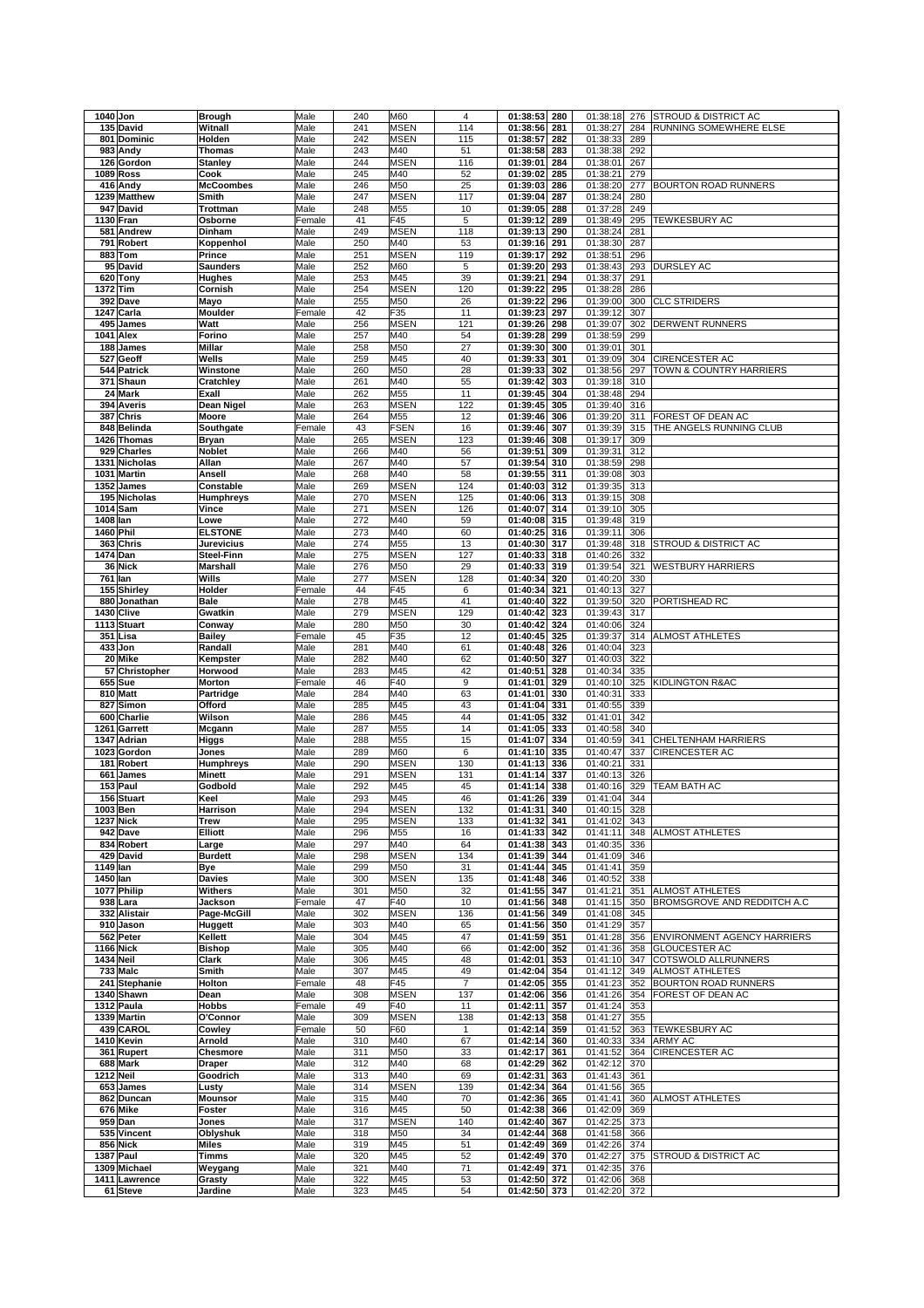|                       | <b>Miles</b>      | Male   | 324 | M40                | 72        | 01:42:53<br>374                    | 01:42:15<br>371                    |                                 |
|-----------------------|-------------------|--------|-----|--------------------|-----------|------------------------------------|------------------------------------|---------------------------------|
| 77 Dave               | Feltham           | Male   | 325 | M40                | 73        | 01:42:56<br>375                    | 01:41:43<br>362                    |                                 |
| 1456 Richard          | Ackroyd           | Male   | 326 | M50                | 35        | 01:43:05<br>376                    | 01:41:59<br>367                    |                                 |
| 1334 Andy             | Scott             | Male   | 327 | M55                | 17        | 01:43:22<br>377                    | 01:43:01<br>383                    |                                 |
| 139 Luke              | Jones             | Male   | 328 | <b>MSEN</b>        | 141       | 01:43:23<br>378                    | 01:43:08<br>386                    |                                 |
| 651 Doug              | Hill              | Male   | 329 | M55                | 18        | 01:43:33<br>379                    | 01:42:48<br>377                    |                                 |
| 372 David             | Turner            | Male   | 330 | <b>MSEN</b>        | 142       | 01:43:39<br>380                    | 01:42:49<br>378                    |                                 |
| 1415 Simon            | Carr              | Male   | 331 | M45                | 55        | 01:43:40<br>381                    | 01:43:25<br>397                    | <b>WELLS CITY HARRIERS</b>      |
| 335 Martin            | Hobson            | Male   | 332 | <b>MSEN</b>        | 143       | 01:43:42<br>382                    | 01:43:22<br>394                    |                                 |
| 863 lan               | Crawford          | Male   | 333 | M55                | 19        | 01:43:44<br>383                    | 01:43:29<br>401                    |                                 |
| 779 Emma              | Parkin            | Female | 51  | F35                | 13        | 01:43:49<br>384                    | 01:43:24<br>396                    |                                 |
| 579 Gavin             | Cotter            | Male   | 334 | <b>MSEN</b>        | 144       | 01:43:51<br>385                    | 01:42:53<br>380                    | CHELTENHAM HARRIERS             |
| 235 Chris             | Dry               | Male   | 335 | M45                | 56        | 01:43:51<br>386                    | 01:43:06<br>385                    | <b>BOURTON ROAD RUNNERS</b>     |
| 988<br>Jenny          | <b>Birkinshaw</b> | Female | 52  | <b>FSEN</b>        | 17        | 01:43:55<br>387                    | 01:42:57<br>381                    |                                 |
| 1400 Rob              | Carroll           | Male   | 336 | M50                | 36        | 01:43:55<br>388                    | 01:43:22<br>392                    |                                 |
| 1401 Keith            | Valters           | Male   | 337 | M45                | 57        | 01:43:56<br>389                    | 01:43:22<br>395                    |                                 |
| 885 Graham            | Young             | Male   | 338 | <b>MSEN</b>        | 145       | 01:43:56<br>390                    | 01:43:15<br>390                    |                                 |
| 1444 Robert           | Dove              | Male   | 339 | <b>MSEN</b>        | 146       | 01:43:56<br>391                    | 01:43:11<br>387                    |                                 |
| 1301 Chris            | <b>Davies</b>     | Male   | 340 | M55                | 20        | 01:43:58<br>392                    | 01:42:58<br>382                    |                                 |
| 1075 Jeff             | Spencer           | Male   | 341 | <b>MSEN</b>        | 147       | 01:43:59<br>393                    | 01:43:14<br>389                    |                                 |
| 7 Ross                | Wakely            | Male   | 342 | <b>MSEN</b>        | 148       | 01:44:00<br>394                    | 01:43:06<br>384                    |                                 |
| 312 Laura             | <b>Buet</b>       | Female | 53  | F40                | 12        | 01:44:01<br>395                    | 01:43:28<br>399                    | <b>HOGWEED TROTTERS</b>         |
| 990 Felim             | Lally             | Male   | 343 | M55                | 21        | 01:44:02<br>396                    | 01:43:22<br>393                    |                                 |
| 56 Daniel             | Moore             | Male   | 344 | <b>MSEN</b>        | 149       | 01:44:04<br>397                    | 01:43:34<br>402                    | TRI TEAM GLOS                   |
| 1093 Jason            | Sharp             | Male   | 345 | <b>MSEN</b>        | 150       | 01:44:07<br>398                    | 01:42:52<br>379                    |                                 |
| 1015 Angus            | <b>Scott</b>      | Male   | 346 | <b>MSEN</b>        | 151       | 01:44:09<br>399                    | 01:43:12<br>388                    |                                 |
| 62 Paula              | Jones             | Female | 54  | F35                | 14        | 01:44:12<br>400                    | 01:44:05<br>413                    |                                 |
| 1413 Paul             | <b>North</b>      | Male   | 347 | M40                | 74        | 01:44:12<br>401                    | 01:43:44<br>403                    |                                 |
| <b>1171 Mark</b>      | ODriscoll         | Male   | 348 | <b>MSEN</b>        | 152       | 01:44:17<br>402                    | 01:43:28<br>398                    |                                 |
| 973 Ed                | <b>Stevens</b>    | Male   | 349 | <b>MSEN</b>        | 153       | 01:44:17<br>403                    | 01:43:47<br>405                    | <b>HOGWEED TROTTERS</b>         |
| 1101 Paul             | Fensome           | Male   | 350 | M50                | 37        | 01:44:29<br>404                    | 01:43:47<br>406                    | EVESHAM VALE RUNNING CLUB       |
| 1419 Carl             | Hughes            | Male   | 351 | <b>MSEN</b>        | 154       | 01:44:31<br>405                    | 01:43:19<br>391                    |                                 |
| 519 Alin              | Achim             | Male   | 352 | M40                | 75        | 01:44:31<br>406                    | 01:43:45<br>404                    | <b>BAD TRI</b>                  |
| 713 James             | Rutherford        | Male   | 353 | <b>MSEN</b>        | 155       | 01:44:37<br>407                    | 01:43:50<br>408                    |                                 |
| 1328 ANDY             | <b>KILBY</b>      | Male   | 354 | M55                | 22        | 01:44:43<br>408                    | 01:44:07<br>414                    | <b>DURSLEY AC</b>               |
| 494 Mariusz           | Dziamski          | Male   | 355 | <b>MSEN</b>        | 156       | 01:44:45<br>409                    | 01:44:26<br>416                    |                                 |
| 1123 John-Paul        | <b>McLaughlin</b> | Male   | 356 | <b>MSEN</b>        | 157       | 01:44:48<br>410                    | 01:44:32<br>419                    |                                 |
| 901 Mick              | Beard             | Male   | 357 | M45                | 58        | 01:44:49<br>411                    | 01:44:08<br>415                    |                                 |
| 585 Paul              | Rutherford        | Male   | 358 | M65                | 3         | 01:44:50<br>412                    | 01:44:04<br>412                    |                                 |
| 1121 Geoff            | <b>Bailey</b>     | Male   | 359 | M40                | 76        | 01:44:52<br>413                    | 01:44:34<br>421                    |                                 |
| 370 Sharon            | Rastelli          | Female | 55  | F40                | 13        | 01:44:52<br>414                    | 01:44:30<br>418                    | RUNNING SOMEWHERE ELSE          |
| 1251 PROBERT          | <b>IVOR</b>       | Male   | 360 | M45                | 59        | 01:44:52<br>415                    | 01:44:30<br>417                    | RUNNING SOMEWHERE ELSE          |
| 350 Jonathan          | Morley            | Male   | 361 | <b>MSEN</b>        | 158       | 01:44:54<br>416                    | 01:44:01<br>409                    |                                 |
| 204 Mike              | pritchard         | Male   | 362 | M55                | 23        | 01:44:56<br>417                    | 01:44:40<br>427                    |                                 |
| 995 John              | Poulton           | Male   | 363 | <b>MSEN</b>        | 159       | 01:44:58<br>418                    | 01:44:03<br>411                    | ALMOST ATHLETES                 |
| 1257 Kevin            | Waters            | Male   | 364 | M45                | 60        | 01:45:09<br>419                    | 01:44:39<br>426                    |                                 |
| 726<br>Chris          | While             | Male   | 365 | M40                | 77        | 01:45:09<br>420                    | 01:44:55<br>431                    |                                 |
| 1064 Robert           | Mackenzie-Smith   | Male   | 366 | M50                | 38        | 01:45:09<br>421                    | 01:43:29<br>400                    |                                 |
| 1189 Keith            | Waters            | Male   | 367 | M50                | 39        | 01:45:10<br>422                    | 01:44:55<br>433                    | COTSWOLD ALLRUNNERS             |
| 1000 Daniel           | <b>Buxton</b>     | Male   | 368 | <b>MSEN</b>        | 160       | 01:45:16<br>423                    | 01:44:37<br>425                    |                                 |
| 987 Graeme            | Flory-Kish        | Male   | 369 | M45                | 61        | 01:45:21<br>424                    | 01:44:53<br>430                    |                                 |
|                       |                   |        |     |                    |           |                                    |                                    |                                 |
|                       |                   |        |     |                    |           |                                    |                                    |                                 |
| 614 Chris             | Rees              | Male   | 370 | M45                | 62        | 01:45:22<br>425                    | 01:44:34<br>422                    | <b>CHEPSTOW HARRIERS</b>        |
| 1194 Mike             | Nicholls          | Male   | 371 | M55                | 24        | 01:45:23<br>426                    | 01:44:01<br>410                    | <b>TEAM BATH AC</b>             |
| 905 Richard           | <b>Baker</b>      | Male   | 372 | M45                | 63        | 01:45:25<br>427                    | 01:44:32<br>420                    |                                 |
| 1193 David            | Watson            | Male   | 373 | M50                | 40        | 01:45:26<br>428                    | 01:45:11<br>441                    | CHALFORD                        |
| 1138 Sean             | Perry             | Male   | 374 | M40                | 78        | 01:45:29<br>429                    | 01:43:49<br>407                    |                                 |
| 716 Oliver            | Giles             | Male   | 375 | <b>MSEN</b>        | 161       | 01:45:31<br>430                    | 01:44:59<br>437                    |                                 |
| 1001<br><b>Chris</b>  | Lamb              | Male   | 376 | M40                | 79        | 01:45:34<br>431                    | 01:44:48<br>428                    | <b>SULA RUNNERS</b>             |
| 272<br><b>Tom</b>     | Walters           | Male   | 377 | <b>MSEN</b>        | 162       | 01:45:35<br>432                    | 01:44:55<br>432                    | <b>BOURNVILLE HARRIERS</b>      |
| 1235 Luke             | Brown             | Male   | 378 | <b>MSEN</b>        | 163       | 01:45:38<br>433                    | 01:45:25<br>447                    |                                 |
| 771 Susan             | Hunt              | Female | 56  | F45                | 8         | 01:45:40 434                       | 01:44:58 436                       | <b>BOURTON ROAD RUNNERS</b>     |
| 792 Susie             | Amann             | Female | 57  | F40                | 14        | 01:45:44<br>435                    | 01:45:18<br>443                    | STROUD & DISTRICT AC            |
| 343 Tim               | <b>BURCH</b>      | Male   | 379 | <b>MSEN</b>        | 164       | 01:45:47<br>436                    | 01:44:49<br>429                    |                                 |
| 984 Robert            | Foley             | Male   | 380 | <b>MSEN</b>        | 165       | 01:45:49<br>437                    | 01:44:36<br>424                    |                                 |
| 435 Julian            | White             | Male   | 381 | <b>MSEN</b>        | 166       | 01:45:52<br>438                    | 01:45:24<br>446                    |                                 |
| 329 Sharon            | Smith             | Female | 58  | F60                | 2         | 01:45:55<br>439                    | 01:45:33<br>449                    | RUNNING SOMEWHERE ELSE          |
| 292 Alex              | Keylock           | Male   | 382 | <b>MSEN</b>        | 167       | 01:46:01<br>440                    | 01:45:07<br>439                    |                                 |
| 69 Fadi               | Dahdouh           | Male   | 383 | M45                | 64        | 01:46:01<br>441                    | 01:45:34<br>450                    | STROUD & DISTRICT AC            |
| 1457 Anthony          | Norman            | Male   | 384 | M50                | 41        | 01:46:02<br>442                    | 01:44:55<br>435                    |                                 |
| 461 Lee               | Chapman           | Male   | 385 | M50                | 42        | 01:46:04<br>443                    | 01:44:35<br>423                    |                                 |
| 876 Paul              | <b>Tompkins</b>   | Male   | 386 | M55                | 25        | 01:46:04<br>444                    | 01:44:55<br>434                    |                                 |
| 696 Jesse             | Owens             | Male   | 387 | M40                | 80        | 01:46:04<br>445                    | 01:45:43<br>454                    |                                 |
| 1017 Mike             | Howie             | Male   | 388 | <b>MSEN</b>        | 168       | 01:46:06<br>446                    | 01:45:54<br>458                    | <b>WESTBURY HARRIERS</b>        |
| 545 Alice             | Lewis             | Female | 59  | F50                | 4         | 01:46:07<br>447                    | 01:45:33<br>448                    | DURSLEY AC                      |
| 346 Sharon            | <b>Baldwin</b>    | Female | 60  | F <sub>55</sub>    | 1         | 01:46:14<br>448                    | 01:45:14<br>442                    |                                 |
| 161 lan               | <b>Timbrell</b>   | Male   | 389 | M50                | 43        | 01:46:14<br>449                    | 01:45:41<br>453                    |                                 |
| 288 Phil              | Harper            | Male   | 390 | <b>MSEN</b>        | 169       | 01:46:16<br>450                    | 01:45:03<br>438                    |                                 |
| 1348 Ryan             | Jones             | Male   | 391 | <b>MSEN</b>        | 170       | 01:46:17<br>451                    | 01:46:02<br>463                    |                                 |
| 635 Michael           | Lewis             | Male   | 392 | M40                | 81        | 01:46:27<br>452                    | 01:45:09<br>440                    |                                 |
| 1422 Gemma            | <b>Stevens</b>    | Female | 61  | <b>FSEN</b>        | 18        | 01:46:29<br>453                    | 01:45:22<br>445                    |                                 |
| 537 Nicola            | Hovey             | Female | 62  | F50                | 5         | 01:46:30<br>454                    | 01:46:03<br>464                    | <b>GLOUCESTER AC</b>            |
| 927 Richard           | Tate              | Male   | 393 | M50                | 44        | 01:46:34<br>455                    | 01:45:54<br>460                    | <b>STROUD &amp; DISTRICT AC</b> |
| 1308 Scott            | <b>Ballinger</b>  | Male   | 394 | <b>MSEN</b>        | 171       | 01:46:36<br>456                    | 01:45:57<br>461                    | STROUD & DISTRICT AC            |
| 67 Mark               | <b>Jeffries</b>   | Male   | 395 | M40                | 82        | 01:46:37<br>457                    | 01:46:11<br>467                    | FOREST OF DEAN AC               |
| 1374 JOSIPHINE        | <b>PERRY</b>      | Female | 63  | <b>FSEN</b>        | 19        | 01:46:37<br>458                    | 01:45:20<br>444                    | STROUD & DISTRICT AC            |
| 1436 Kevin            | Preece            | Male   | 396 | M45                | 65        | 01:46:39<br>459                    | 01:45:37<br>451                    |                                 |
| 785 Jeff              | Bird              | Male   | 397 | M50                | 45        | 01:46:43<br>460                    | 01:45:48<br>456                    |                                 |
| 234 David             | Pyne              | Male   | 398 | M50                | 46        | 01:46:45<br>461                    | 01:46:01<br>462                    | <b>BOURTON ROAD RUNNERS</b>     |
| 38 Dan                | Healy             | Male   | 399 | <b>MSEN</b>        | 172       | 01:46:52<br>462                    | 01:45:44<br>455                    |                                 |
| 916 Dale              | Vince             | Male   | 400 | M50                | 47        | 01:46:56<br>463                    | 01:45:54<br>459                    |                                 |
| 399 Liz               | Hulcup            | Female | 64  | F60                | 3         | 01:46:58<br>464                    | 01:46:17<br>470                    | <b>BOURTON ROAD RUNNERS</b>     |
| 1248 Steve            | Jones             | Male   | 401 | M40                | 83        | 01:46:59<br>465                    | 01:46:23<br>476                    |                                 |
| 563 James<br>556 Alan | Robinson          | Male   | 402 | M40<br><b>MSEN</b> | 84<br>173 | 01:47:02<br>466<br>01:47:02<br>467 | 01:46:24<br>477<br>01:45:38<br>452 |                                 |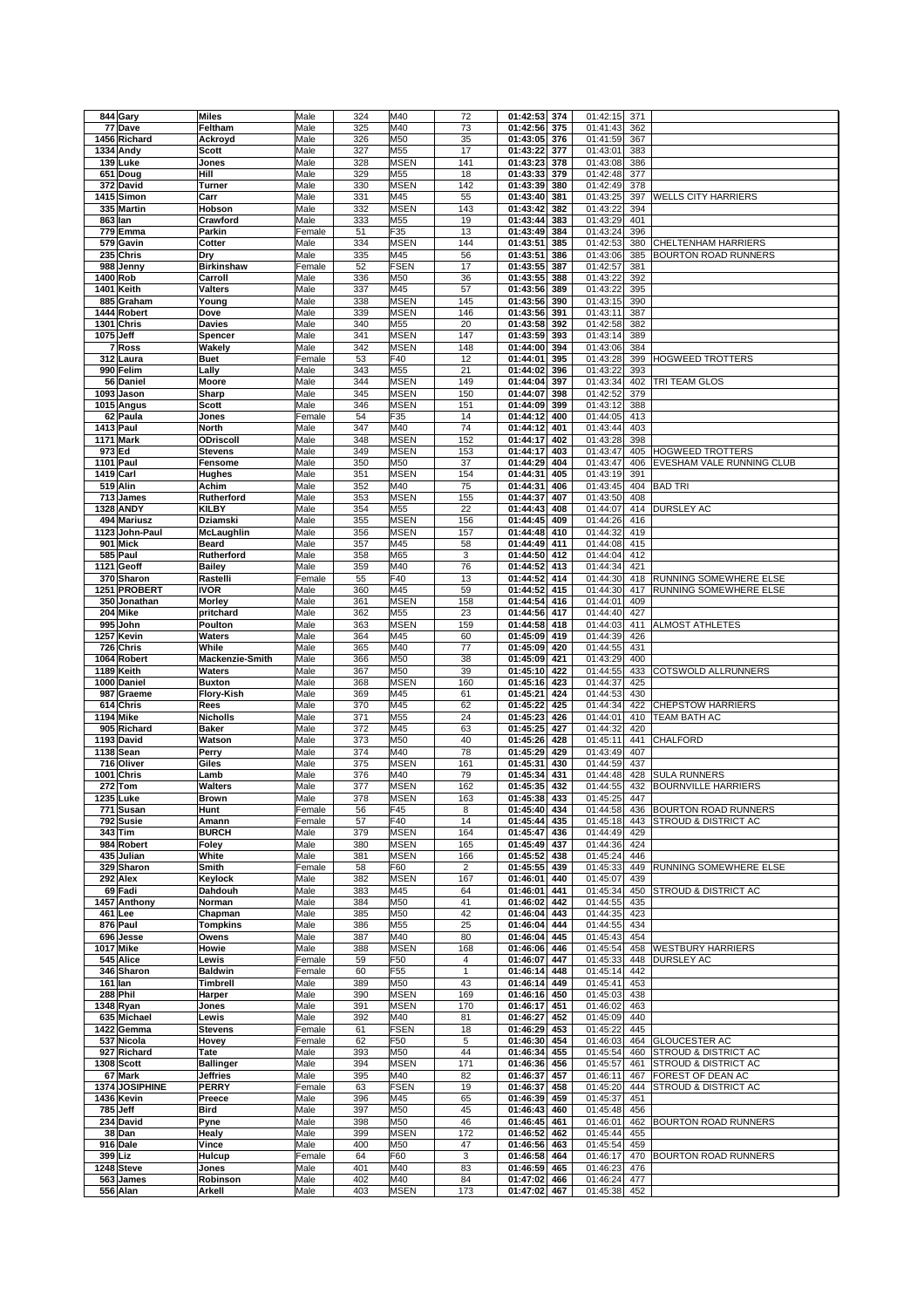| 781     | Lucy            | Proctor           | Female | 65  | FSEN        | 20                      | 01:47:05     | 468 | 01:46:18 | 471 |                             |
|---------|-----------------|-------------------|--------|-----|-------------|-------------------------|--------------|-----|----------|-----|-----------------------------|
| 1057    | Keith           | <b>Fowles</b>     | Male   | 404 | MSEN        | 174                     | 01:47:07     | 469 | 01:45:49 | 457 |                             |
|         | 539 Emma        | Yates             | Female | 66  | F40         | 15                      | 01:47:07     | 470 | 01:46:12 | 468 | <b>ALMOST ATHLETES</b>      |
| 1097    | <b>Bert</b>     | Lacey             | Male   | 405 | M45         | 66                      | 01:47:08     | 471 | 01:46:34 | 479 | <b>MALVERN JOGGERS</b>      |
|         | 1146 Reuben     | Adams             | Male   | 406 | MSEN        | 175                     | 01:47:10     | 472 | 01:46:32 | 478 |                             |
|         | 1027 Daryl      | Carpenter         | Male   | 407 | <b>MSEN</b> | 176                     | 01:47:11     | 473 | 01:46:21 | 473 |                             |
| 980 Ed  |                 | Williams          | Male   | 408 | <b>MSEN</b> | 177                     | 01:47:19     | 474 | 01:46:47 | 484 |                             |
|         | 630 Andrew      | Wantling          | Male   | 409 | M45         | 67                      | 01:47:22     | 475 | 01:46:22 | 475 |                             |
|         | 459 Mark        |                   |        |     |             |                         | 01:47:24     |     |          |     |                             |
|         |                 | Kingdon           | Male   | 410 | M45         | 68                      |              | 476 | 01:46:20 | 472 | <b>BITTON ROAD RUNNERS</b>  |
|         | 325 Harry       | Wootten           | Male   | 411 | <b>MSEN</b> | 178                     | 01:47:29     | 477 | 01:47:04 | 488 |                             |
|         | 1391 MATTHEW    | <b>FARRER</b>     | Male   | 412 | <b>MSEN</b> | 179                     | 01:47:29     | 478 | 01:46:12 | 469 | ALMOST ATHLETES             |
|         | 558 Anthony     | Williams          | Male   | 413 | <b>MSEN</b> | 180                     | 01:47:32     | 479 | 01:46:50 | 485 |                             |
|         | 636 Nigel       | Sherwood          | Male   | 414 | M55         | 26                      | 01:47:32     | 480 | 01:46:41 | 482 |                             |
|         | 842 Joseph      | Curran            | Male   | 415 | <b>MSEN</b> | 181                     | 01:47:33     | 481 | 01:46:09 | 466 |                             |
| 813 Jo  |                 | Creed             | Female | 67  | F40         | 16                      | 01:47:33     | 482 | 01:46:58 | 486 |                             |
|         | 1440 Janine     | Doggett           | Female | 68  | <b>FSEN</b> | 21                      | 01:47:36     | 483 | 01:46:21 | 474 |                             |
| 974     | <b>Suzanne</b>  | Tharme            | Female | 69  | F45         | 9                       | 01:47:37     | 484 | 01:46:39 | 481 | <b>TEWKESBURY AC</b>        |
| 233     | Grenville       | Hague             | Male   | 416 | M45         | 69                      | 01:47:43     | 485 | 01:46:07 | 465 |                             |
|         | 193 Shayne      | Caple             | Male   | 417 | M40         | 85                      | 01:47:49     | 486 | 01:47:21 | 491 |                             |
|         | 911 Danielle    | Howlett           | Female | 70  | F40         | 17                      | 01:47:55     | 487 | 01:46:47 | 483 |                             |
|         | 1133 Carolyne   | Crowe             | Female | 71  | F35         | 15                      | 01:47:57     | 488 | 01:47:41 | 504 |                             |
|         | 615 Sam         | Wilcox            | Male   | 418 | MSEN        | 182                     | 01:47:58     | 489 | 01:47:02 | 487 |                             |
|         |                 |                   |        |     | <b>MSEN</b> |                         |              |     |          |     |                             |
|         | 511 Ross        | <b>Murray</b>     | Male   | 419 |             | 183                     | 01:48:03     | 490 | 01:46:38 | 480 |                             |
|         | 1420 Darren     | Tanner            | Male   | 420 | MSEN        | 184                     | 01:48:04     | 491 | 01:47:32 | 499 |                             |
|         | 703 Aaron       | Constance         | Male   | 421 | MSEN        | 185                     | 01:48:08     | 492 | 01:47:27 | 495 |                             |
|         | 770 Anthony     | Knickenberg       | Male   | 422 | M55         | 27                      | 01:48:17     | 493 | 01:48:14 | 517 |                             |
| 1197    | John            | Gibson            | Male   | 423 | M55         | 28                      | 01:48:22     | 494 | 01:47:39 | 501 | <b>BOURTON ROAD RUNNERS</b> |
|         | 1073 Roger      | Woodley           | Male   | 424 | M50         | 48                      | 01:48:22     | 495 | 01:47:42 | 506 | <b>BOURTON ROAD RUNNERS</b> |
|         | 1403 Chris      | Appleton          | Male   | 425 | MSEN        | 186                     | 01:48:22     | 496 | 01:47:33 | 500 |                             |
|         | 1404 Brian      | Hulcup            | Male   | 426 | M60         | $\overline{7}$          | 01:48:22     | 497 | 01:47:41 | 505 | BOURTON ROAD RUNNERS        |
|         | 23 Charlie      | Yolland - Jones   | Male   | 427 | MSEN        | 187                     | 01:48:24     | 498 | 01:47:20 | 490 |                             |
|         | 736 Neville     | Curtis            | Male   | 428 | M50         | 49                      | 01:48:28     | 499 | 01:47:41 | 503 |                             |
|         | 1055 Richard    | Cook              | Male   | 429 | M45         | 70                      | 01:48:31     | 500 | 01:47:30 | 496 |                             |
|         | 992 David       | Cook              | Male   | 430 | M45         | 71                      | 01:48:31     | 501 | 01:47:30 | 497 |                             |
|         | 945 Bridget     | Williams          | Male   | 431 | <b>MSEN</b> | 188                     | 01:48:34     | 502 | 01:47:21 | 493 |                             |
|         | 937 Melody      | Hancock           | Female | 72  | F40         | 18                      | 01:48:35     | 503 | 01:48:00 | 511 |                             |
|         | 413 Jonathan    | Dyer              | Male   | 432 | MSEN        | 189                     | 01:48:36     | 504 | 01:47:21 | 492 |                             |
|         | 994 Christian   |                   | Male   | 433 | M40         |                         | 01:48:36     | 505 |          |     |                             |
|         |                 | <b>Betteridge</b> |        |     |             | 86                      |              |     | 01:47:24 | 494 |                             |
| 569     | Simon           | Judd              | Male   | 434 | <b>MSEN</b> | 190                     | 01:48:37     | 506 | 01:48:12 | 516 |                             |
|         | 1142 Mark       | <b>Butler</b>     | Male   | 435 | <b>MSEN</b> | 191                     | 01:48:39     | 507 | 01:48:23 | 523 |                             |
|         | 118 Russ        | Langley           | Male   | 436 | M45         | 72                      | 01:48:41     | 508 | 01:47:20 | 489 |                             |
| 971     | Arthur          | Renshaw           | Male   | 437 | M60         | 8                       | 01:48:41     | 509 | 01:48:09 | 515 | THORNBURY RUNNING CLUB      |
| 849     | Deborah         | Southgate         | Female | 73  | F55         | $\overline{\mathbf{c}}$ | 01:48:42     | 510 | 01:48:36 | 528 | ANGELS RC                   |
| 1397    | Jason           | Tomkins           | Male   | 438 | <b>MSEN</b> | 192                     | 01:48:46     | 511 | 01:47:43 | 507 |                             |
|         | 900 Marc        | Holton            | Male   | 439 | MSEN        | 193                     | 01:48:47     | 512 | 01:47:56 | 509 |                             |
|         | 1313 Jacqueline | Green             | Female | 74  | F55         | 3                       | 01:48:50     | 513 | 01:48:24 | 524 | FOREST OF DEAN AC           |
|         | 760 Paul        | Limbrick          | Male   | 440 | M40         | 87                      | 01:48:50     | 514 | 01:47:40 | 502 |                             |
|         | 1153 Nigel      | Fitzakerley       | Male   | 441 | <b>MSEN</b> | 194                     | 01:48:54     | 515 | 01:47:31 | 498 | COTSWOLD ALLRUNNERS         |
|         |                 |                   |        |     |             |                         |              |     |          |     | RUNNING SOMEWHERE ELSE      |
|         |                 |                   |        |     |             |                         |              |     |          |     |                             |
| $63$ Jo |                 | Wood              | Female | 75  | F35         | 16                      | 01:48:57     | 516 | 01:48:25 | 526 |                             |
|         | 83 Joe          | <b>Bailey</b>     | Male   | 442 | M60         | 9                       | 01:49:01     | 517 | 01:48:08 | 514 |                             |
|         | 469 Julie       | <b>Bridge</b>     | Female | 76  | F50         | 6                       | 01:49:02     | 518 | 01:47:49 | 508 | <b>ALMOST ATHLETES</b>      |
|         | 887 Russell     | Vale              | Male   | 443 | MSEN        | 195                     | 01:49:04     | 519 | 01:48:06 | 512 |                             |
| 738     | Jason           | <b>Townsend</b>   | Male   | 444 | MSEN        | 196                     | 01:49:06     | 520 | 01:48:25 | 525 | STROUD & DISTRICT AC        |
| 1200    | Jonathan        | Mills             | Male   | 445 | MSEN        | 197                     | 01:49:13     | 521 | 01:48:33 | 527 | STROUD & DISTRICT AC        |
| 1074    | John            | Shea              | Male   | 446 | M60         | 10                      | 01:49:14     | 522 | 01:48:07 | 513 |                             |
|         | 424 Stephen     | Camm              | Male   | 447 | M45         | 73                      | 01:49:15     | 523 | 01:48:40 | 529 |                             |
| 564     | John            | Chapman           | Male   | 448 | M40         | 88                      | 01:49:20     | 524 | 01:48:41 | 530 |                             |
|         | 224 Philip      | Hodder            | Male   | 449 | M60         | 11                      | 01:49:22     | 525 | 01:49:09 | 540 | <b>CLC STRIDERS</b>         |
|         | 800 Colin       | Greenfield        | Male   | 450 | M40         | 89                      | 01:49:22     | 526 | 01:47:56 | 510 |                             |
|         | 715 Sarah       | <b>Roberts</b>    | Female | 77  | F45         | 10                      | 01:49:22     | 527 | 01:48:14 | 518 | CHELTENHAM TRIATHLON CLUB   |
|         | 625 Mark        | Williams          | Male   | 451 | M40         | 90                      | 01:49:24 528 |     | 01:48:54 | 532 |                             |
|         | 847 Tom         | Berry             | Male   | 452 | MSEN        | 198                     | 01:49:34 529 |     | 01:48:22 | 520 |                             |
|         |                 |                   |        |     |             |                         |              |     |          |     |                             |
|         | 854 Rachel      | Curley            | Female | 78  | F35         | 17                      | 01:49:34 530 |     | 01:48:22 | 521 |                             |
|         | 1383 STEPHEN    | <b>PETERS</b>     | Male   | 453 | M60         | 12                      | 01:49:34     | 531 | 01:48:23 | 522 |                             |
|         | 8 Andrea        | Preedy            | Female | 79  | F40         | 19                      | 01:49:36 532 |     | 01:49:08 | 539 |                             |
|         | 1051 Mark       | Reynolds          | Male   | 454 | M45         | 74                      | 01:49:39     | 533 | 01:48:18 | 519 |                             |
|         | 711 Mark        | Ponting           | Male   | 455 | MSEN        | 199                     | 01:49:41     | 534 | 01:49:36 | 551 |                             |
|         | 1005 Ben        | <b>Bonnick</b>    | Male   | 456 | M50         | 50                      | 01:49:43     | 535 | 01:49:03 | 538 |                             |
|         | 1065 Alastair   | Pemberton         | Male   | 457 | <b>MSEN</b> | 200                     | 01:49:46 536 |     | 01:48:56 | 534 |                             |
|         | 830 Dean        | <b>Masters</b>    | Male   | 458 | M40         | 91                      | 01:49:50     | 537 | 01:49:01 | 536 | HOGWEED TROTTERS            |
|         | 881 Russell     | Cook              | Male   | 459 | M45         | 75                      | 01:49:51     | 538 | 01:48:46 | 531 |                             |
|         | 616 Andy        | Milner            | Male   | 460 | M40         | 92                      | 01:49:57     | 539 | 01:49:34 | 549 |                             |
|         | 1310 Andrea     | Butcher-wood      | Female | 80  | F45         | 11                      | 01:49:58 540 |     | 01:49:39 | 554 | <b>BITTON ROAD RUNNERS</b>  |
|         | 1052 Guy        | Anderson          | Male   | 461 | MSEN        | 201                     | 01:50:00     | 541 | 01:48:55 | 533 |                             |
|         | 168 Trudy       | Houghton          | Female | 81  | F40         | 20                      | 01:50:03 542 |     | 01:49:02 | 537 |                             |
|         | 341 Brian       | Marsh             | Male   | 462 | M50         | 51                      | 01:50:04     | 543 | 01:49:13 | 541 |                             |
|         | 1188 Tim        | Armstrong         | Male   | 463 | M40         | 93                      | 01:50:08 544 |     | 01:48:57 | 535 |                             |
|         | 851 Gareth      | <b>Thomas</b>     | Male   | 464 | M65         | 4                       | 01:50:10     | 545 | 01:49:39 | 553 | THORNBURY RUNNING CLUB      |
|         | 975 John        | Peacey            | Male   | 465 | M65         | 5                       | 01:50:16     | 546 | 01:49:33 | 548 |                             |
|         | 768 Sarah       | Morgan            | Female | 82  | F35         | 18                      | 01:50:16     | 547 | 01:49:45 | 557 |                             |
|         |                 |                   |        |     |             |                         |              | 548 |          |     |                             |
|         | 874 Kieran      | Portbury          | Male   | 466 | MSEN        | 202                     | 01:50:21     |     | 01:49:44 | 556 |                             |
|         | 925 Tim         | Stojanov          | Male   | 467 | MSEN        | 203                     | 01:50:21     | 549 | 01:49:56 | 563 |                             |
|         | 823 Richard     | Warren            | Male   | 468 | MSEN        | 204                     | 01:50:25     | 550 | 01:49:23 | 543 |                             |
|         | 1037 Humphrey   | <b>Philips</b>    | Male   | 469 | M60         | 13                      | 01:50:27 551 |     | 01:50:20 | 583 | <b>GLOUCESTER AC</b>        |
|         | 1079 Karen      | higuera           | Female | 83  | F45         | 12                      | 01:50:29 552 |     | 01:49:32 | 547 | CIRENCESTER AC              |
|         | 213 Amy         | Dover             | Female | 84  | FSEN        | 22                      | 01:50:30 553 |     | 01:50:13 | 578 |                             |
|         | 398 Matt        | Armstrong         | Male   | 470 | <b>MSEN</b> | 205                     | 01:50:30 554 |     | 01:50:13 | 577 |                             |
|         | 964 Hazel       | Obee              | Female | 85  | F40         | 21                      | 01:50:32 555 |     | 01:50:01 | 564 |                             |
|         | 599 Allan       | Little            | Male   | 471 | M45         | 76                      | 01:50:37     | 556 | 01:49:54 | 561 |                             |
|         | 1472 Victoria   | Veness            | Female | 86  | FSEN        | 23                      | 01:50:38 557 |     | 01:49:35 | 550 |                             |
|         | 593 Darren      | Hann              | Male   | 472 | M40         | 94                      | 01:50:38     | 558 | 01:49:43 | 555 |                             |
|         | 1180 Tracey     | Caswell           | Female | 87  | F35         | 19                      | 01:50:39 559 |     | 01:49:31 | 546 |                             |
|         | 690 Jodie       | Leftwich          | Female | 88  | <b>FSEN</b> | 24                      | 01:50:39     | 560 | 01:49:14 | 542 |                             |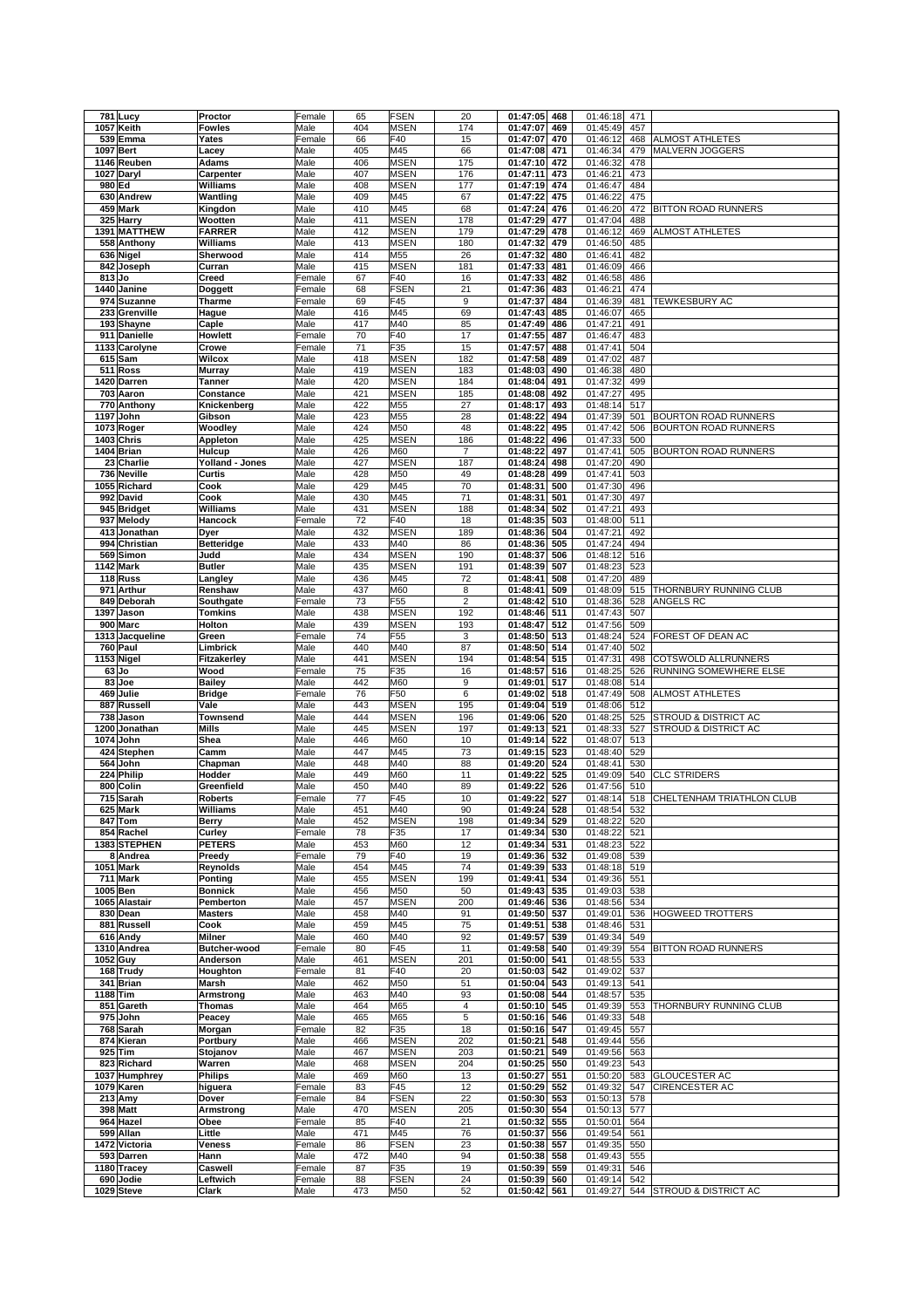|                  | 1118 Barry       | Newman           | Male   | 474              | M60             | 14                      | 01:50:45       | 562 | 01:49:28     | 545 |                           |
|------------------|------------------|------------------|--------|------------------|-----------------|-------------------------|----------------|-----|--------------|-----|---------------------------|
|                  |                  |                  |        |                  |                 |                         |                |     |              |     |                           |
|                  | 1355 Rachel      | Goodger          | Female | 89               | F40             | 22                      | 01:50:50       | 563 | 01:50:06     | 570 |                           |
| 780 Ali          |                  | Hatcher          | Female | 90               | F40             | 23                      | 01:50:50       | 564 | 01:50:07     | 571 |                           |
|                  | 793 Adrienne     | Williamson       | Female | 91               | F45             | 13                      | 01:50:51       | 565 | 01:50:07     | 572 |                           |
|                  |                  |                  |        |                  |                 |                         |                |     |              |     |                           |
| 1260 Kev         |                  | Owen             | Male   | 475              | <b>MSEN</b>     | 206                     | 01:50:52       | 566 | 01:49:54     | 562 |                           |
| <b>1273 Neil</b> |                  | Tyson            | Male   | 476              | <b>MSEN</b>     | 207                     | 01:50:54       | 567 | 01:50:01     | 566 |                           |
|                  | 21 John          | Carver           | Male   | 477              | MSEN            | 208                     | 01:50:56       | 568 | 01:50:21     | 584 |                           |
|                  |                  |                  |        |                  |                 |                         |                |     |              |     |                           |
|                  | 1336 Jonathan    | Poole            | Male   | 478              | MSEN            | 209                     | 01:51:01       | 569 | 01:50:08     | 573 |                           |
|                  | 1215 Dean        | Hawkins          | Male   | 479              | MSEN            | 210                     | 01:51:02       | 570 | 01:50:04     | 569 |                           |
|                  | 870 Vicki'       | Holmes           | Female | 92               | F40             | 24                      | 01:51:03       | 571 | 01:50:02     | 567 |                           |
|                  |                  |                  |        |                  |                 |                         |                |     |              |     |                           |
|                  | 869 Fiona        | <b>Barnes</b>    | Female | 93               | F35             | 20                      | 01:51:03       | 572 | 01:50:03     | 568 |                           |
|                  | 349 Gareth       | <b>Hughes</b>    | Male   | 480              | M40             | 95                      | 01:51:04       | 573 | 01:50:09     | 574 |                           |
|                  | 1152 Anthony     | <b>Stick</b>     | Male   | 481              | M40             | 96                      | 01:51:07       | 574 | 01:49:37     | 552 |                           |
|                  |                  |                  |        |                  |                 |                         |                |     |              |     |                           |
|                  | 902 Ben          | Madden           | Male   | 482              | MSEN            | 211                     | 01:51:11       | 575 | 01:49:49     | 559 |                           |
|                  | 12 David         | Gwyer            | Male   | 483              | M45             | 77                      | 01:51:12       | 576 | 01:50:29     | 586 |                           |
| 187              | Emily            | <b>Nott</b>      | Female | 94               | F35             | 21                      | 01:51:16       | 577 | 01:50:45     | 591 |                           |
|                  |                  |                  |        |                  |                 |                         |                |     |              |     |                           |
| 471              | Julian           | Wells            | Male   | 484              | MSEN            | 212                     | 01:51:16       | 578 | 01:50:17     | 582 |                           |
|                  | 657 Richard      | Hensman          | Male   | 485              | MSEN            | 213                     | 01:51:17       | 579 | 01:50:40     | 589 | <b>DURSLEY AC</b>         |
|                  | 327 Dominic      | Ventham          | Male   | 486              | M40             | 97                      | 01:51:18       | 580 | 01:50:14     | 579 |                           |
|                  |                  |                  |        |                  |                 |                         |                |     |              |     |                           |
|                  | 74 Catrin        | Fotherby         | Female | 95               | <b>FSEN</b>     | 25                      | 01:51:18       | 581 | 01:50:47     | 593 | RUNNING SOMEWHERE ELSE    |
|                  | 1010 Kevin       | Hogg             | Male   | 487              | M40             | 98                      | 01:51:20       | 582 | 01:50:15     | 581 |                           |
|                  | 1442 Gemma       | <b>Beves</b>     | Female | 96               | <b>FSEN</b>     | 26                      | 01:51:20       | 583 | 01:50:51     | 595 | <b>CHEPSTOW HARRIERS</b>  |
|                  |                  | <b>Beves</b>     |        |                  |                 | 78                      |                |     |              |     |                           |
|                  | 1443 Rob         |                  | Male   | 488              | M45             |                         | 01:51:20       | 584 | 01:50:51     | 594 | <b>CHEPSTOW HARRIERS</b>  |
|                  | 1307 Andrew      | lles             | Male   | 489              | M60             | 15                      | 01:51:22       | 585 | 01:50:01     | 565 |                           |
|                  | 719 Steve        | Ward             | Male   | 490              | M50             | 53                      | 01:51:25       | 586 | 01:50:32     | 587 |                           |
|                  | 940 Matthew      | <b>Tibbles</b>   | Male   | 491              | <b>MSEN</b>     | 214                     | 01:51:26       | 587 | 01:50:12     | 575 |                           |
|                  |                  |                  |        |                  |                 |                         |                |     |              |     |                           |
| 924              | Gemma            | Clapham          | Female | 97               | <b>FSEN</b>     | 27                      | 01:51:28       | 588 | 01:51:03     | 601 |                           |
| 434              | Jean             | <b>Bryan</b>     | Female | 98               | F <sub>55</sub> | $\overline{\mathbf{4}}$ | 01:51:29       | 589 | 01:49:52     | 560 | <b>ALMOST ATHLETES</b>    |
| 1479 Dan         |                  | Porteous         | Male   | 492              | <b>MSEN</b>     | 215                     | 01:51:33       | 590 | 01:50:51     | 596 |                           |
|                  |                  |                  |        |                  |                 |                         |                |     |              |     |                           |
| 225              | Emma             | Dennis           | Female | 99               | <b>FSEN</b>     | 28                      | 01:51:33       | 591 | 01:50:51     | 597 | RUNNING SOMEWHERE ELSE    |
|                  | 207 Brian        | <b>McCarthy</b>  | Male   | 493              | <b>MSEN</b>     | 216                     | 01:51:35       | 592 | 01:50:12     | 576 |                           |
|                  | 1396 Tom         | Cranmer          | Male   | 494              | MSEN            | 217                     | 01:51:38       | 593 | 01:49:47     | 558 |                           |
|                  |                  |                  |        |                  |                 |                         |                |     |              |     |                           |
|                  | 1288 Paul        | Dennett          | Male   | 495              | MSEN            | 218                     | 01:51:39       | 594 | 01:50:46     | 592 |                           |
|                  | 133 Danielle     | Hudd             | Female | 100              | FSEN            | 29                      | 01:51:42       | 595 | 01:51:04     | 602 |                           |
|                  | 840 Steven       | <b>Adams</b>     | Male   | 496              | M50             | 54                      | 01:51:44       | 596 | 01:50:57     | 599 | <b>ALMOST ATHLETES</b>    |
|                  |                  |                  |        |                  |                 |                         |                |     |              |     |                           |
|                  | 1011 Matthew     | <b>Stevens</b>   | Male   | 497              | <b>MSEN</b>     | 219                     | 01:51:49       | 597 | 01:51:15     | 609 |                           |
|                  | 1418 Richard     | Hughes           | Male   | 498              | M50             | 55                      | 01:51:50       | 598 | 01:50:38     | 588 |                           |
|                  | 1100 David       | Chittock         | Male   | 499              | M45             | 79                      | 01:51:53       | 599 | 01:50:41     | 590 | ALMOST ATHLETES           |
|                  |                  | Goodwin          |        |                  |                 |                         |                |     |              |     |                           |
|                  | 752 Jack         |                  | Male   | 500              | MSEN            | 220                     | 01:51:55       | 600 | 01:51:01     | 600 |                           |
|                  | 96 Michael       | Cribb            | Male   | 501              | MSEN            | 221                     | 01:51:56       | 601 | 01:50:14     | 580 |                           |
|                  | 103 Hywel        | <b>Moss</b>      | Male   | 502              | M45             | 80                      | 01:51:58       | 602 | 01:51:06     | 603 |                           |
|                  |                  |                  |        |                  |                 |                         |                |     |              |     |                           |
|                  | 1063 Adam        | Moorey           | Male   | 503              | MSEN            | 222                     | 01:51:59       | 603 | 01:50:27     | 585 |                           |
|                  | 753 Neil         | Goodwin          | Male   | 504              | M45             | 81                      | 01:52:01       | 604 | 01:51:07     | 604 |                           |
|                  | 1083 David       | <b>Bolton</b>    | Male   | 505              | M60             | 16                      | 01:52:02       | 605 | 01:51:10     | 607 |                           |
|                  |                  |                  |        |                  |                 |                         |                |     |              |     |                           |
|                  | 554 Scott        | Lahive           | Male   | 506              | MSEN            | 223                     | 01:52:03       | 606 | 01:51:34     | 615 |                           |
|                  | 1366 Charles     | Everett          | Male   | 507              | M50             | 56                      | 01:52:11       | 607 | 01:50:53     | 598 |                           |
|                  | 617 Derek        | Simpson          | Male   | 508              | M50             | 57                      | 01:52:15       | 608 | 01:51:47     | 619 |                           |
|                  | 677 Sarah        | Clatworthy       | Female | 101              | F40             | 25                      | 01:52:19       | 609 | 01:51:35     | 616 | STROUD & DISTRICT AC      |
|                  |                  |                  |        |                  |                 |                         |                |     |              |     |                           |
|                  | 678 Patrick      | Clatworthy       | Male   | 509              | MSEN            | 224                     | 01:52:19       | 610 | 01:51:35     | 617 |                           |
|                  | 376 Philippa     | Lowton           | Female | 102              | F40             | 26                      | 01:52:20       | 611 | 01:51:56     | 625 |                           |
| 627              | Chris            | Hawkins          | Male   | 510              | M60             | 17                      | 01:52:25       | 612 | 01:51:52     | 621 | FOREST OF DEAN AC         |
|                  |                  |                  |        |                  |                 |                         |                |     |              |     |                           |
|                  | 958 Dan          | Calway           | Male   | 511              | <b>MSEN</b>     | 225                     | 01:52:29       | 613 | 01:51:34     | 614 |                           |
| 547              | Jonathan         | Helbrow          | Male   | 512              | <b>MSEN</b>     | 226                     | 01:52:31       | 614 | 01:51:10     | 606 |                           |
| 269              | Nicola           | <b>Fowles</b>    | Female | 103              | F35             | 22                      | 01:52:33       | 615 | 01:51:15     | 610 | COTSWOLD ALLRUNNERS       |
|                  |                  | <b>Browning</b>  |        |                  | M40             |                         |                |     |              |     |                           |
| 1002 Gez         |                  |                  | Male   | 513              |                 | 99                      | 01:52:34       | 616 | 01:51:14     | 608 |                           |
|                  | 1242 Mark        | Febery           | Male   | $\overline{514}$ | M45             | 82                      | 01:52:38       | 617 | 01:52:00     | 626 | CHELTENHAM TRIATHLON CLUB |
|                  | 260 Alastair     | Windeler         | Male   | 515              | M40             | 100                     | 01:52:39       | 618 | 01:52:13     | 631 |                           |
|                  | 1007 Paul        | Coates           | Male   | 516              | M50             | 58                      | 01:52:42       | 619 | 01:51:09     | 605 | RUNNING SOMEWHERE ELSE    |
|                  |                  |                  |        |                  |                 |                         |                |     |              |     |                           |
|                  | 704 Sharon       | Nash             | Female | 104              | F45             | 14                      | 01:52:43       | 620 | 01:52:01     | 627 | <b>ALMOST ATHLETES</b>    |
|                  | 864 Michael      | <b>Morrissey</b> | Male   | 517              | M50             | 59                      | 01:52:47       | 621 | 01:51:40     | 618 |                           |
|                  | 957 Jenny        | Dalhuijsen       | Female | 105              | F35             | 23                      | 01:52:49 622   |     | 01:51:33 612 |     |                           |
|                  |                  |                  |        |                  |                 |                         |                |     |              |     |                           |
|                  | 936 Jonathan     | Warnes           | Male   | 518              | MSEN            | 227                     | 01:52:54 623   |     | 01:52:06     | 628 |                           |
|                  | 1050 Michael     | Adlam            | Male   | 519              | M60             | 18                      | 01:52:55       | 624 | 01:51:34     | 613 |                           |
|                  | 1369 Barney      | Franklin         | Male   | 520              | MSEN            | 228                     | 01:52:56       | 625 | 01:52:31     | 637 |                           |
|                  | 1459 Roger       | Dixon            | Male   | 521              | M45             | 83                      | 01:52:56       |     |              | 636 |                           |
|                  |                  |                  |        |                  |                 |                         |                | 626 | 01:52:30     |     |                           |
|                  | 1068 Barbara     | Pritchett        | Female | 106              | F35             | 24                      | 01:52:59       | 627 | 01:51:52     | 622 |                           |
|                  | 587 Mark         | Godsland         | Male   | 522              | M50             | 60                      | 01:53:01       | 628 | 01:51:24     | 611 | RUNNING SOMEWHERE ELSE    |
|                  | 1317 Simon       | Purfield         | Male   | 523              | M45             | 84                      | 01:53:03       | 629 | 01:52:07     | 629 |                           |
|                  |                  |                  |        |                  |                 |                         |                |     |              |     |                           |
|                  | 1214 Gavin       | Crowe            | Male   | 524              | MSEN            | 229                     | 01:53:03       | 630 | 01:52:30     | 635 |                           |
|                  | <b>1111 Mike</b> | <b>Mitchell</b>  | Male   | 525              | M55             | 29                      | 01:53:10       | 631 | 01:52:29     | 634 | HOGWEED TROTTERS          |
|                  | 788 Malcolm      | Sutton           | Male   | 526              | M60             | 19                      | $01:53:13$ 632 |     | 01:51:53     | 623 | FRY CLUB JOGGERS          |
|                  | 1423 Helen       | Fursman          | Female | 107              | F35             | 25                      | 01:53:18       | 633 | 01:51:56     | 624 | <b>ALMOST ATHLETES</b>    |
|                  |                  |                  |        |                  |                 |                         |                |     |              |     |                           |
|                  | <b>1086 Alan</b> | Cremin           | Male   | 527              | M40             | 101                     | 01:53:26 634   |     | 01:51:48     | 620 |                           |
|                  | 1405 Wendy       | Thomson          | Female | 108              | F45             | 15                      | 01:53:31       | 635 | 01:52:46     | 641 | STROUD & DISTRICT AC      |
|                  | 534 Lizzie       | Carville         | Female | 109              | F40             | 27                      | 01:53:33       | 636 | 01:52:47     | 643 |                           |
|                  |                  |                  |        |                  |                 |                         | 01:53:33       |     |              |     |                           |
|                  | 533 Colin        | Carville         | Male   | 528              | M40             | 102                     |                | 637 | 01:52:46     | 642 |                           |
|                  | 282 Margaret     | Johnson          | Female | 110              | F45             | 16                      | 01:53:33       | 638 | 01:52:57     | 649 | DURSLEY RUNNING CLUB      |
|                  | 1431 Mark        | Little           | Male   | 529              | M40             | 103                     | 01:53:36       | 639 | 01:52:49     | 647 |                           |
|                  |                  | Fowler           | Male   |                  | M50             |                         | 01:53:37       | 640 |              |     |                           |
|                  | 1122 Jerry       |                  |        | 530              |                 | 61                      |                |     | 01:53:01     | 650 | DURSLEY AC                |
|                  | 486 Milo         | Mason            | Male   | 531              | <b>MSEN</b>     | 230                     | 01:53:46       | 641 | 01:52:10     | 630 |                           |
|                  | 194 Kelly        | Caple            | Female | 111              | F35             | 26                      | 01:53:47       | 642 | 01:52:34     | 638 | ABBEY STARS               |
|                  |                  |                  | Female | 112              | F40             | 28                      | 01:53:49       | 643 |              | 640 |                           |
|                  | 632 Sarah        | Hunter           |        |                  |                 |                         |                |     | 01:52:44     |     |                           |
|                  | 1424 Miles       | <b>Bradbury</b>  | Male   | 532              | <b>MSEN</b>     | 231                     | 01:54:03       | 644 | 01:53:03     | 652 |                           |
|                  | 920 Andrew       | Price            | Male   | 533              | MSEN            | 232                     | 01:54:07       | 645 | 01:52:43     | 639 |                           |
| 1306 lan         |                  | Tucker           | Male   | 534              | M40             | 104                     | 01:54:09       | 646 | 01:52:48     | 645 |                           |
|                  |                  |                  |        |                  |                 |                         |                |     |              |     |                           |
|                  | 1258 Jack        | Lopresti         | Male   | 535              | M40             | 105                     | 01:54:10       | 647 | 01:52:28     | 633 |                           |
|                  | 1105 Matthew     | Jones            | Male   | 536              | M50             | 62                      | 01:54:10 648   |     | 01:52:22     | 632 |                           |
|                  | 1360 Diane       | Wynne            |        | 113              | F45             | 17                      | 01:54:10       | 649 | 01:53:51     |     | <b>VEGAN RUNNERS</b>      |
|                  |                  |                  | Female |                  |                 |                         |                |     |              | 666 |                           |
|                  | 618 Alex         | White            | Female | 114              | FSEN            | 30                      | 01:54:10 650   |     | 01:52:53     | 648 |                           |
|                  | 536 Richard      | Knapp            | Male   | 537              | MSEN            | 233                     | 01:54:17       | 651 | 01:52:48     | 644 |                           |
|                  | 1049 Mike        | Payne            | Male   | 538              | MSEN            | 234                     | 01:54:21       | 652 | 01:53:01     | 651 |                           |
|                  |                  |                  |        |                  |                 |                         |                |     |              |     |                           |
|                  |                  |                  |        |                  |                 |                         |                | 653 | 01:53:14     | 654 |                           |
|                  | 406 Rebecca      | Bush             | Female | 115              | FSEN            | 31                      | 01:54:22       |     |              |     |                           |
|                  | 137 MICHAEL      | WOOLDRIDGE       | Male   | 539              | MSEN            | 235                     | 01:54:25       | 654 | 01:52:49     | 646 |                           |
|                  | 506 John         | Price            | Male   | 540              | MSEN            | 236                     | 01:54:25       | 655 | 01:53:59     | 671 |                           |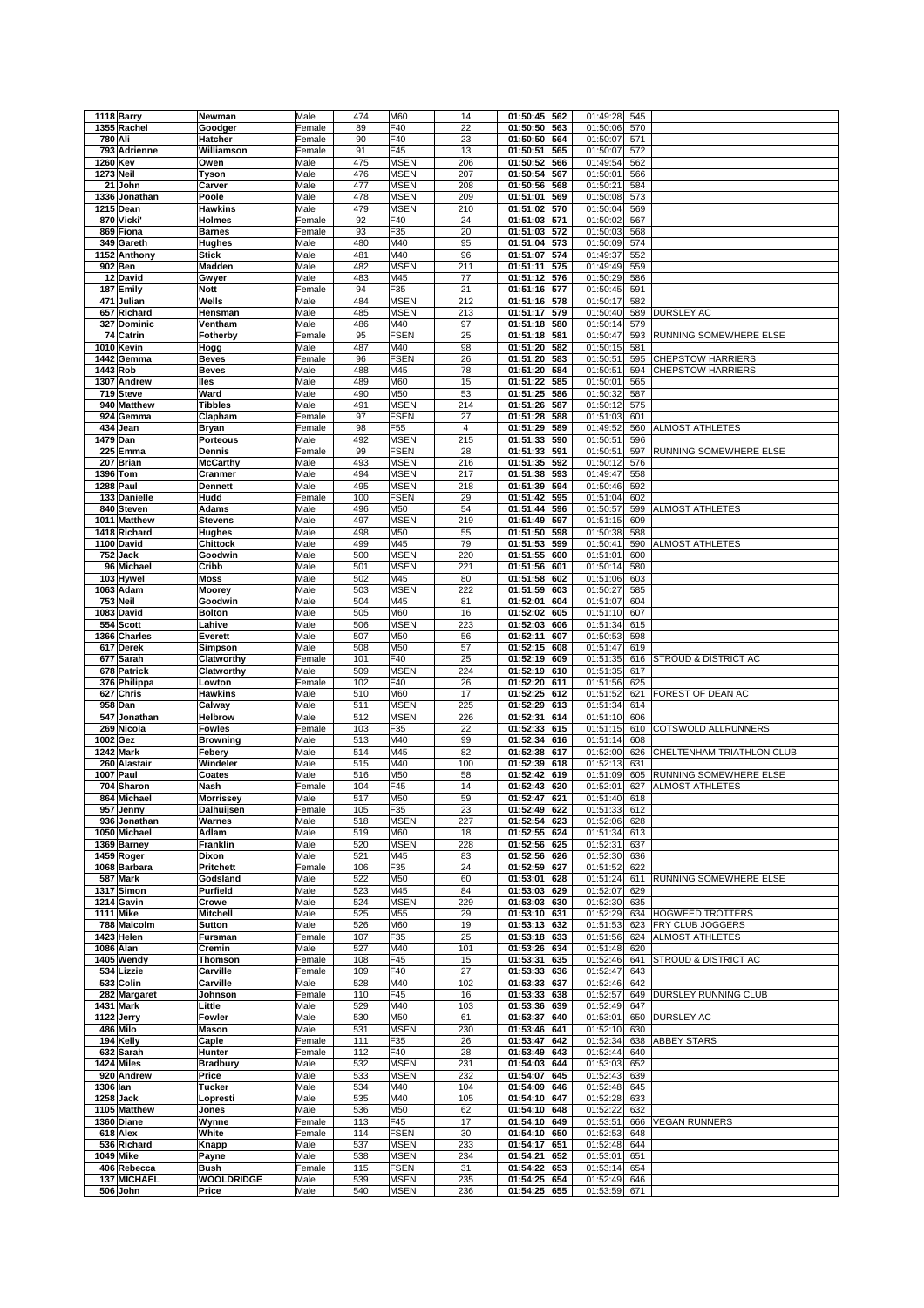| 1232 Jon                    | <b>Mason</b>       | Male             | 541 | M40                | 106                     | 01:54:27<br>656                 | 01:53:16<br>655              |                                 |
|-----------------------------|--------------------|------------------|-----|--------------------|-------------------------|---------------------------------|------------------------------|---------------------------------|
| 169 Mark                    | Houghton           | Male             | 542 | M40                | 107                     | 01:54:28<br>657                 | 01:53:27<br>658              |                                 |
| 295 Chris                   | Alderson           | Male             | 543 | <b>MSEN</b>        | 237                     | 01:54:34<br>658                 | 01:53:23<br>657              |                                 |
| 1218 Alison                 | Williams           | Female           | 116 | <b>FSEN</b>        | 32                      | 01:54:35<br>659                 | 01:53:16<br>656              |                                 |
| 1371 Sharon                 | Stevenson          | Female           | 117 | F45                | 18                      | 01:54:37<br>660                 | 01:53:54<br>669              | <b>STROUD &amp; DISTRICT AC</b> |
| 1367 Robert                 | Walker             | Male             | 544 | M45                | 85                      | 01:54:37<br>661                 | 01:53:54<br>668              | STROUD & DISTRICT AC            |
| 1417 Daniel                 | Wood               | Male             | 545 | <b>MSEN</b>        | 238                     | 01:54:40<br>662                 | 01:53:06<br>653              |                                 |
| 1071 Colin                  | <b>Stringer</b>    | Male             | 546 | M50                | 63                      | 01:54:47<br>663                 | 01:54:04<br>674              |                                 |
|                             |                    |                  |     |                    | 33                      |                                 | 01:54:22                     |                                 |
| 1319 Melissa                | Mould              | Female           | 118 | <b>FSEN</b>        |                         | 01:54:49<br>664                 | 687                          | FOREST OF DEAN AC               |
| 362 Liza                    | Darroch            | Female           | 119 | F60                | $\overline{4}$          | 01:54:51<br>665                 | 01:54:13<br>678              | <b>CIRENCESTER AC</b>           |
| 965 Pauline                 | Warrender          | Female           | 120 | F45                | 19                      | 01:54:51<br>666                 | 01:54:19<br>684              |                                 |
| 1085 Jason                  | Hill               | Male             | 547 | M40                | 108                     | 01:54:55<br>667                 | 01:54:03<br>673              |                                 |
| 1263 Lee                    | OBrien             | Male             | 548 | <b>MSEN</b>        | 239                     | 01:54:55<br>668                 | 01:53:35<br>659              |                                 |
| 619 Stuart                  | Dewdney            | Male             | 549 | M50                | 64                      | 01:54:56<br>669                 | 01:54:08<br>677              |                                 |
| 1137 Rich                   | Smith              | Male             | 550 | M40                | 109                     | 01:54:59<br>670                 | 01:53:40<br>661              |                                 |
| 1478 Judith                 | Slater             | Female           | 121 | F45                | 20                      | 01:55:00<br>671                 | 01:54:29<br>692              |                                 |
| 1378 JACKIE                 | <b>VOWLES</b>      | Female           | 122 | F50                | $\overline{7}$          | 01:55:00<br>672                 | 01:53:44<br>662              | <b>STROUD &amp; DISTRICT AC</b> |
| 1186 Wendy                  | D'Arcy             | Female           | 123 | F35                | 27                      | 01:55:04<br>673                 | 01:54:21<br>686              | STROUD & DISTRICT AC            |
| 832 Liam                    | Ryder              | Male             | 551 | <b>MSEN</b>        | 240                     | 01:55:06<br>674                 | 01:54:40<br>699              |                                 |
| 70 David                    | Lattimore          | Male             | 552 | M60                | 20                      | 01:55:12<br>675                 | 01:54:15<br>679              | CIRENCESTER AC                  |
| 1256 Michael                | Payne              | Female           | 124 | <b>FSEN</b>        | 34                      | 01:55:13<br>676                 | 01:54:49<br>704              |                                 |
| <b>1393 STEVE</b>           | <b>CHANDLER</b>    | Male             | 553 | M60                | 21                      | 01:55:13<br>677                 | 01:54:19<br>683              | STROUD & DISTRICT AC            |
|                             |                    |                  | 125 | <b>FSEN</b>        | 35                      |                                 |                              |                                 |
| 728 Madeleine               | Orr                | Female           |     |                    |                         | 01:55:14<br>678                 | 01:54:50<br>705              |                                 |
| 1136 Edward                 | Rozier             | Male             | 554 | M50                | 65                      | 01:55:16<br>679                 | 01:54:37<br>696              | BOURTON ROAD RUNNERS            |
| 127 Stephen                 | Courts             | Male             | 555 | M40                | 110                     | 01:55:17<br>680                 | 01:54:55<br>708              |                                 |
| 228 Ian                     | <b>Price-Evans</b> | Male             | 556 | <b>MSEN</b>        | 241                     | 01:55:18<br>681                 | 01:54:04<br>675              |                                 |
| 30 Heather                  | Fraser             | Female           | 126 | F40                | 29                      | 01:55:18<br>682                 | 01:53:56<br>670              |                                 |
| 570 William                 | Bewg               | Male             | 557 | M70                | 1                       | 01:55:19<br>683                 | 01:54:48<br>702              | <b>CHEPSTOW HARRIERS</b>        |
| 242 Adam                    | Crane              | Male             | 558 | M45                | 86                      | 01:55:21<br>684                 | 01:53:52<br>667              |                                 |
| 683 Pete                    | Hudd               | Male             | 559 | <b>MSEN</b>        | 242                     | 01:55:22<br>685                 | 01:53:37<br>660              |                                 |
| 985<br><b>Robert</b>        | Ford               | Male             | 560 | M40                | 111                     | 01:55:23<br>686                 | 01:54:16<br>681              | <b>HOGWEED TROTTERS</b>         |
| 395 Annabelle               | Pugh               | Female           | 127 | F40                | 30                      | 01:55:23<br>687                 | 01:54:16<br>682              | <b>HOGWEED TROTTERS</b>         |
| 1362 Laurie                 | Howard             | Female           | 128 | <b>FSEN</b>        | 36                      | 01:55:23<br>688                 | 01:54:37<br>697              |                                 |
| 573 James                   | <b>Stanton</b>     | Male             | 561 | <b>MSEN</b>        | 243                     | 01:55:23<br>689                 | 01:54:49<br>703              |                                 |
| 712 David                   | Davey              | Male             | 562 | M40                | 112                     | 01:55:24<br>690                 | 01:53:49<br>664              | <b>ALMOST ATHLETES</b>          |
| 1363 Katie                  | Owen               | Female           | 129 | F35                | 28                      | 01:55:26<br>691                 | 01:54:40<br>700              |                                 |
| 330 Hayley                  | Young              | Female           | 130 | <b>FSEN</b>        | 37                      | 01:55:27<br>692                 | 01:54:01<br>672              |                                 |
|                             |                    |                  | 563 | M40                | 113                     | 693                             | 663                          |                                 |
| 1389 IAN                    | <b>BOUCHER</b>     | Male             |     |                    |                         | 01:55:27                        | 01:53:48                     |                                 |
| 697 Paul                    | Easton             | Male             | 564 | <b>MSEN</b>        | 244                     | 01:55:27<br>694                 | 01:53:49<br>665              |                                 |
| 1035 Laura                  | Ffrench            | Female           | 131 | <b>FSEN</b>        | 38                      | 01:55:28<br>695                 | 01:54:33<br>694              |                                 |
| 44 Kim                      | Clark              | Female           | 132 | F35                | 29                      | 01:55:28<br>696                 | 01:54:15<br>680              |                                 |
| 299<br>Colin                | Davis              | Male             | 565 | M50                | 66                      | 01:55:29<br>697                 | 01:55:17<br>717              |                                 |
| 246<br>John                 | Simpson            | Male             | 566 | M50                | 67                      | 01:55:30<br>698                 | 01:54:24<br>690              |                                 |
| 491 Darren                  | Jewell             | Male             | 567 | <b>MSEN</b>        | 245                     | 01:55:30<br>699                 | 01:54:33<br>693              | STROUD & DISTRICT AC            |
| 602 George                  | Colbourne          | Male             | 568 | M65                | 6                       | 01:55:31<br>700                 | 01:54:24<br>689              | FRY CLUB JOGGERS                |
| 884 Jeanie                  | Worthington        | Female           | 133 | <b>FSEN</b>        | 39                      | 01:55:32<br>701                 | 01:54:20<br>685              |                                 |
| 759 Helen                   | Michael            | Female           | 134 | F <sub>55</sub>    | 5                       | 01:55:33<br>702                 | 01:54:29<br>691              | <b>COTSWOLD ALLRUNNERS</b>      |
| 897<br><b>ALEKSANDRA</b>    | <b>ALDRIDGE</b>    | Female           | 135 | <b>FSEN</b>        | 40                      | 01:55:48<br>703                 | 01:55:20<br>718              | STROUD & DISTRICT AC            |
|                             |                    |                  |     |                    |                         |                                 |                              |                                 |
|                             |                    |                  |     |                    |                         |                                 |                              |                                 |
| 1243 Frank                  | <b>McDevitt</b>    | Male             | 569 | M50                | 68                      | 01:55:50<br>704                 | 01:54:07<br>676              |                                 |
| 1465 George                 | Ross               | Male             | 570 | M50                | 69                      | 01:55:51<br>705                 | 01:55:24<br>720              | STROUD & DISTRICT AC            |
| 1236 Sarah                  | Meredith           | Female           | 136 | <b>FSEN</b>        | 41                      | 01:55:51<br>706                 | 01:55:38<br>728              |                                 |
| 734<br><b>Steve</b>         | Pike               | Male             | 571 | <b>MSEN</b>        | 246                     | 01:55:53<br>707                 | 01:54:47<br>701              |                                 |
| 1032 William                | White              | Male             | 572 | M60                | 22                      | 01:55:53<br>708                 | 01:54:39<br>698              |                                 |
| 162 Julian                  | Owens              | Male             | 573 | M40                | 114                     | 01:55:56<br>709                 | 01:54:51<br>706              |                                 |
| 116 BRIAN                   | <b>PITT</b>        | Male             | 574 | M70                | $\overline{\mathbf{c}}$ | 01:55:57<br>710                 | 01:54:23<br>688              | RUNNING SOMEWHERE ELSE          |
| 1013 Rorie                  | <b>Scott</b>       | Male             | 575 | <b>MSEN</b>        | 247                     | 01:56:02<br>711                 | 01:55:05<br>714              |                                 |
| 1399 Tim                    | Coysh              | Male             | 576 | <b>MSEN</b>        | 248                     | 01:56:05<br>712                 | 01:54:34<br>695              |                                 |
| 111<br>Sarah                | Ackroyd            | Female           | 137 | F <sub>55</sub>    | 6                       | 01:56:07<br>713                 | 01:54:56<br>709              | <b>GREAT WESTERN RUNNERS</b>    |
| 991<br>Jon                  | Woolls             | Male             | 577 | M40                | 115                     | 01:56:11<br>714                 | 01:55:00<br>710              |                                 |
| 784 Charlotte               | <b>Harford</b>     | Female           | 138 | <b>FSEN</b>        | 42                      | 715<br>01:56:13                 | 01:54:53<br>707              |                                 |
|                             | Brand              |                  | 139 |                    | 30                      |                                 |                              |                                 |
| 128 Nicola<br>1159 Christie |                    | Female<br>Female | 140 | F35<br><b>FSEN</b> | 43                      | 01:56:15 716<br>01:56:22<br>717 | 01:55:26 722<br>01:56:06 744 |                                 |
|                             | Cooper             |                  |     |                    |                         |                                 |                              |                                 |
| 597 Adrian                  | Viner              | Male             | 578 | <b>MSEN</b>        | 249                     | 01:56:23<br>718                 | 01:55:01<br>711              |                                 |
| 32 Jane                     | <b>Staniforth</b>  | Female           | 141 | F50                | 8                       | 01:56:25<br>719                 | 01:55:08<br>715              | <b>STROUD &amp; DISTRICT AC</b> |
| 275 Alison                  | Shaw               | Female           | 142 | FSEN               | 44                      | 01:56:30<br>720                 | 01:55:23<br>719              |                                 |
| 642 Alex                    | Sheen              | Male             | 579 | <b>MSEN</b>        | 250                     | 01:56:40<br>721                 | 01:55:46<br>730              |                                 |
| 1203 Craig                  | Mcquillan          | Male             | 580 | <b>MSEN</b>        | 251                     | 01:56:40<br>722                 | 01:55:37<br>726              |                                 |
| 1098 Steven                 | Munday             | Male             | 581 | M40                | 116                     | 01:56:40<br>723                 | 01:55:36<br>724              |                                 |
| 1202 David                  | Alden              | Male             | 582 | M50                | 70                      | 01:56:41<br>724                 | 01:55:12<br>716              |                                 |
| 1107 Diarmuid               | Cullinane          | Male             | 583 | M50                | 71                      | 01:56:42<br>725                 | 01:55:50<br>731              |                                 |
| 682 Alan                    | Venn               | Male             | 584 | M40                | 117                     | 01:56:47<br>726                 | 01:55:03<br>713              |                                 |
| 144 TERRI                   | <b>FILKINS</b>     | Female           | 143 | F <sub>55</sub>    | 7                       | 01:56:48<br>727                 | 01:55:37<br>725              |                                 |
| 720 Neil                    | Dooley             | Male             | 585 | M50                | 72                      | 01:56:50<br>728                 | 01:55:37<br>727              | CHELTENHAM TRIATHLON CLUB       |
| 1053 Richard                | Puddephatt         | Male             | 586 | <b>MSEN</b>        | 252                     | 01:56:51<br>729                 | 01:56:41<br>757              |                                 |
| 1398 David                  | Coombs             | Male             | 587 | <b>MSEN</b>        | 253                     | 01:56:54<br>730                 | 01:55:52<br>734              |                                 |
| 953 John                    | Galpin             | Male             | 588 | M55                | 30                      | 01:56:54<br>731                 | 01:55:02<br>712              | ALMOST ATHLETES                 |
| 1006 lan                    | Hansed             | Male             | 589 | M45                | 87                      | 01:56:58<br>732                 | 01:55:24<br>721              |                                 |
| 950 Sasha                   | Jenner             | Female           | 144 | F40                | 31                      | 01:57:03<br>733                 | 01:56:47<br>764              |                                 |
| 850 Ray                     | <b>Durnall</b>     | Male             | 590 | M65                | 7                       | 01:57:03<br>734                 | 01:55:32<br>723              | MALVERN JOGGERS                 |
| 786 Owen                    | Stinchcombe        | Male             | 591 | <b>MSEN</b>        | 254                     | 01:57:04<br>735                 | 01:55:42<br>729              |                                 |
|                             |                    |                  |     |                    |                         |                                 |                              |                                 |
| 572 Kevin                   | Lea                | Male             | 592 | <b>MSEN</b>        | 255                     | 01:57:06<br>736                 | 01:56:31<br>753              |                                 |
| 196 Sarah                   | Luter              | Female           | 145 | <b>FSEN</b>        | 45                      | 01:57:06<br>737                 | 01:56:46<br>763              |                                 |
| 1266 Sinead                 | Archer             | Female           | 146 | <b>FSEN</b>        | 46                      | 01:57:08<br>738                 | 01:56:31<br>752              |                                 |
| 606 Robert                  | Cockle             | Male             | 593 | M40                | 118                     | 01:57:11<br>739                 | 01:56:45<br>760              |                                 |
| 164 Jo                      | Podmore            | Female           | 147 | F35                | 31                      | 01:57:11<br>740                 | 01:56:45<br>761              |                                 |
| 68 Kitty                    | Hung               | Female           | 148 | F50                | 9                       | 01:57:13<br>741                 | 01:56:03<br>742              | COMETS RUNNING CLUB             |
| 672 Robert                  | Horrill            | Male             | 594 | M50                | 73                      | 01:57:17<br>742                 | 01:56:01<br>738              |                                 |
| 673 Tracey                  | Horrill            | Female           | 149 | F50                | 10                      | 01:57:17<br>743                 | 01:56:02<br>739              |                                 |
| 961 Chas                    | Earley             | Male             | 595 | <b>MSEN</b>        | 256                     | 01:57:18<br>744                 | 01:56:02<br>740              |                                 |
| 185 Stuart                  | Coates             | Male             | 596 | M40                | 119                     | 01:57:20<br>745                 | 01:55:51<br>733              |                                 |
| 1204 Huw                    | <b>Dawkes</b>      | Male             | 597 | M40                | 120                     | 01:57:21<br>746                 | 01:56:05<br>743              |                                 |
| 408 Robert                  | Freckleton         | Male             | 598 | M40                | 121                     | 01:57:23<br>747                 | 01:56:42<br>758              |                                 |
| 409 Karen<br>404 Shaun      | Havard             | Female           | 150 | F40                | 32                      | 01:57:23<br>748                 | 01:56:43<br>759              |                                 |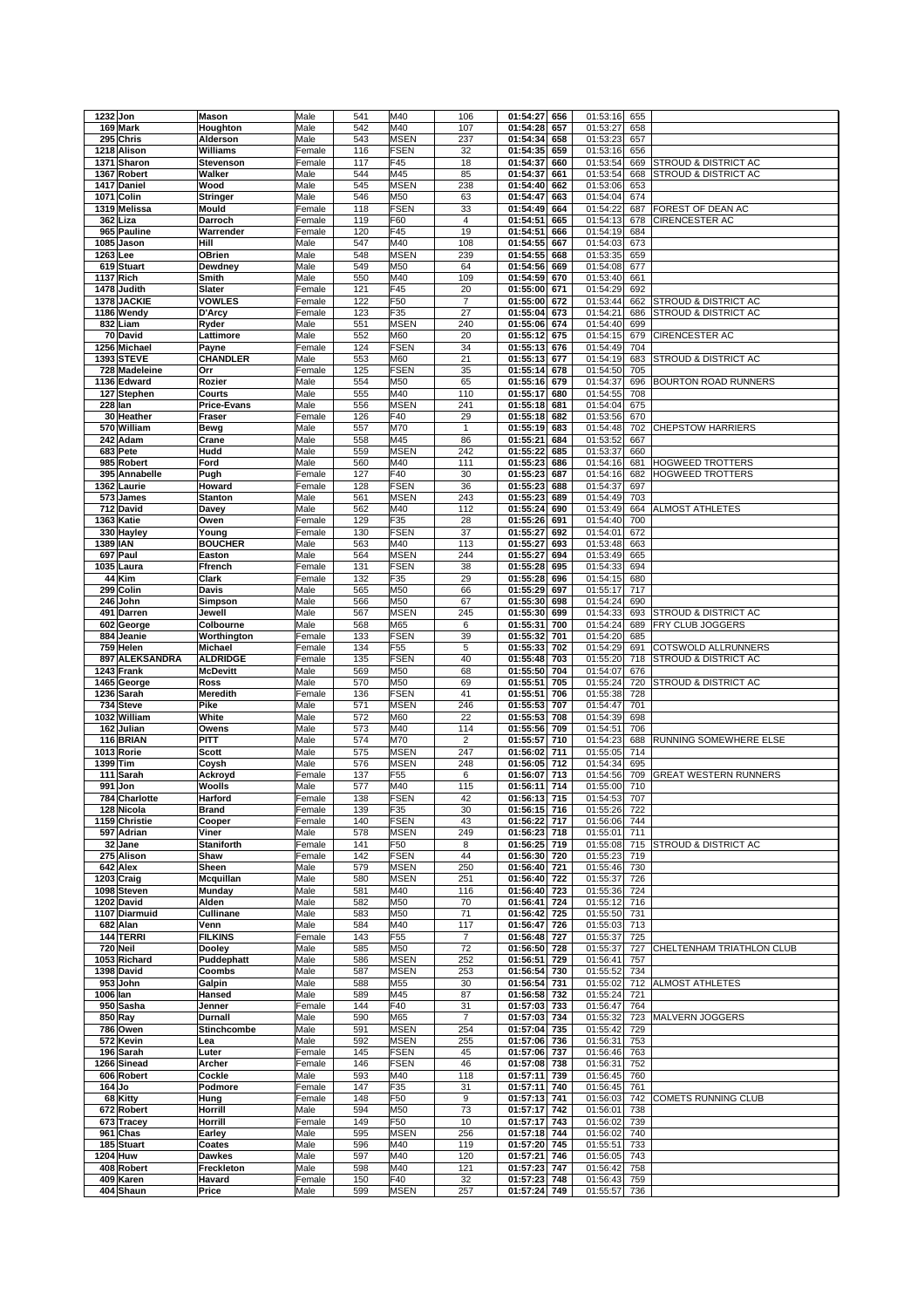|      | 314 Jez                        | Graves                   | Male           | 600        | M40             | 122       | 01:57:25<br>750                    | 01:55:50             | 732        |                                 |
|------|--------------------------------|--------------------------|----------------|------------|-----------------|-----------|------------------------------------|----------------------|------------|---------------------------------|
|      | 1020 Matt                      | lles                     | Male           | 601        | <b>MSEN</b>     | 258       | 01:57:31<br>751                    | 01:56:36             | 755        | BITTON ROAD RUNNERS             |
|      | 365 Charlotte                  | Cantle                   | Female         | 151        | F50             | 11        | 01:57:31<br>752                    | 01:56:07             | 745        |                                 |
|      | 1110 Catherine                 | Cope                     | Female         | 152        | F40             | 33        | 01:57:31<br>753                    | 01:56:58             | 765        |                                 |
|      | 364 Fiona                      | Denton                   | Female         | 153        | F50             | 12        | 01:57:31<br>754                    | 01:56:07             | 746        |                                 |
|      | 583 Laura                      | Douglas                  | Female         | 154        | F35             | 32        | 01:57:32<br>755                    | 01:55:55             | 735        |                                 |
|      | 649 Charles                    | <b>Runacres</b>          | Male           | 602        | M55             | 31        | 01:57:36<br>756                    | 01:56:27             | 751        |                                 |
|      | 699 Shawn                      | <b>Mustoe</b>            | Male           | 603        | M45             | 88        | 01:57:39<br>757                    | 01:55:58             | 737        |                                 |
| 178  | Jacqui                         | Wynds                    | Female         | 155        | F <sub>55</sub> | 8         | 01:57:43<br>758                    | 01:57:16             | 773        | FOREST OF DEAN AC               |
| 163  | Leanne                         | Price                    | Female         | 156        | <b>FSEN</b>     | 47        | 01:57:43<br>759                    | 01:56:15             | 747        |                                 |
|      | 1021 Neville                   | Pellatt                  | Male           | 604        | M50             | 74        | 01:57:43<br>760                    | 01:56:37             | 756        |                                 |
|      | 344 William                    | Gaskell                  | Male           | 605        | <b>MSEN</b>     | 259       | 01:57:46<br>761                    | 01:56:03             | 741        |                                 |
|      | 762 Bronwen                    |                          |                | 157        | F40             | 34        | 762                                |                      |            |                                 |
|      |                                | <b>Mower</b>             | Female         |            |                 | 8         | 01:57:52                           | 01:56:36             | 754        |                                 |
| 360  | Jeremy                         | Lowe                     | Male           | 606        | M65             |           | 01:57:55<br>763                    | 01:57:17             | 776        |                                 |
|      | 1135 Huw                       | Parry                    | Male           | 607        | <b>MSEN</b>     | 260       | 01:57:55<br>764                    | 01:56:20             | 748        |                                 |
|      | 238 Jason                      | <b>Scrivens</b>          | Male           | 608        | <b>MSEN</b>     | 261       | 01:57:57<br>765                    | 01:57:13             | 771        |                                 |
| 737  | <b>JOANNA</b>                  | WATTS                    | Female         | 158        | <b>FSEN</b>     | 48        | 01:57:57<br>766                    | 01:57:02             | 766        |                                 |
|      | 744 Louise                     | kilminster               | Female         | 159        | <b>FSEN</b>     | 49        | 01:58:00<br>767                    | 01:57:07             | 770        |                                 |
|      | 66 Alun                        | <b>Nelson</b>            | Male           | 609        | <b>MSEN</b>     | 262       | 01:58:01<br>768                    | 01:56:22             | 749        |                                 |
|      | 179 Lorna                      | <b>Barnett</b>           | Female         | 160        | F35             | 33        | 01:58:05<br>769                    | 01:57:05             | 769        |                                 |
|      | 101 Sean                       | <b>MacPherson</b>        | Male           | 610        | <b>MSEN</b>     | 263       | 01:58:07<br>770                    | 01:56:24             | 750        |                                 |
|      | 517 Robert                     | Smith                    | Male           | 611        | M65             | 9         | 01:58:09<br>771                    | 01:57:04             | 768        | HOGWEED TROTTERS                |
|      | 256 Anna                       | <b>Booth</b>             | Female         | 161        | <b>FSEN</b>     | 50        | 01:58:10<br>772                    | 01:57:45             | 792        |                                 |
|      | 259 Justine                    | Howlett                  | Female         | 162        | F40             | 35        | 01:58:10<br>773                    | 01:57:44             | 790        |                                 |
|      | 257 Gemma                      | Forge                    | Female         | 163        | <b>FSEN</b>     | 51        | 01:58:11<br>774                    | 01:57:45             | 791        |                                 |
|      | 388 Erica                      | <b>Fuller</b>            | Female         | 164        | F40             | 36        | 01:58:18<br>775                    | 01:57:41             | 786        | DURSLEY AC                      |
|      | 148 Martin                     | Cook                     | Male           | 612        | M50             | 75        | 01:58:19<br>776                    | 01:57:46             | 794        | HOGWEED TROTTERS                |
|      | 1165 Nigel                     | Williams                 | Male           | 613        | M45             | 89        | 01:58:22<br>777                    | 01:57:44             | 789        |                                 |
|      | 1314 Gaynor                    | Hale                     | Female         | 165        | F45             | 21        | 01:58:22<br>778                    | 01:57:43             | 788        |                                 |
|      | 1316 Caroline<br>735 Adrian    | Mudd                     | Female         | 166        | F40             | 37        | 01:58:22<br>779                    | 01:57:30             | 780        |                                 |
|      |                                | <b>McDowell</b>          | Male           | 614        | M40             | 123       | 01:58:22<br>780                    | 01:57:31             | 781        |                                 |
|      | 1409 Richard                   | Alford                   | Male           | 615        | <b>MSEN</b>     | 264       | 01:58:26<br>781                    | 01:58:08             | 812        |                                 |
|      | 724 Nathan                     | <b>Wicks</b>             | Male           | 616        | <b>MSEN</b>     | 265       | 01:58:27<br>782                    | 01:58:00             | 805        |                                 |
|      | 348 Jim                        | Hamilton                 | Male           | 617        | <b>MSEN</b>     | 266       | 01:58:31<br>783                    | 01:57:37             | 783        |                                 |
|      | 265 Michael                    | <b>Booth</b>             | Male           | 618        | M50             | 76        | 01:58:32<br>784                    | 01:58:13             | 816        |                                 |
|      | 264 Kieran                     | <b>Booth</b>             | Male           | 619        | <b>MSEN</b>     | 267       | 01:58:32<br>785                    | 01:58:13             | 815        |                                 |
|      | 51 Teresa                      | Hazelwood                | Female         | 167        | <b>FSEN</b>     | 52        | 01:58:35<br>786                    | 01:57:21             | 777        | RUNNING SOMEWHERE ELSE          |
|      | 1281 Kevin                     | Wood                     | Male           | 620        | M45             | 90        | 01:58:35<br>787                    | 01:56:46             | 762        |                                 |
|      | 52 Adrian                      | Hazelwood                | Male           | 621        | <b>MSEN</b>     | 268       | 01:58:35<br>788                    | 01:57:21             | 778        | RUNNING SOMEWHERE ELSE          |
|      | 1278 Katherine                 | Ward                     | Female         | 168        | <b>FSEN</b>     | 53        | 01:58:36<br>789                    | 01:57:03             | 767        | RUNNING SOMEWHERE ELSE          |
| 1131 | Sarah                          | <b>Baldwin</b>           | Female         | 169        | F35             | 34        | 01:58:39<br>790                    | 01:58:07             | 811        |                                 |
| 647  | Alex                           | <b>Bodin</b>             | Male           | 622        | <b>MSEN</b>     | 269       | 01:58:39<br>791                    | 01:58:03             | 809        |                                 |
|      | 646 Emily                      | Capener                  | Female         | 170        | <b>FSEN</b>     | 54        | 01:58:39<br>792                    | 01:58:03             | 807        |                                 |
|      | 998 Terry                      | Onions                   | Male           | 623        | M60             | 23        | 01:58:40<br>793                    | 01:57:38             | 784        | <b>GLOUCESTER AC</b>            |
|      | 1201 Chloe                     | <b>Smart</b>             | Female         | 171        | <b>FSEN</b>     | 55        | 01:58:40<br>794                    | 01:57:38             | 785        |                                 |
|      | 816 Paul                       | Freeman                  | Male           | 624        | M40             | 124       | 01:58:43<br>795                    | 01:57:41             | 787        |                                 |
|      | <b>1370 ANDY</b>               | VASEY                    | Male           | 625        | <b>MSEN</b>     | 270       | 01:58:44<br>796                    | 01:57:57             | 803        |                                 |
|      | <b>1084 Mark</b>               | <b>Bennett</b>           | Male           | 626        | M50             | 77        | 01:58:45<br>797                    | 01:57:13             | 772        |                                 |
|      | 1151 Anwen                     | Victory                  | Female         | 172        | F35             | 35        | 01:58:47<br>798                    | 01:57:48             | 795        |                                 |
|      | 858 Marie                      | Di Girolamo              | Female         | 173        | F35             | 36        | 01:58:48<br>799                    | 01:58:29             | 819        |                                 |
|      | 993 Adam                       | Kean                     | Male           | 627        | <b>MSEN</b>     | 271       | 01:58:56<br>800                    | 01:57:52             | 799        |                                 |
| 473  | Amanda                         | Hemelik                  | Female         | 174        | <b>FSEN</b>     | 56        | 01:58:56<br>801                    | 01:57:22             | 779        |                                 |
|      | 1066 Matthew                   | Owen                     | Male           | 628        | <b>MSEN</b>     | 272       | 01:58:59<br>802                    | 01:57:17             | 775        |                                 |
|      | 1044 Barnaby                   | Anderson                 | Male           | 629        | <b>MSEN</b>     | 273       | 01:58:59<br>803                    | 01:57:16             | 774        |                                 |
|      | 165 Sophie                     | Nocton                   | Female         | 175        | <b>FSEN</b>     | 57        | 01:59:00<br>804                    | 01:57:50             | 798        |                                 |
|      | 915 Kate                       | Vince                    | Female         | 176        | F35             | 37        | 01:59:01<br>805                    | 01:57:57             | 802        | COTSWOLD ALLRUNNERS             |
| 525  | Jim                            | Osman                    | Male           | 630        | <b>MSEN</b>     | 274       | 01:59:02<br>806                    | 01:58:05             | 810        | <b>BLACKHEATH &amp; BROMLEY</b> |
| 1088 | Oliver                         | Daniels                  | Male           | 631        | <b>MSEN</b>     | 275       | 01:59:03<br>807                    | 01:57:31             | 782        |                                 |
|      | 522 Alexandra                  | Cooper                   | Female         | 177        | <b>FSEN</b>     | 58        | 01:59:06<br>808                    | 01:58:02             | 806        |                                 |
|      | 1238 Sian                      | <b>Trew</b>              | Female         | 178        | FSEN            | 59        | 01:59:13<br>809                    | 01:58:42             | 824        |                                 |
|      | 205 Nicholas                   | Gore                     | Male           | 632        | M45             | 91        | 01:59:14 810                       | 01:57:49 796         |            |                                 |
|      | 1286 Bob                       | Hale                     | Male           | 633        | M60             | 24        | 01:59:15 811                       |                      | 804        |                                 |
|      | 1009 Neil                      | Wicks                    | Male           |            |                 |           |                                    | 01:57:59             |            |                                 |
|      | 216 Ellen                      | Snell                    |                | 634        | MSEN            | 276       | 01:59:16 812                       | 01:58:49             | 831        |                                 |
|      |                                |                          | Female         | 179        | <b>FSEN</b>     | 60        | 01:59:16<br>813                    | 01:57:49             | 797        |                                 |
|      | 769 Giles                      | Atkins                   | Male           | 635        | M45             | 92        | 01:59:16 814                       | 01:57:45             | 793        |                                 |
|      | 176 Tina                       | Lange                    | Female         | 180        | F35             | 38        | 01:59:17<br>815                    | 01:58:17             | 818        |                                 |
|      | 339 Clive                      | Jones                    | Male           | 636        | M65             | 10        | 01:59:20 816                       | 01:57:55             | 800        | <b>HAMCHAY HARRIERS</b>         |
|      | 15 Julie                       | <b>Boynes</b>            | Female         | 181        | F40             | 38        | 01:59:24<br>817                    | 01:58:14             | 817        | HOGWEED TROTTERS                |
|      | 487 Caroline                   | <b>Brookes-Fischer</b>   | Male           | 637        | M45             | 93        | 01:59:28<br>818                    | 01:57:55             | 801        | <b>CIRENCESTER AC</b>           |
|      | 997 Becky                      | Noblet                   | Female         | 182        | F35             | 39        | 01:59:29<br>819                    | 01:58:13             | 814        |                                 |
|      | 302 Shirley                    | Creed                    | Female         | 183        | F50             | 13        | 01:59:31<br>820                    | 01:58:43             | 826        | BOURTON ROAD RUNNERS            |
|      | 45 Barry                       | Fletcher                 | Male           | 638        | <b>MSEN</b>     | 277       | 01:59:36<br>821                    | 01:58:03             | 808        |                                 |
|      | 1483 Richard                   | <b>Malpass</b>           | Male           | 639        | M50             | 78        | 01:59:38 822                       | 01:59:17             | 840        |                                 |
|      | 1156 Scott                     | Morris                   | Male           | 640        | <b>MSEN</b>     | 278       | 01:59:43<br>823                    | 01:58:35             | 822        |                                 |
|      | 1157 Karen                     | Thomson                  | Female         | 184        | F35             | 40        | 01:59:44<br>824                    | 01:58:36             | 823        |                                 |
|      | 158 Marie                      | <b>Stimson-Machers</b>   | Female         | 185        | F35             | 41        | 01:59:48<br>825                    | 01:58:59             | 836        | <b>STROUD &amp; DISTRICT AC</b> |
|      | 1220 Luciano                   | Chelotti                 | Male           | 641        | <b>MSEN</b>     | 279       | 01:59:53<br>826                    | 01:58:54             | 834        |                                 |
|      | 766 Rebecca                    | Warner                   | Female         | 186        | F45             | 22        | 01:59:53<br>827                    | 01:58:48             | 829        |                                 |
|      | 1206 Christopher               | Williams                 | Male           | 642        | M60             | 25        | 01:59:53<br>828                    | 01:58:30             | 820        |                                 |
|      | 300 Lynn                       | Hudson                   | Female         | 187        | F55             | 9         | 01:59:56<br>829                    | 01:59:10             | 839        | BOURTON ROAD RUNNERS            |
|      | 1178 Shane                     | Ponting                  | Male           | 643        | <b>MSEN</b>     | 280       | 01:59:57<br>830                    | 01:58:33             | 821        |                                 |
|      | 1462 Chris                     | Mead                     | Male           | 644        | M55             | 32        | 01:59:57<br>831                    | 01:58:50             | 832        |                                 |
|      | $192$ Tim                      | Davidson                 | Male           | 645        | <b>MSEN</b>     | 281       | 01:59:59<br>832                    | 01:58:12             | 813        |                                 |
|      | 730 Michael                    | <b>Collins</b>           | Male           | 646        | M65             | 11        | 2:0:00 833                         | 01:58:45             | 828        | KIDLINGTON R&AC                 |
|      | 1042 Louise                    | Sweetland                | Female         | 188        | F35             | 42        | 02:00:06 834                       | 01:58:48             | 830        |                                 |
|      | 159 Szymon                     | Wasilewski               | Male           | 647        | <b>MSEN</b>     | 282       | 02:00:08 835                       | 01:59:08             | 838        |                                 |
|      | 634 Chris                      | <b>Bullingham</b>        | Male           | 648        | <b>MSEN</b>     | 283       | 02:00:09 836                       | 01:59:42             | 848        |                                 |
|      | 1338 Samuel                    | <b>Murdock</b>           | Male           | 649        | M50             | 79        | 02:00:14 837                       | 01:58:45             | 827        |                                 |
|      | 1226 Ewhen                     | Nebesniak                | Male           | 650        | <b>MSEN</b>     | 284       | 02:00:15<br>838                    | 01:58:53             | 833        |                                 |
|      | 463 Audrey                     | Healy                    | Female         | 189        | F35             | 43        | 02:00:20 839                       | 01:58:43             | 825        | CHELTENHAM TRIATHLON CLUB       |
|      | 248 Alexander                  | Greenaway                | Male           | 651        | <b>MSEN</b>     | 285       | 02:00:25<br>840                    | 01:58:54             | 835        |                                 |
|      | 1461 Lin                       | Holley                   | Female         | 190        | F50             | 14        | 02:00:30<br>841                    | 01:59:27             | 845        | TRA UK                          |
|      | 943 Sarah<br><b>1112 JULIE</b> | Warner<br><b>MCNALLY</b> | Male<br>Female | 652<br>191 | M40<br>F40      | 125<br>39 | 02:00:31<br>842<br>02:00:31<br>843 | 02:00:15<br>02:00:16 | 855<br>856 |                                 |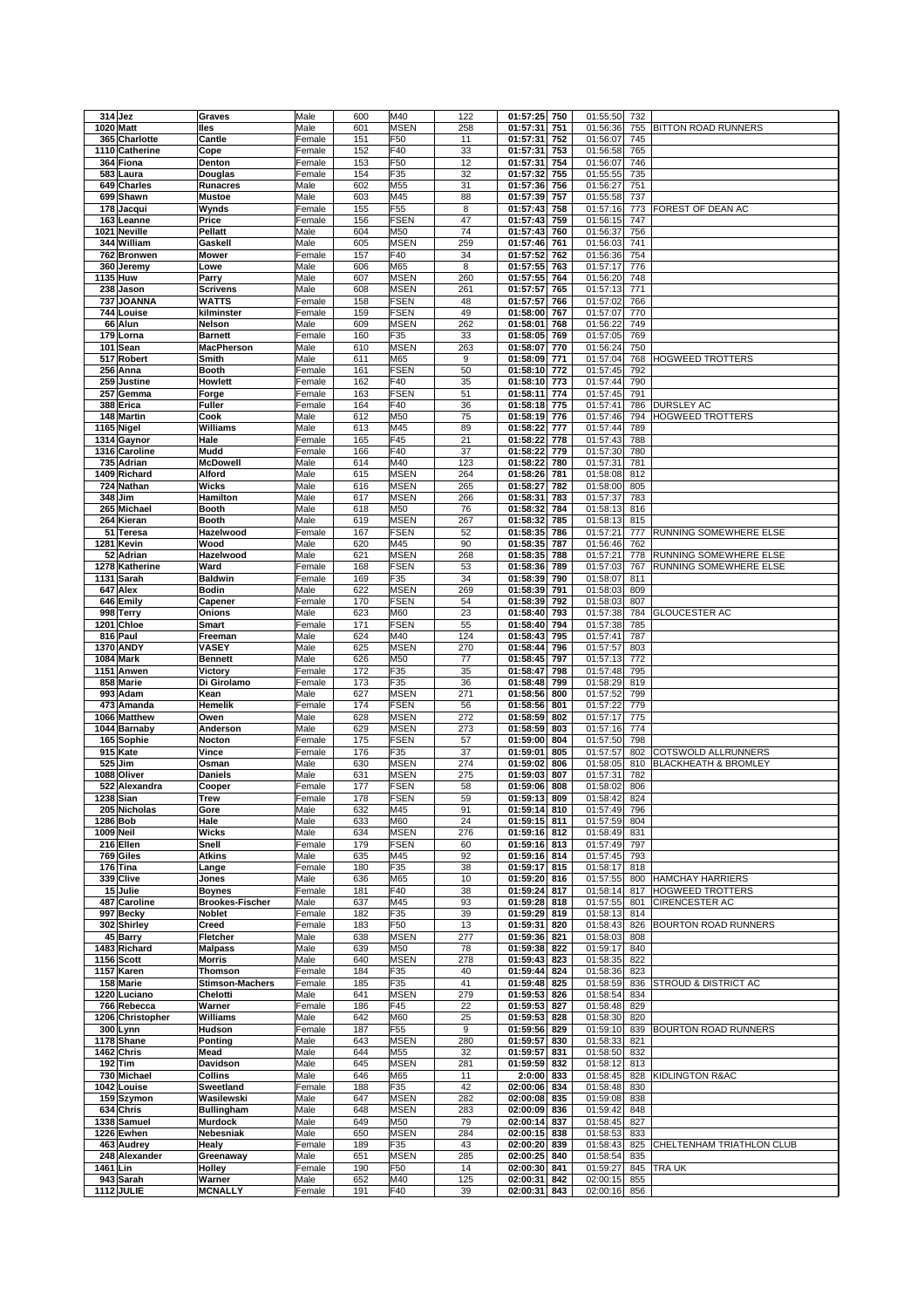| 484 Michelle             | Hodges                    | Female           | 192        | F40                        | 40       | 02:00:35                     | 844        | 01:59:25                     | 843 | HOGWEED TROTTERS                |
|--------------------------|---------------------------|------------------|------------|----------------------------|----------|------------------------------|------------|------------------------------|-----|---------------------------------|
| 1390 LAURA               | <b>MUNDY</b>              | Female           | 193        | <b>FSEN</b>                | 61       | 02:00:40                     | 845        | 01:59:24                     | 841 |                                 |
| 1361 lain                | <b>Taylor</b>             | Male             | 653        | <b>MSEN</b>                | 286      | 02:00:50                     | 846        | 01:59:03                     | 837 |                                 |
| 565 Simon                | Priday                    | Male             | 654        | <b>MSEN</b>                | 287      | 02:00:55                     | 847        | 02:00:17                     | 857 |                                 |
| 814 Teresa               | <b>Bennett</b>            | Female           | 194        | <b>FSEN</b>                | 62       | 02:00:55                     | 848        | 01:59:26                     | 844 | ANGELS RC                       |
| 1227 Darren              | Weeks                     | Male             | 655        | M40                        | 126      | 02:00:56                     | 849        | 01:59:29                     | 846 |                                 |
| 130 Paul                 | Webster                   | Male             | 656        | <b>MSEN</b>                | 288      | 02:01:02                     | 850        | 01:59:35                     | 847 |                                 |
| 700 Lucinda              | Allwood                   | Female           | 195        | F45                        | 23       | 02:01:06                     | 851        | 01:59:25                     | 842 |                                 |
| 513 Mark                 | Jones                     | Male             | 657        | <b>MSEN</b>                | 289      | 02:01:10                     | 852        | 01:59:51                     | 850 |                                 |
| 245 Emerald              | Fisk                      | Female           | 196        | <b>FSEN</b>                | 63       | 02:01:10                     | 853        | 01:59:51                     | 851 |                                 |
| 250 VICTORIA             | <b>COURTNEY</b>           | Female           | 197        | <b>FSEN</b>                | 64       | 02:01:19                     | 854        | 01:59:52                     | 852 |                                 |
| 1132 Bee                 | Cheok                     | Female           | 198        | F60                        | 5        | 02:01:23                     | 855        | 01:59:43                     | 849 |                                 |
| <b>422 Mrs</b>           | Roet                      | Female           | 199        | <b>FSEN</b>                | 65       | 02:01:29                     | 856        | 02:01:21                     | 874 |                                 |
| 381 Angela               | Evans                     | Female           | 200        | <b>FSEN</b>                | 66       | 02:01:33                     | 857        | 02:00:29                     | 860 |                                 |
| 1446 Martin              | Wood                      | Male             | 658        | <b>MSEN</b>                | 290      | 02:01:41                     | 858        | 02:00:06                     | 853 |                                 |
| 386 Valerie              | <b>Brown</b>              | Female           | 201        | F65+                       | 1        | 02:01:41                     | 859        | 02:00:54                     | 866 |                                 |
| 1036 Emma                | Ffrench                   | Female           | 202        | <b>FSEN</b>                | 67       | 02:01:46                     | 860        | 02:00:52                     | 864 |                                 |
| 373 Lisa                 | Pratt                     | Female           | 203        | <b>FSEN</b>                | 68       | 02:01:49                     | 861        | 02:00:14                     | 854 |                                 |
| 1205 Max                 | <b>Strover</b>            | Male             | 659        | M40                        | 127      | 02:01:50                     | 862        | 02:00:36                     | 861 |                                 |
| 405 Liam                 | Mayo                      | Male             | 660        | <b>MSEN</b>                | 291      | 02:01:51                     | 863        | 02:00:25                     | 859 |                                 |
| 820 Andrew               | <b>Blackburn</b>          | Male             | 661        | M45                        | 94       | 02:01:55                     | 864        | 02:01:04                     | 867 | BITTON ROAD RUNNERS             |
| 402 Terry                | Kemple                    | Male             | 662        | M60                        | 26       | 02:01:57                     | 865        | 02:01:06                     | 869 | GREAT WESTERN RUNNERS           |
| 1150 Lucie               | Rowe                      | Female           | 204        | <b>FSEN</b>                | 69       | 02:01:58                     | 866        | 02:00:18                     | 858 |                                 |
| 1350 David               | Osland                    | Male             | 663        | M40                        | 128      | 02:01:58                     | 867        | 02:01:08                     | 870 | BITTON ROAD RUNNERS             |
| 82 Kevin                 | Smith                     | Male             | 664        | <b>MSEN</b>                | 292      | 02:02:05                     | 868        | 02:00:44                     | 863 |                                 |
| 574 James                | Ridge                     | Male             | 665        | <b>MSEN</b>                | 293      | 02:02:16                     | 869        | 02:00:38                     | 862 |                                 |
| 1381 BENJAMIN            | <b>HEADLAND</b>           | Male             | 666        | <b>MSEN</b>                | 294      | 02:02:20                     | 870        | 02:01:04                     | 868 |                                 |
| 143 PAULA                | <b>BENNETT</b>            | Female           | 205        | F <sub>55</sub>            | 10       | 02:02:23                     | 871        | 02:01:12                     | 872 |                                 |
| 555 Mark                 | Wathern                   | Male             | 667        | M40                        | 129      | 02:02:24                     | 872        | 02:01:55                     | 881 |                                 |
| 1128 Barry               | Walker                    | Male             | 668        | M50                        | 80       | 02:02:29                     | 873        | 02:00:53                     | 865 | ALMOST ATHLETES                 |
| 1056 Lynn                | Emery                     | Female           | 206        | F45                        | 24       | 02:02:38                     | 874        | 02:01:48                     | 880 |                                 |
| 512 Thomas               | Hansen                    | Male             | 669        | <b>MSEN</b>                | 295      | 02:02:39                     | 875        | 02:01:19                     | 873 |                                 |
| 1099 Paul                | <b>Martin</b>             | Male             | 670        | M45                        | 95       | 02:02:39                     | 876        | 02:01:10                     | 871 |                                 |
| 1394 Samantha            | Timms                     | Female           | 207        | F45                        | 25       | 02:02:45                     | 877        | 02:02:04                     | 884 | STROUD & DISTRICT AC            |
| 757 Neil                 | Middleton                 | Male             | 671        | M55                        | 33       | 02:02:51                     | 878        | 02:02:17                     | 888 |                                 |
| 939 Roger                | Beecham                   | Male             | 672        | M70                        | 3        | 02:02:51                     | 879        | 02:02:10                     | 886 | BROMSGROVE AND REDDITCH A.C     |
| 756 Michael              | Rawson                    | Male             | 673        | <b>MSEN</b>                | 296      | 02:02:52                     | 880        | 02:02:17                     | 889 |                                 |
| 414 Sabina               | <b>Fortescue</b>          | Female           | 208        | F35                        | 44       | 02:02:53                     | 881        | 02:01:23                     | 875 |                                 |
| 1158 Brendan             | Free                      | Male             | 674        | <b>MSEN</b>                | 297      | 02:02:54                     | 882        | 02:01:38                     | 879 |                                 |
| 819 Ruth                 | Harvey                    | Female           | 209        | F45                        | 26       | 02:02:55                     | 883        | 02:02:31                     | 896 |                                 |
| 456 Jack                 | Hardie                    | Female           | 210        | F50                        | 15       | 02:03:04                     | 884        | 02:01:59                     | 883 |                                 |
| 286 Rebecca              | Chinnick                  | Female           | 211        | <b>FSEN</b>                | 70       | 02:03:05                     | 885        | 02:02:15                     | 887 |                                 |
| 776 Debbie               | <b>Humphries</b>          | Female           | 212        | F50                        | 16       | 02:03:08                     | 886        | 02:01:37                     | 878 | EVESHAM VALE RUNNING CLUB       |
| 253 Amy                  | Green                     | Female           | 213        | <b>FSEN</b>                | 71       | 02:03:17                     | 887        | 02:01:31                     | 876 |                                 |
| 1231 Shaun               | Lowde                     | Male             | 675        | M45                        | 96       | 02:03:18                     | 888        | 02:01:36                     | 877 |                                 |
| 49 Martyn                | King                      | Male             | 676        | <b>MSEN</b>                | 298      | 02:03:20                     | 889        | 02:01:56                     | 882 | <b>ECOTRICITY</b>               |
| 1358 Mark                | Perry                     | Male             | 677        | M50                        | 81       | 02:03:24                     | 890        | 02:02:05                     | 885 |                                 |
| 430 Ruth                 | <b>Fulford</b>            | Female           | 214        | F60                        | 6        | 02:03:32                     | 891        | 02:02:54                     | 902 | <b>CIRENCESTER AC</b>           |
|                          |                           |                  |            |                            |          |                              |            |                              |     |                                 |
| 1147 Stephen             | <b>Townsend</b>           | Male             | 678        | M50                        | 82       | 02:03:34                     | 892        | 02:02:45                     | 898 | STROUD & DISTRICT AC            |
| 799 Elizabeth            | Lloyd                     | Female           | 215        | <b>FSEN</b>                | 72       | 02:03:37                     | 893        | 02:02:25                     | 894 | RUNNING SOMEWHERE ELSE          |
| 588 Tina                 | O'Brien                   | Female           | 216        | F45                        | 27       | 02:03:39                     | 894        | 02:02:28                     | 895 | ALMOST ATHLETES                 |
| 898 Julie                | <b>Nelmes</b>             | Female           | 217        | F45                        | 28       | 02:03:43                     | 895        | 02:02:53                     | 900 | <b>STROUD &amp; DISTRICT AC</b> |
| 694 James                | Cargill                   | Male             | 679        | M50                        | 83       | 02:03:45                     | 896        | 02:02:24                     | 893 |                                 |
| 626 Lisa                 | Clack                     | Female           | 218        | F40                        | 41       | 02:03:45                     | 897        | 02:02:56                     | 905 | STROUD & DISTRICT AC            |
| 382 Thomas               | Sanders                   | Male             | 680        | <b>MSEN</b>                | 299      | 02:03:48                     | 898        | 02:02:22                     | 892 |                                 |
| 668 Hannah               | Jones                     | Female           | 219        | <b>FSEN</b>                | 73       | 02:03:50                     | 899        | 02:03:18                     | 911 |                                 |
| 357 Sarah                | Crabtree                  | Female           | 220        | <b>FSEN</b>                | 74       | 02:03:51                     | 900        | 02:02:38                     | 897 | <b>DURSLEY AC</b>               |
| 383<br>Karen             | Carter                    | Female           | 221        | F40                        | 42       | 02:04:01                     | 901        | 02:02:20                     | 891 |                                 |
| <b>796 lan</b>           | Halsall                   | Male             | 681        | M65                        | 12       | 02:04:12                     | 902        | 02:02:19                     | 890 |                                 |
| 518 Jaimme               | <b>Bird</b>               | Female           | 222        | <b>FSEN</b>                | 75       | 02:04:17                     | 903        | 02:03:59                     | 917 |                                 |
| 722 Sian                 | <b>Lloyd Jones</b>        | Female           | 223        | <b>FSEN</b>                | 76       | 02:04:20 904                 |            | 02:02:55 904                 |     |                                 |
| 670 Jenni                | <b>Travers</b>            | Female           | 224        | F55                        | 11       | 02:04:22                     | 905        | 02:02:47                     | 899 | GREAT WESTERN RUNNERS           |
| 809 Rachel<br>293 Alison | Toolan                    | Female<br>Female | 225<br>226 | <b>FSEN</b><br><b>FSEN</b> | 77<br>78 | 02:04:25<br>02:04:28         | 906<br>907 | 02:02:59<br>02:03:15         | 907 | 910 RUNNING SOMEWHERE ELSE      |
| 695 Daniel               | <b>Traynor</b><br>Johnson | Male             | 682        | M40                        | 130      | 02:04:32                     | 908        |                              | 901 |                                 |
| 1277 Andy                | Williams                  | Male             | 683        | M55                        | 34       | 02:04:35 909                 |            | 02:02:53<br>02:02:58         | 906 | HOGWEED TROTTERS                |
| 390 Roger                | Gibson                    | Male             | 684        | M65                        | 13       | 02:04:38 910                 |            | 02:02:54                     | 903 |                                 |
| 240 Jane                 | Harvey                    | Female           | 227        | F45                        | 29       | 02:04:39                     | 911        | 02:03:10                     | 909 |                                 |
| 366 Jane                 | <b>Stevens</b>            | Female           | 228        | F50                        | 17       | 02:04:47 912                 |            | 02:03:06                     | 908 | CIRENCESTER AC                  |
| 732 Richard              | <b>Tanner</b>             | Male             | 685        | M55                        | 35       | 02:04:53                     | 913        | 02:03:24                     | 912 |                                 |
| 861 Therese              | <b>Bartlett</b>           | Female           | 229        | F55                        | 12       | 02:05:02                     | 914        | 02:03:29                     | 913 | COTSWOLD ALLRUNNERS             |
| 578 Emily                | Cluer                     | Female           | 230        | F35                        | 45       | 02:05:07                     | 915        | 02:04:59                     | 932 |                                 |
| 1115 Heidi               | Knights                   | Female           | 231        | F40                        | 43       | 02:05:10 916                 |            | 02:04:06                     | 921 |                                 |
| 1182 Stephen             | Gale                      | Male             | 686        | M40                        | 131      | 02:05:15                     | 917        | 02:04:08                     | 924 |                                 |
| 237 Joanna               | Powis                     | Female           | 232        | F35                        | 46       | 02:05:15                     | 918        | 02:4:00                      | 919 |                                 |
| 236 Mark                 | Powis                     | Male             | 687        | M40                        | 132      | 02:05:15                     | 919        | 02:4:00                      | 918 |                                 |
| 1126 Alison              | Grey                      | Female           | 233        | F40                        | 44       | 02:05:24 920                 |            | 02:03:55 915                 |     | <b>ALMOST ATHLETES</b>          |
| 543 Derry                | Whitehead                 | Male             | 688        | M50                        | 84       | 02:05:30                     | 921        | 02:04:01                     | 920 |                                 |
| 1439 Beth                | Richardson                | Female           | 234        | <b>FSEN</b>                | 79       | 02:05:31                     | 922        | 02:04:07                     | 922 |                                 |
| 92 Lucy                  | <b>Browning</b>           | Female           | 235        | <b>FSEN</b>                | 80       | 02:05:32                     | 923        | 02:03:52                     | 914 |                                 |
| 553 Sue                  | Ost                       | Female           | 236        | F35                        | 47       | 02:05:32                     | 924        | 02:03:58 916                 |     | <b>CHEPSTOW HARRIERS</b>        |
| 501 Jessica              | <b>Bailey</b>             | Female           | 237        | <b>FSEN</b>                | 81       | 02:05:41                     | 925        | 02:04:18                     | 927 |                                 |
| 271 Sarah                | Haslop                    | Female           | 238        | <b>FSEN</b>                | 82       | 02:05:41                     | 926        | 02:04:18                     | 926 |                                 |
| <b>267 Mal</b>           | Walker                    | Male             | 689        | M70                        | 4        | 02:05:45                     | 927        | 02:04:14                     | 925 | COTSWOLD ALLRUNNERS             |
| 447 Phil                 | Leedham                   | Male             | 690        | M50                        | 85       | 02:05:48                     | 928        | 02:04:21                     | 928 |                                 |
| 134 Lizzie               | Figgis                    | Female           | 239        | F40                        | 45       | 02:05:51                     | 929        | 02:04:07                     | 923 | COTSWOLD ALLRUNNERS             |
| 1092 Pauline             | <b>Tilbury</b>            | Female           | 240        | F45                        | 30       | 02:05:59 930                 |            | 02:04:47                     | 930 | RUNNING SOMEWHERE ELSE          |
| 123 Ryan                 | Woodward                  | Male             | 691        | <b>MSEN</b>                | 300      | 02:06:02                     | 931        | 02:05:34                     | 939 |                                 |
| 122 Jessie<br>121 Amy    | Gomer<br>Gomer            | Female<br>Female | 241<br>242 | <b>FSEN</b><br><b>FSEN</b> | 83<br>84 | 02:06:09 932                 |            | 02:05:19 936                 |     |                                 |
| 684 Terri                | Lazenbury                 | Female           | 243        | F45                        | 31       | 02:06:09 933<br>02:06:17 934 |            | 02:05:19 935<br>02:05:13 933 |     |                                 |
| 603 Barbara              | Thomas                    | Female           | 244        | F <sub>55</sub>            | 13       | 02:06:21                     | 935        | 02:05:16                     | 934 | CIRENCESTER AC                  |
| 110 Rodney               | Hancock                   | Male             | 692        | M45                        | 97       | 02:06:21                     | 936        | 02:04:35                     | 929 |                                 |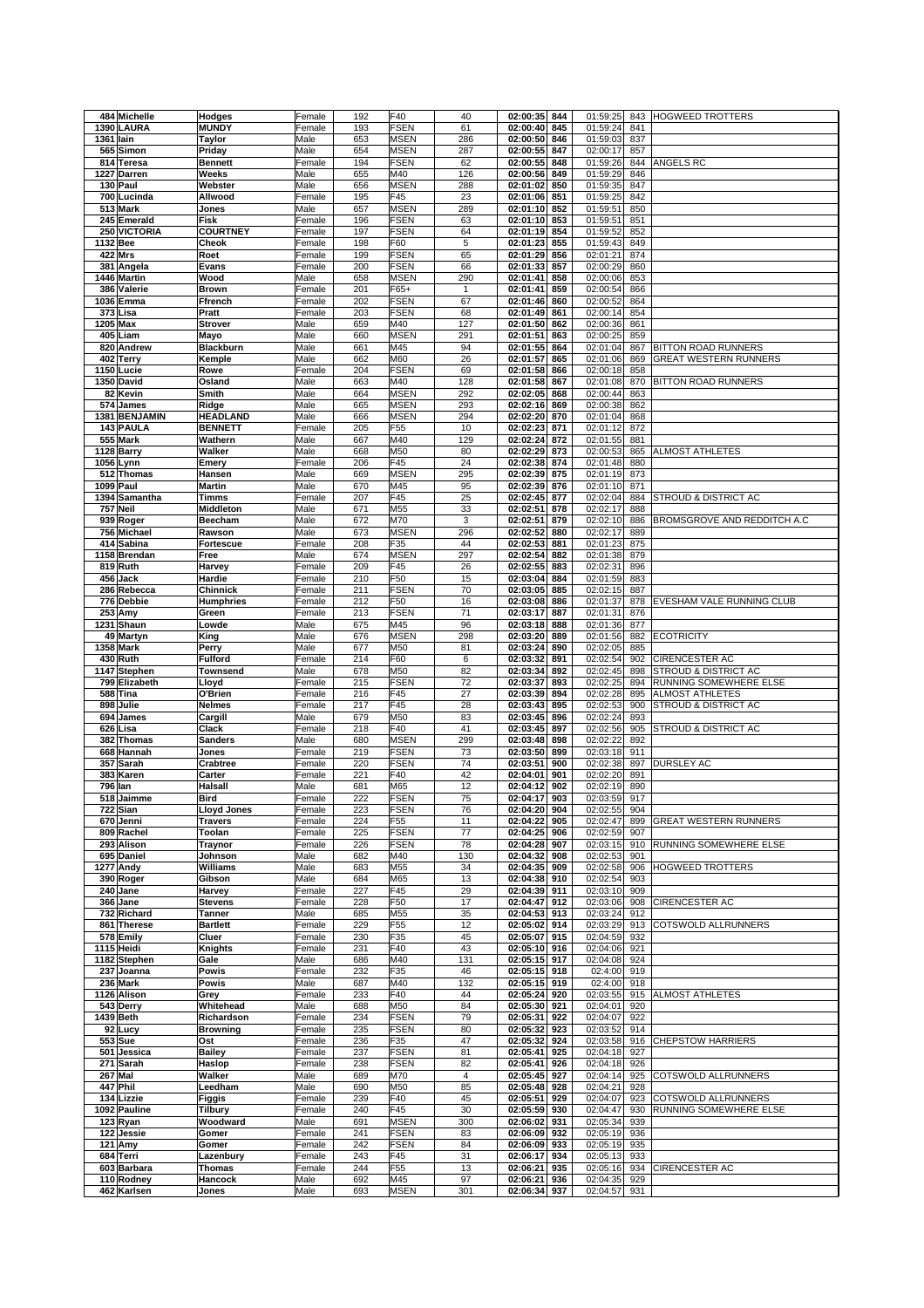| 419 Sian              |                     | Female       | 245        | <b>FSEN</b>        | 85             | 02:06:37<br>938                | 02:05:41<br>941                |                                   |
|-----------------------|---------------------|--------------|------------|--------------------|----------------|--------------------------------|--------------------------------|-----------------------------------|
|                       | Lugg                |              |            |                    |                |                                |                                |                                   |
| 1388 Victoria         | <b>Bate</b>         | Female       | 246        | F40                | 46             | 02:06:43<br>939                | 02:05:25<br>937                |                                   |
| 160 Adam              | Harley              | Male         | 694        | <b>MSEN</b>        | 302            | 02:06:57<br>940                | 02:05:55<br>947                |                                   |
| 1070 Max              | Wardrop             | Male         | 695        | M50                | 86             | 02:7:00<br>941                 | 02:05:33<br>938                |                                   |
|                       |                     |              |            |                    |                |                                |                                |                                   |
| 877 Kirk              | Plane               | Male         | 696        | <b>MSEN</b>        | 303            | 02:07:04<br>942                | 02:06:32<br>958                |                                   |
| 612 Sandra            | Goodwin             | Female       | 247        | F40                | 47             | 02:07:04<br>943                | 02:05:55<br>946                |                                   |
| 1240 Adam             | Ridler              | Male         | 697        | <b>MSEN</b>        | 304            | 02:07:17<br>944                | 02:7:00<br>964                 |                                   |
|                       |                     |              |            |                    |                |                                |                                |                                   |
| 78 Victoria           | Hudson              | Female       | 248        | <b>FSEN</b>        | 86             | 02:07:19<br>945                | 02:05:44<br>943                |                                   |
| 65 Lisa               | <b>Milton</b>       | Female       | 249        | <b>FSEN</b>        | 87             | 02:07:19<br>946                | 02:05:40<br>940                | <b>AVSTRI</b>                     |
|                       |                     |              |            |                    |                | 02:07:21                       |                                |                                   |
| 1004 Jo               | Van Herwegen        | Female       | 250        | <b>FSEN</b>        | 88             | 947                            | 02:06:16<br>953                |                                   |
| 526 Ben               | Parkinson           | Male         | 698        | <b>MSEN</b>        | 305            | 02:07:21<br>948                | 02:06:13<br>951                |                                   |
| 622 Barry             | Cotter              | Male         | 699        | M45                | 98             | 02:07:22<br>949                | 02:05:49<br>944                |                                   |
|                       |                     |              |            |                    |                |                                |                                |                                   |
| 610 Colin             | Travis              | Male         | 700        | M40                | 133            | 02:07:28<br>950                | 02:06:22<br>954                |                                   |
| 230 Paul              | <b>Bentley</b>      | Male         | 701        | M45                | 99             | 02:07:29<br>951                | 02:05:57<br>948                |                                   |
| 795<br>John           | <b>Brindle</b>      | Male         | 702        | M65                | 14             | 02:07:30<br>952                | 02:05:42<br>942                |                                   |
|                       |                     |              |            |                    |                |                                |                                |                                   |
| 514<br>John           | Field               | Male         | 703        | <b>MSEN</b>        | 306            | 02:07:30<br>953                | 02:06:22<br>955                |                                   |
| 923 Faye              | <b>Mortimer</b>     | Female       | 251        | <b>FSEN</b>        | 89             | 02:07:32<br>954                | 02:06:34<br>959                |                                   |
| 14 Debbie             | <b>Masding</b>      | Female       | 252        | F45                | 32             | 02:07:34<br>955                | 02:05:59<br>949                | <b>ALMOST ATHLETES</b>            |
|                       |                     |              |            |                    |                |                                |                                |                                   |
| 1300 Robert           | Hill                | Male         | 704        | M60                | 27             | 02:07:39<br>956                | 02:05:52<br>945                |                                   |
| 1458 Helen            | <b>Drever</b>       | Female       | 253        | <b>FSEN</b>        | 90             | 02:07:41<br>957                | 02:06:13<br>952                |                                   |
| 859 Stewart           | Roper               | Male         | 705        | M60                | 28             | 02:07:42<br>958                | 02:06:28<br>956                |                                   |
|                       |                     |              |            |                    |                |                                |                                |                                   |
| 1176 Angela           | <b>Bowkett</b>      | Female       | 254        | F45                | 33             | 02:07:45<br>959                | 02:07:18<br>968                | FOREST OF DEAN AC                 |
| 906 Alastair          | Dickinson           | Male         | 706        | M55                | 36             | 02:07:47<br>960                | 02:06:05<br>950                |                                   |
|                       |                     |              |            |                    |                |                                |                                |                                   |
| 919 Kathryn           | <b>Thomson</b>      | Female       | 255        | <b>FSEN</b>        | 91             | 02:07:54<br>961                | 02:07:05<br>965                | STROUD & DISTRICT AC              |
| 607<br>lan            | Podmore             | Male         | 707        | <b>MSEN</b>        | 307            | 02:8:00<br>962                 | 02:07:32<br>973                |                                   |
| 1380 MICHAEL          | <b>ALSWORTH</b>     | Male         | 708        | M60                | 29             | 02:08:04<br>963                | 02:06:59<br>963                | 100 MARATHON CLUB                 |
|                       |                     |              |            |                    |                |                                |                                |                                   |
| 559 Jennifer          | Donovan             | Female       | 256        | F35                | 48             | 02:08:08<br>964                | 02:06:31<br>957                |                                   |
| 1268 Natalie          | Johnson             | Female       | 257        | FSEN               | 92             | 02:08:10<br>965                | 02:07:19<br>969                | STROUD & DISTRICT AC              |
| Gordon<br>671         | <b>McKie</b>        | Male         | 709        | <b>MSEN</b>        | 308            | 02:08:12<br>966                | 02:06:49<br>961                |                                   |
|                       |                     |              |            |                    |                |                                |                                |                                   |
| 266 Dinah             | <b>Benneworth</b>   | Female       | 258        | F55                | 14             | 02:08:13<br>967                | 02:06:42<br>960                | COTSWOLD ALLRUNNERS               |
| 150 Gareth            | Lewis               | Male         | 710        | <b>MSEN</b>        | 309            | 02:08:21<br>968                | 02:06:56<br>962                |                                   |
|                       | Perkins             | Female       | 259        | <b>FSEN</b>        | 93             | 02:08:28<br>969                | 02:07:10<br>967                |                                   |
| 309 Kayley            |                     |              |            |                    |                |                                |                                |                                   |
| 490 Amy               | Jewell              | Female       | 260        | <b>FSEN</b>        | 94             | 02:08:32<br>970                | 02:07:20<br>970                |                                   |
| 821<br>Glenn          | Church              | Male         | 711        | M40                | 134            | 02:08:41<br>971                | 02:07:07<br>966                |                                   |
|                       |                     |              |            |                    |                |                                |                                |                                   |
| 131 Karen             | Lewis               | Female       | 261        | F45                | 34             | 02:08:49<br>972                | 02:07:23<br>971                |                                   |
| 873 Katie             | <b>Phillips</b>     | Female       | 262        | <b>FSEN</b>        | 95             | 02:08:50<br>973                | 02:07:55<br>979                |                                   |
| 872 Gary              | Phillips            | Male         | 712        | M55                | 37             | 02:08:50<br>974                | 02:07:55<br>980                | BITTON ROAD RUNNERS               |
|                       |                     |              |            |                    |                |                                |                                |                                   |
| 978<br>Rebecca        | Dainton             | Female       | 263        | F40                | 48             | 02:08:51<br>975                | 02:08:29<br>988                |                                   |
| 1341 Nicola           | <b>Blythe</b>       | Female       | 264        | F35                | 49             | 02:08:52<br>976                | 02:07:31<br>972                |                                   |
| 1016 Ayumi            | Ashen               | Female       | 265        | F40                | 49             | 02:9:00<br>977                 | 02:07:37<br>974                |                                   |
|                       |                     |              |            |                    |                |                                |                                |                                   |
| 976 Naomi             | smith               | Female       | 266        | <b>FSEN</b>        | 96             | 02:9:00<br>978                 | 02:08:11<br>985                | STROUD & DISTRICT AC              |
| 460 Brett             | Regulski            | Male         | 713        | M50                | 87             | 02:09:09<br>979                | 02:08:06<br>984                | <b>CHEPSTOW HARRIERS</b>          |
| 475<br>Joanna         | Ruiz                |              | 267        | F40                | 50             | 02:09:10<br>980                | 02:07:45<br>975                |                                   |
|                       |                     | Female       |            |                    |                |                                |                                |                                   |
| 310 Harriet           | Moxham              | Female       | 268        | <b>FSEN</b>        | 97             | 02:09:17<br>981                | 02:07:54<br>978                | STROUD & DISTRICT AC              |
| 1183 Kirsten          | Farrell             | Female       | 269        | <b>FSEN</b>        | 98             | 02:09:21<br>982                | 02:07:50<br>976                |                                   |
| 669<br>Amy            | <b>Travers</b>      | Female       | 270        | <b>FSEN</b>        | 99             | 02:09:23<br>983                | 02:07:51<br>977                |                                   |
|                       |                     |              |            |                    |                |                                |                                |                                   |
| 999 Howard            | Lungley             | Male         | 714        | <b>MSEN</b>        | 310            | 02:09:31<br>984                | 02:08:01<br>981                |                                   |
| 189 Dave              | May                 | Male         | 715        | M65                | 15             | 02:09:37<br>985                | 02:08:02<br>982                | EVESHAM VALE RUNNING CLUB         |
|                       |                     |              |            |                    |                |                                |                                |                                   |
|                       |                     |              |            |                    |                |                                |                                |                                   |
| 896 Robert            | Warriner            | Male         | 716        | M65                | 16             | 02:09:41<br>986                | 02:08:06<br>983                |                                   |
| 1048 James            | Stephenson          | Male         | 717        | <b>MSEN</b>        | 311            | 02:09:41<br>987                | 02:08:21<br>986                |                                   |
|                       |                     |              |            |                    |                |                                |                                |                                   |
| 431<br><b>Sanders</b> | Sanders             | Female       | 271        | <b>FSEN</b>        | 100            | 02:09:50<br>988                | 02:08:24<br>987                |                                   |
| 1175 Anna             | Goold               | Female       | 272        | <b>FSEN</b>        | 101            | 02:10:03<br>989                | 02:08:33<br>989                |                                   |
| 1210 Romy             | Gill                | Female       | 273        | F40                | 51             | 02:10:10<br>990                | 02:09:38<br>999                | THORNBURY RUNNING CLUB            |
|                       |                     |              |            |                    |                |                                |                                |                                   |
| 1043<br><b>Steven</b> | Sweetland           | Male         | 718        | M45                | 100            | 02:10:14<br>991                | 02:08:57<br>992                |                                   |
| 1090 Claire           | Searle              | Female       | 274        | F45                | 35             | 02:10:28<br>992                | 02:08:49<br>990                | HOGWEED TROTTERS                  |
| 11<br>Andrea          | Lane                | Female       |            |                    | 102            | 993                            | 993                            |                                   |
|                       |                     |              | 275        | <b>FSEN</b>        |                | 02:10:34                       | 02:09:01                       |                                   |
| 641<br>Darren         | Edney               | Male         | 719        | <b>MSEN</b>        | 312            | 02:10:34<br>994                | 02:09:39<br>1000               |                                   |
| 508 Melanie           | Cormack-Hicks       | Female       | 276        | F35                | 50             | 02:10:36<br>995                | 02:09:13<br>994                |                                   |
|                       |                     |              |            |                    |                |                                |                                |                                   |
| 261 Rachel            | <b>Barrow</b>       | Female       | 277        | F40                | 52             | 02:10:37<br>996                | 02:08:52<br>991                |                                   |
| 857 Christopher       | <b>Brown</b>        | Male         | 720        | <b>MSEN</b>        | 313            | 02:10:37<br>997                | 02:09:27<br>996                |                                   |
| 1140 John             | Willgoss            | Male         | 721        | M55                | 38             | 02:10:44 998                   | 02:09:30 997                   |                                   |
|                       |                     |              |            |                    | 103            |                                | 998                            |                                   |
| 418 Laura             | Jakeman             | Female       | 278        | <b>FSEN</b>        |                | 02:10:48 999                   | 02:09:32                       |                                   |
| 1096 Neil             | Hall                | Male         | 722        | M50                | 88             | 02:10:54 1000                  | 02:09:16<br>995                |                                   |
| 867 Domenic           | <b>Bucci</b>        | Male         | 723        | M65                | 17             | 02:11:04 1001                  | 02:10:56 1014                  |                                   |
|                       |                     |              |            |                    |                |                                |                                |                                   |
| 1209 Hayley           | <b>Marvill</b>      | Female       | 279        | <b>FSEN</b>        | 104            | 02:11:10 1002                  | 02:09:50 1002                  |                                   |
| 1033 Kate             | Greenwood           | Female       | 280        | <b>FSEN</b>        | 105            | 02:11:10 1003                  | 02:09:49 1001                  |                                   |
| 219 Joanne            | Garwood             | Female       | 281        | F35                | 51             | 02:11:22 1004                  | 02:10:13 1010                  |                                   |
|                       |                     |              |            |                    |                |                                |                                |                                   |
| 218 Marc              | Pratt               | Male         | 724        | M40                | 135            | $\overline{02:}11:23$ 1005     | 02:10:12 1008                  |                                   |
| 217 Saskia            | <b>Bax-Pratt</b>    | Female       | 282        | F40                | 53             | 02:11:23 1006                  | 02:10:13 1009                  |                                   |
| 214 Rachel            | Pearce              | Female       | 283        | F35                | 52             | 02:11:26 1007                  | 02:10:06 1006                  |                                   |
|                       |                     |              |            |                    |                |                                |                                |                                   |
| 215 Kim               | Moffatt             | Female       | 284        | F35                | 53             | 02:11:26 1008                  | 02:10:06 1007                  |                                   |
| 1345 Kevin            | Hann                | Male         | 725        | M45                | 101            | 02:11:32 1009                  | 02:10:33 1011                  |                                   |
| 1087 Sharon           | Cremin              | Female       | 285        | F40                | 54             |                                |                                |                                   |
|                       |                     |              |            |                    |                | 02:11:32 1010                  | 02:09:53 1003                  |                                   |
| 1080 Faye             | Dangerfield         | Female       | 286        | <b>FSEN</b>        | 106            | 02:11:32 1011                  | 02:10:00 1004                  |                                   |
| 1081 Amy              | <b>Butt</b>         | Female       | 287        | <b>FSEN</b>        | 107            | 02:11:36 1012                  | 02:10:04 1005                  |                                   |
| <b>1382 ALAN</b>      | <b>TUNNEY</b>       | Male         |            |                    |                |                                |                                |                                   |
|                       |                     |              | 726        | M65                | 18             | 02:12:05 1013                  | 02:10:58 1016                  |                                   |
| <b>138 NATALIE</b>    | <b>WOOLDRIDGE</b>   | Female       | 288        | <b>FSEN</b>        | 108            | 02:12:30 1014                  |                                | 02:10:54 1013 COTSWOLD ALLRUNNERS |
| 1438 Christine        | Hardisty            | Female       | 289        | F50                | 18             | 02:12:32 1015                  |                                | 02:10:51 1012 SWINDON HARRIERS    |
| 551 Hollie            | Hathaway            | Female       | 290        | <b>FSEN</b>        | 109            | 02:12:33 1016                  | 02:11:25 1021                  |                                   |
|                       |                     |              |            |                    |                |                                |                                |                                   |
| 892 Jeannie           | Hignell             | Female       | 291        | F60                | $\overline{7}$ | 02:12:37 1017                  | 02:11:05                       | 1017 COTSWOLD ALLRUNNERS          |
| 1344 JADE             | <b>BIELSKI</b>      | Female       | 292        | FSEN               | 110            | 02:12:40 1018                  | 02:10:57 1015                  |                                   |
|                       |                     |              |            |                    |                |                                |                                |                                   |
| 860 Lindsey           | Rycroft             | Female       | 293        | <b>FSEN</b>        | 111            | 02:12:41 1019                  | 02:11:40 1023                  |                                   |
| 853 David             | Lawrence            | Male         | 727        | M65                | 19             | 02:12:43 1020                  |                                | 02:11:07 1018 ALMOST ATHLETES     |
| 751 Jackie            | Slaughter           | Female       | 294        | F45                | 36             | 02:12:46 1021                  | 02:11:18 1020                  |                                   |
|                       |                     |              |            |                    |                |                                |                                |                                   |
| 1211 Rebecca          | Preston             | Female       | 295        | F35                | 54             | 02:12:54 1022                  | 02:11:10 1019                  |                                   |
| 1255 Leah             | <b>Edmunds</b>      | Female       | 296        | <b>FSEN</b>        | 112            | 02:12:58 1023                  | 02:11:30 1022                  |                                   |
| 1452 Bill             | Pigott              | Male         | 728        | M50                | 89             | 02:13:04 1024                  | 02:11:51 1024                  |                                   |
|                       |                     |              |            |                    |                |                                |                                |                                   |
| 415 Sandra            | Gray                | Female       | 297        | F45                | 37             | 02:13:26 1025                  | 02:12:10 1028                  |                                   |
| 499 Christopher       | Hill                | Male         | 729        | <b>MSEN</b>        | 314            | 02:13:26 1026                  | 02:12:33 1035                  |                                   |
| 412 Lisa              | <b>Saunders</b>     | Female       | 298        | F35                |                |                                |                                |                                   |
|                       |                     |              |            |                    | 55             | 02:13:27 1027                  | 02:12:12 1029                  |                                   |
| 317 Annette           | <b>Heylings</b>     | Female       | 299        | F <sub>55</sub>    | 15             | 02:13:31 1028                  | 02:12:00 1026                  |                                   |
| 1028 Peter            | Farrington          | Male         | 730        | <b>MSEN</b>        | 315            | 02:13:34 1029                  | 02:12:15 1030                  |                                   |
|                       |                     |              |            |                    |                |                                |                                |                                   |
| 76 Tim<br>166 Mark    | Presland<br>Iredale | Male<br>Male | 731<br>732 | <b>MSEN</b><br>M40 | 316<br>136     | 02:13:36 1030<br>02:13:40 1031 | 02:11:55 1025<br>02:12:04 1027 |                                   |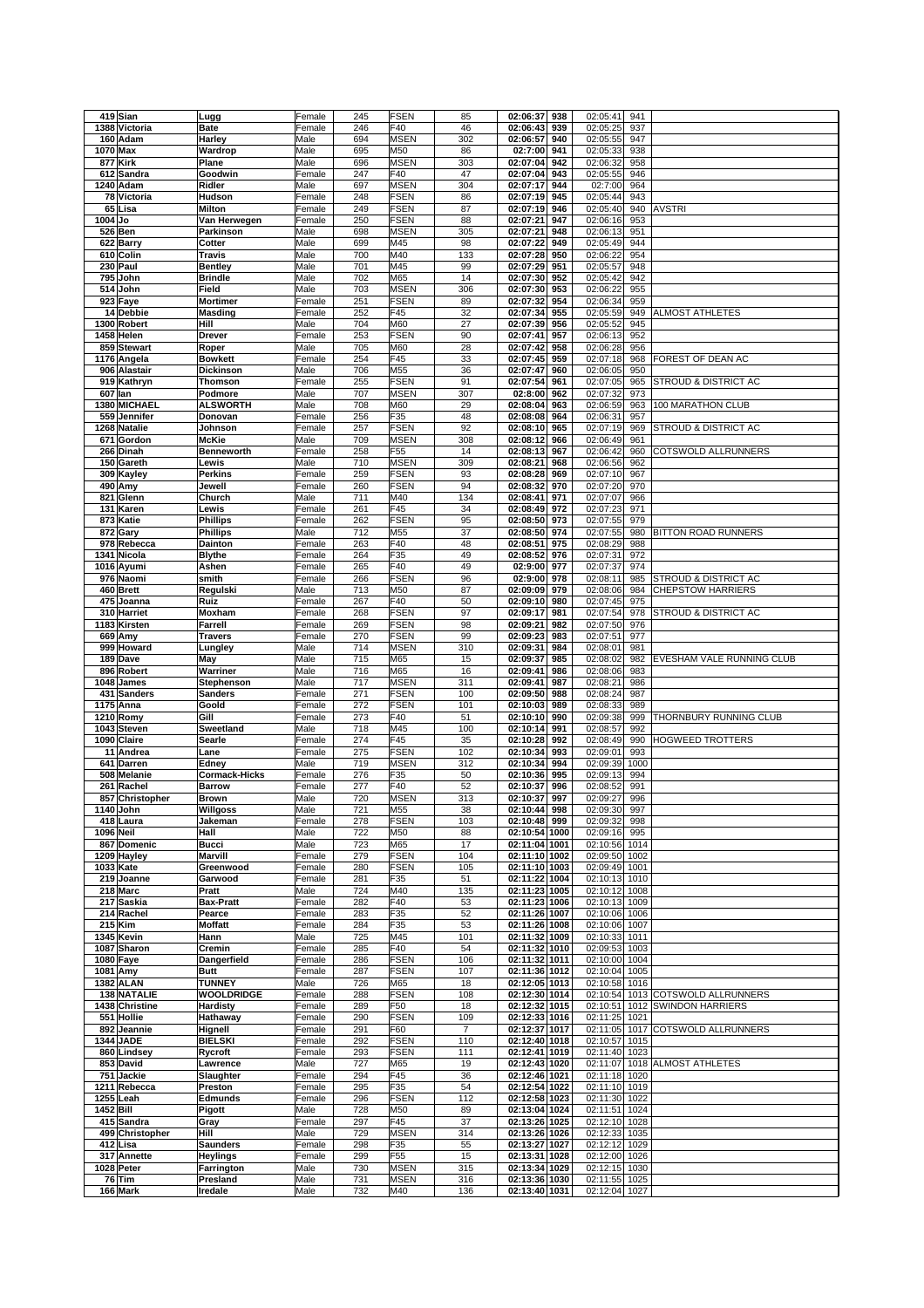| 294 David                     | <b>Traynor</b>            | Male             | 733        | M55                        | 39         | 02:13:41 1032                  | 02:12:28                       | 1034         |                                                   |
|-------------------------------|---------------------------|------------------|------------|----------------------------|------------|--------------------------------|--------------------------------|--------------|---------------------------------------------------|
| 472 Neil                      | McLachlan                 | Male             | 734        | M45                        | 102        | 02:13:50 1033                  | 02:12:20                       | 1031         |                                                   |
| 311 Rachael                   | Wright                    | Female           | 300        | F <sub>35</sub>            | 56         | 02:14:02 1034                  | 02:12:20                       | 1033         |                                                   |
| 298 Natalie                   | <b>Edwards</b>            | Female           | 301        | F40                        | 55         | 02:14:02 1035                  | 02:12:20                       | 1032         |                                                   |
| 326 Harley                    | Hill                      | Male             | 735        | <b>MSEN</b>                | 317        | 02:14:09 1036                  | 02:13:45                       | 1045         |                                                   |
| 304 Caroline                  | Coates                    | Female           | 302        | F50                        | 19         | 02:14:10 1037                  | 02:12:55                       | 1037         | RUNNING SOMEWHERE ELSE                            |
| 231<br>Rob                    | Obee                      | Male             | 736        | M40                        | 137        | 02:14:16 1038                  | 02:13:06                       | 1041         |                                                   |
| 132 Sarah                     | <b>Broughton</b>          | Female           | 303        | <b>FSEN</b>                | 113        | 02:14:19 1039                  | 02:12:59                       | 1039         |                                                   |
| 476 Alison                    | <b>Hopkins</b>            | Female           | 304        | F35                        | 57         | 02:14:21<br>1040               | 02:12:56                       | 1038         |                                                   |
| 586 Alexandra                 | Rutherford                | Female           | 305        | <b>FSEN</b>                | 114        | 02:14:24 1041                  | 02:13:37                       | 1043         |                                                   |
| 1223 Andrew                   | Williams                  | Male             | 737        | <b>MSEN</b>                | 318        | 02:14:31 1042                  | 02:13:04                       | 1040         |                                                   |
| 658 Allison                   | Sheard                    | Female           | 306        | F40                        | 56         | 02:14:36 1043                  | 02:12:50                       | 1036         |                                                   |
| 674 Ted                       | Waddell                   | Male             | 738        | <b>MSEN</b>                | 319        | 02:14:45 1044                  | 02:13:44                       | 1044         |                                                   |
| 568 Tom                       | Paddock                   | Male             | 739        | <b>MSEN</b>                | 320        | 02:15:02 1045                  | 02:13:28                       | 1042         |                                                   |
| <b>1441 JOHN</b>              | WOOD                      | Male             | 740        | <b>MSEN</b>                | 321        | 02:15:25 1046                  | 02:14:28                       | 1052         |                                                   |
| 367 Susan                     | <b>Baker</b>              | Female           | 307        | F40                        | 57         | 02:15:27 1047                  | 02:14:07                       |              | 1048 TEAM WILLIAMS                                |
| 1280 Juliet                   | Corby                     | Female           | 308        | F45                        | 38         | 02:15:50 1048                  | 02:14:00                       | 1047         | <b>BRJ RUN &amp; TRI</b>                          |
| 1279 Gilles                   | Corby                     | Male             | 741        | M45                        | 103        | 02:15:50 1049                  | 02:13:57                       | 1046         | <b>BRJ RUN &amp; TRI</b>                          |
| 449 Celia                     | <b>Barradell</b>          | Female           | 309        | F50                        | 20         | 02:15:50 1050                  | 02:14:17                       | 1049         |                                                   |
| 640 Adrian                    | <b>Barradell</b>          | Male             | 742        | M45                        | 104        | 02:15:51 1051                  | 02:14:17                       | 1050         | VALE OF EVESHAM                                   |
| 1034 Sarah                    | Gray                      | Female           | 310        | F45                        | 39         | 02:16:04 1052                  | 02:14:24                       | 1051         |                                                   |
| 1451 Kate                     | Davies                    | Female           | 311        | F35                        | 58         | 02:16:11<br>1053               | 02:14:32                       | 1053         |                                                   |
| 1222 Hazel                    | Wilkinson                 | Female           | 312        | <b>FSEN</b>                | 115        | 02:16:12 1054                  | 02:14:45                       | 1054         |                                                   |
| 355 Lucy                      | <b>Nation</b>             | Female           | 313        | F45                        | 40         | 02:16:21 1055                  | 02:15:08                       | 1057         |                                                   |
| 675 Matthew                   | Jordan                    | Male             | 743        | M40                        | 138        | 02:16:27<br>1056               | 02:15:24                       | 1059         |                                                   |
| 1463 Chihiro                  | <b>Bartlett</b>           | Female           | 314        | F35                        | 59         | 02:16:44 1057                  | 02:15:40                       | 1062         |                                                   |
| 1354 Vicky                    | French                    | Female           | 315        | <b>FSEN</b>                | 116        | 02:16:52 1058                  | 02:15:03                       | 1056         |                                                   |
| 1353 Kath                     | Clark                     | Female           | 316        | F50                        | 21         | 02:16:52 1059                  | 02:15:03                       | 1055         |                                                   |
| 1095 Diane                    | Kemple                    | Female           | 317        | F35                        | 60         | 02:17:02 1060                  | 02:15:24 1058                  |              |                                                   |
| 807 Richard                   | Maisey                    | Male             | 744        | M60                        | 30         | 02:17:02 1061                  | 02:16:04                       | 1063         |                                                   |
| 338 Jennifer                  | McLoughlin                | Female           | 318        | F35                        | 61         | 02:17:04 1062                  | 02:15:33                       | 1061         |                                                   |
| 457 Peter                     | Widdrington               | Male             | 745        | M70                        | 5          | 02:17:07 1063                  | 02:16:38                       | 1065         |                                                   |
| 1173 Mark                     | <b>Bruton</b>             | Male             | 746        | <b>MSEN</b>                | 322        | 02:17:19 1064                  | 02:15:31                       | 1060         |                                                   |
| 532<br>Josie                  | <b>Bradley</b>            | Female           | 319        | <b>FSEN</b>                | 117        | 02:17:43 1065                  | 02:16:21                       | 1064         |                                                   |
| 1269 Graham                   | <b>Mcintyre</b>           | Male             | 747        | <b>MSEN</b>                | 323        | 02:17:48 1066                  | 02:16:49                       | 1066         |                                                   |
| 1076 Emma                     | <b>Soares</b>             | Female           | 320        | F40                        | 58         | 02:17:57 1067                  | 02:17:13                       | 1068         |                                                   |
| 1125 Michelle                 | Allen                     | Female           | 321        | F35                        | 62         | 02:18:32 1068                  | 02:17:59                       | 1070         |                                                   |
| 1253 Peter                    | Loftus                    | Male             | 748        | M70                        | 6          | 02:18:49 1069                  | 02:17:10                       | 1067         |                                                   |
| 227 Jackie                    | Rycroft                   | Female           | 322        | F45                        | 41         | 02:19:04 1070                  | 02:18:02                       | 1071         |                                                   |
| 251 Medina                    | Witts                     | Female           | 323        | F35                        | 63         | 02:19:09 1071                  | 02:18:03                       | 1072         |                                                   |
| 425 Carolyn                   | <b>Nicholls</b>           | Female           | 324        | F50                        | 22         | 02:19:11 1072                  | 02:17:50                       | 1069         |                                                   |
| 1264 Joanne                   | Johnston                  | Female           | 325        | F45                        | 42         | 02:19:43 1073                  | 02:18:43                       |              | 1077 STROUD & DISTRICT AC                         |
| 209 Caroline                  | <b>Terry</b>              | Female           | 326        | F50                        | 23         | 02:19:43 1074                  | 02:18:28                       | 1074         |                                                   |
| 502 James                     | Nicholls                  | Male             | 749        | <b>MSEN</b>                | 324        | 02:19:49 1075                  | 02:18:19                       | 1073         |                                                   |
| 956 Kerrie<br>71              | <b>Mason</b><br>Davis     | Female<br>Female | 327<br>328 | F35<br><b>FSEN</b>         | 64<br>118  | 02:19:49 1076<br>02:19:52 1077 | 02:18:47<br>02:18:50           |              | 1079 STROUD & DISTRICT AC<br>STROUD & DISTRICT AC |
| Katrina<br>1184 Flora         | Pearce                    | Female           | 329        | F35                        | 65         | 02:19:58<br>1078               | 02:18:29                       | 1080<br>1075 |                                                   |
| 944 Josephine                 | Dickenson                 | Female           | 330        | F45                        | 43         | 02:20:11 1079                  | 02:18:39                       | 1076         |                                                   |
| 1233 Elaine                   | Holt                      | Female           | 331        | F <sub>55</sub>            | 16         | 02:20:13 1080                  | 02:19:13                       |              | 1083 STROUD & DISTRICT AC                         |
| 1332 Michelle                 | Earl                      | Female           | 332        | F35                        | 66         | 02:20:16 1081                  | 02:18:46                       | 1078         |                                                   |
| 1091 Kate                     | Woodward                  | Female           | 333        | F35                        | 67         | 02:20:23 1082                  | 02:18:56                       | 1081         |                                                   |
| 717 Claire                    | Roumph                    | Female           | 334        | <b>FSEN</b>                | 119        | 02:20:32 1083                  | 02:19:15 1085                  |              |                                                   |
| 324 Rebecca                   | Ledger                    | Female           | 335        | <b>FSEN</b>                | 120        | 02:20:32 1084                  | 02:19:14 1084                  |              |                                                   |
| 681<br>John                   | Boyd                      | Male             | 750        | M45                        | 105        | 02:20:45 1085                  | 02:18:58 1082                  |              |                                                   |
| 1282 Kristin                  | Szkrybieniec              | Female           | 336        | F45                        | 44         | 02:21:12 1086                  | 02:19:33                       | 1086         |                                                   |
| 1195 Kate                     | Goodall                   | Female           | 337        | F35                        | 68         | 02:22:43 1087                  | 02:20:58 1087                  |              |                                                   |
| 1108 Max                      | Dawson                    | Male             | 751        | M55                        | 40         | 02:22:49 1088                  | 02:21:10                       | 1088         |                                                   |
| 1296 Tricia                   | Adams                     | Female           | 338        | F50                        | 24         | 02:22:54 1089                  | 02:21:53                       |              | 1090 STROUD & DISTRICT AC                         |
| 1295 Jim                      | <b>Adams</b>              | Male             | 752        | M55                        | 41         | 02:22:54 1090                  | 02:21:55                       |              | 1091 STROUD & DISTRICT AC                         |
| 10 Pauline                    | Fletcher                  | Female           | 339        | F60                        | 8          | 02:23:22 1091                  | 02:21:48                       |              | 1089 HOGWEED TROTTERS                             |
| 232 Angela                    | Lewis                     | Female           | 340        | F50                        | 25         | 02:23:48 1092                  | 02:22:02 1092                  |              |                                                   |
| 437 Laura                     | Foster                    | Female           | 341        | F45                        | 45         | 02:24:00 1093                  |                                |              | 02:22:36 1095 UK NETRUNNER                        |
| 1373 Kyle                     | Kirkhope                  | Male             | 753        | M45                        | 106        | 02:24:07 1094                  | 02:22:18                       |              | 1093 TRI TEAM GLOS                                |
| 1482 Rainey                   | Jayne                     | Female           | 342        | F35                        | 69         | 02:24:22 1095                  | 02:22:36 1094                  |              |                                                   |
| 566 Jason                     | <b>Mitchell</b>           | Male             | 754        | M40                        | 139        | 02:24:27 1096                  |                                |              | 02:22:40 1097 STROUD & DISTRICT AC                |
| 567 Carol                     | <b>Mitchell</b>           | Female           | 343        | F35                        | 70         | 02:24:28 1097                  | 02:22:40 1096                  |              |                                                   |
| <b>1272 Kate</b>              | Holland                   | Female           | 344        | <b>FSEN</b>                | 121        | 02:24:35 1098                  |                                |              | 02:23:35 1099 STROUD & DISTRICT AC                |
| 739 Anne-Marie                | Delrosa                   | Female           | 345        | F35                        | 71         | 02:24:42 1099                  | 02:23:14 1098                  |              |                                                   |
| 802 ELIZABETH                 | <b>ODELL</b>              | Female           | 346        | F50                        | 26         | 02:25:44 1100                  | 02:23:57 1100                  |              |                                                   |
| $1109$ Tim                    |                           |                  |            | M45                        | 107        |                                |                                |              | 02:24:28 1102 HAYLE RUNNERS                       |
| 1475 Ryan                     | Carter                    | Male             | 755        |                            |            | 02:25:54 1101                  |                                |              |                                                   |
|                               | Major                     | Male             | 756        | M40                        | 140        | 02:25:56 1102                  | 02:24:07 1101                  |              |                                                   |
| 909 Richard                   | Snell                     | Male             | 757        | <b>MSEN</b>                | 325        | 02:26:45 1103                  | 02:25:21                       | 1103         |                                                   |
| 1164 Jeff                     | Waters                    | Male             | 758        | M50                        | 90         | 02:26:57 1104                  | 02:26:33 1106                  |              |                                                   |
| 1216 David                    | Jordan                    | Male             | 759        | M50                        | 91         | 02:27:22 1105                  | 02:25:46 1104                  |              |                                                   |
| 692 Marcia                    | Thompson                  | Female           | 347        | F40                        | 59         | 02:27:51 1106                  |                                |              | 02:26:48 1107 COTSWOLD ALLRUNNERS                 |
| 560 lan                       | Hook                      | Male             | 760        | M50                        | 92         | 02:27:53 1107                  | 02:26:15                       | 1105         |                                                   |
| 420 Wendy                     | Holloway                  | Female           | 348        | F35                        | 72         | 02:28:20 1108                  | 02:27:06 1109                  |              |                                                   |
| 855 Victoria                  | Jennings                  | Female           | 349        | <b>FSEN</b>                | 122        | 02:28:31 1109                  | 02:26:54 1108                  |              |                                                   |
| 729 Andrea                    | Playle                    | Female           | 350        | F45                        | 46         | 02:28:50 1110                  |                                |              | 02:27:48 1110 COTSWOLD ALLRUNNERS                 |
| 174 Sophie                    | Jones                     | Female           | 351        | <b>FSEN</b>                | 123        | 02:30:12 1111                  | 02:29:03 1111                  |              |                                                   |
| 403 Georgia                   | Smith                     | Female           | 352        | <b>FSEN</b><br>M40         | 124        | 02:31:32 1112                  | 02:30:10 1112                  |              |                                                   |
| <b>1144 STEVE</b><br>34 Wendy | <b>TAYLOR</b><br>Welberry | Male<br>Female   | 761<br>353 | F50                        | 141<br>27  | 02:31:51 1113<br>02:31:51 1114 | 02:30:41 1114<br>02:30:46 1115 |              |                                                   |
| 199 lan                       | Sullivan                  | Male             | 762        | M50                        | 93         | 02:31:52 1115                  | 02:30:32 1113                  |              |                                                   |
| 818Jo                         | Rose                      | Female           | 354        | F35                        | 73         | 02:31:56 1116                  | 02:30:55 1117                  |              |                                                   |
| 982 Jonathan                  | Carter                    | Male             | 763        | M40                        | 142        | 02:32:20 1117                  | 02:30:53 1116                  |              |                                                   |
| 550 ANDREW                    | <b>STEPHENS</b>           | Male             | 764        | M50                        | 94         | 02:34:00 1118                  | 02:32:19 1118                  |              |                                                   |
| 926 SARAH                     | <b>EDWARDS</b>            | Female           | 355        | F45                        | 47         | 02:34:15 1119                  |                                |              | 02:33:12 1119 COTSWOLD ALLRUNNERS                 |
| 659 Sue                       | <b>Bateman</b>            | Female           | 356        | F50                        | 28         | 02:34:17 1120                  | 02:33:56 1123                  |              |                                                   |
| 104 Alison                    | Moss                      | Female           | 357        | F40                        | 60         | 02:34:24 1121                  | 02:33:27 1120                  |              |                                                   |
| 211 Anne                      | Raffle                    | Female           | 358        | F40                        | 61         | 02:34:52 1122                  | 02:33:33 1121                  |              |                                                   |
| 629 Dennis                    | Cartwright                | Male             | 765        | <b>MSEN</b>                | 326        | 02:35:05 1123                  | 02:33:42 1122                  |              |                                                   |
| 334 Sandra<br>89 Emma         | Horlick<br>Hancock        | Female<br>Female | 359<br>360 | <b>FSEN</b><br><b>FSEN</b> | 125<br>126 | 02:35:35 1124<br>02:35:44 1125 | 02:34:00 1124                  |              | 02:34:36 1127 STROUD & DISTRICT AC                |